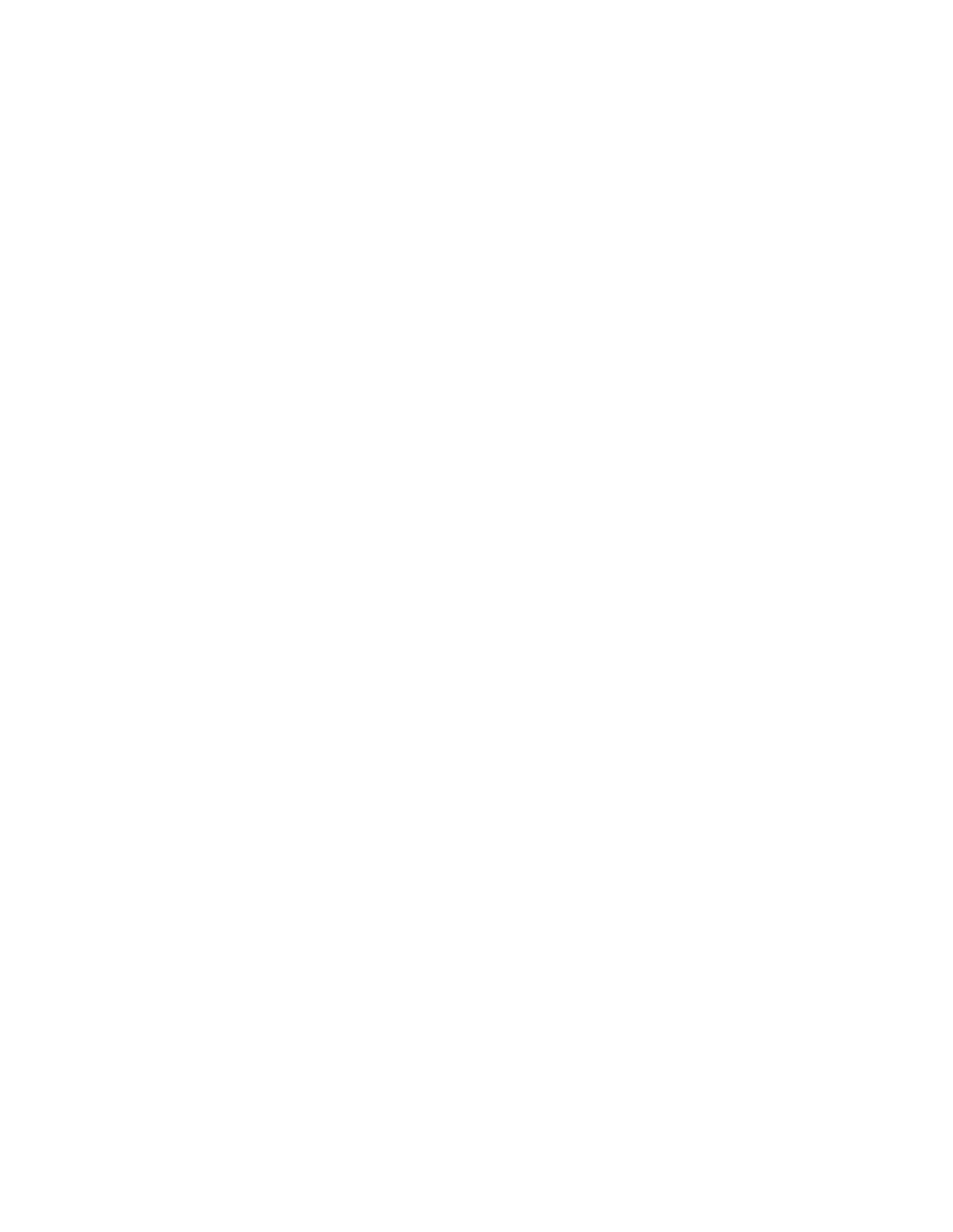# The Office of the Independent Monitor

The Office of the Independent Monitor ("OIM") is charged with working to ensure accountability, effectiveness, and transparency in the Denver Police and Sheriff disciplinary processes. The OIM is responsible for:

- ♦ Ensuring that the complaint and commendation processes are accessible to all community members;
- ♦ Monitoring investigations into community complaints, internal complaints, and critical incidents involving sworn personnel;
- ♦ Making recommendations on fndings and discipline;
- ♦ Publicly reporting information regarding patterns of complaints, fndings, and discipline;
- ♦ Making recommendations for improving Police and Sherif policy, practices, and training;
- ♦ Conducting outreach to the Denver community and stakeholders in the disciplinary process; and
- ♦ Promoting alternative and innovative means for resolving complaints, such as mediation.

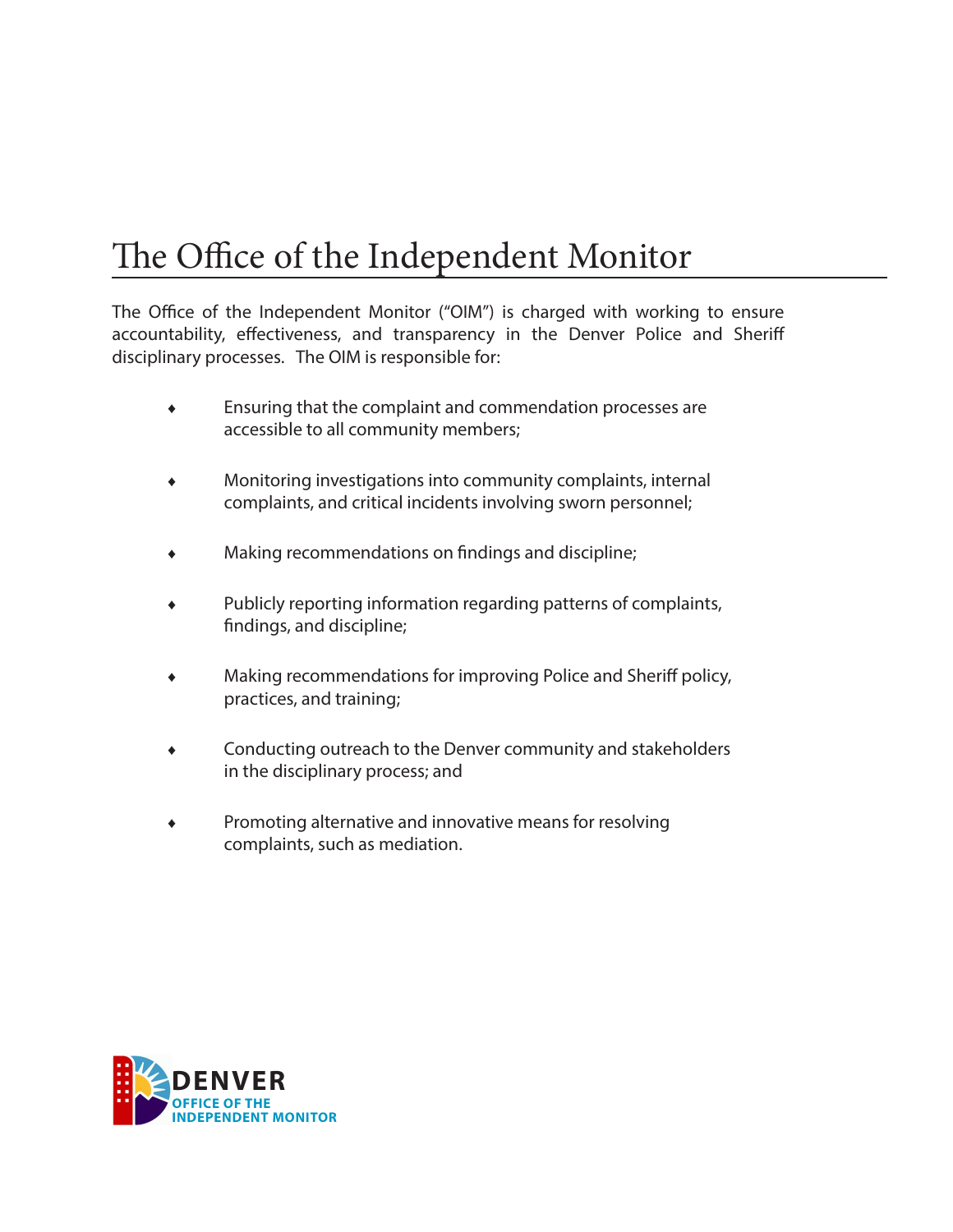# OIM Staff:

#### **Policy**

Jennifer Fratello, Policy Director Matthew Buttice, Senior Policy Analyst Tom Heddleston, Policy Analyst Alyssa Perez Morrison, Policy Analyst

#### **Monitors**

Gregg Crittenden, Senior Deputy Monitor

Nate Fehrmann, Deputy Monitor

Kevin Strom, Deputy Monitor

Denis McCormick, Deputy Monitor

Suzanne Iantorno, Deputy Monitor

Community Outreach/Administration Gianina Irlando, Community Relations Ombudsman

Bodessa Trotman, Office Administrator

Teniqua Pope, Staff Assistant

÷

Gianina Horton, Youth Outreach Staff Assistant

Asiya Mustefa, Youth Outreach Administrative Assistant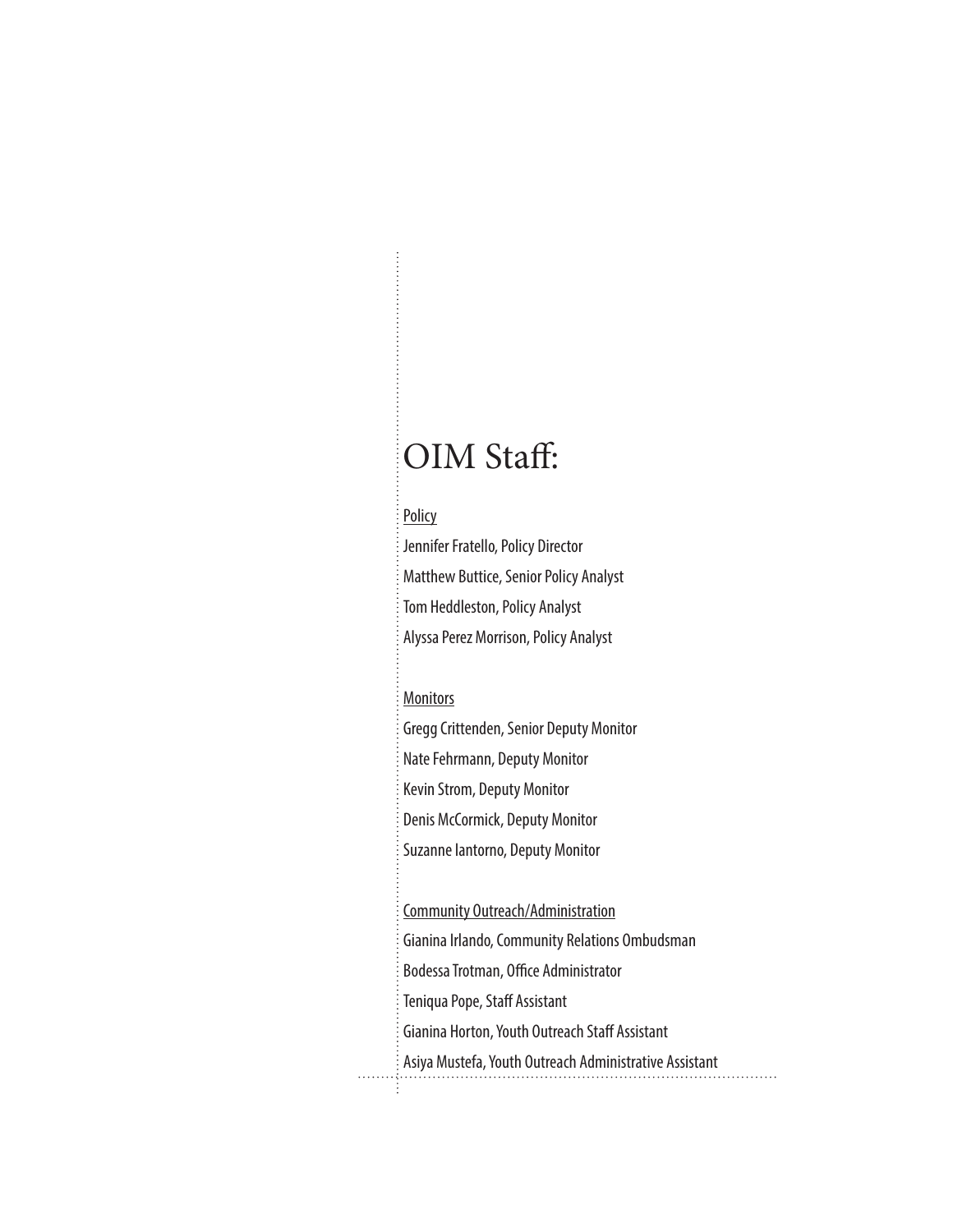# **Contents**

| 1              | <b>Denver Police Department Monitoring</b>       | 1<br>$\overline{2}$ |
|----------------|--------------------------------------------------|---------------------|
|                | <b>Recorded Complaints</b>                       |                     |
|                | <b>Most Common Complaint Specifications</b>      | 3                   |
|                | <b>Complaint Screening and Outcomes</b>          | 5                   |
|                | <b>Significant Disciplinary Cases</b>            | 6                   |
|                | <b>Appeals on Significant Disciplinary Cases</b> | 8                   |
|                | <b>Commendations and Awards</b>                  | 9                   |
| $\overline{2}$ | <b>Denver Sheriff Department Monitoring</b>      | 15                  |
|                | <b>Recorded Complaints</b>                       | 15                  |
|                | <b>Most Common Complaint Specifications</b>      | 16                  |
|                | <b>Complaint Screening and Outcomes</b>          | 17                  |
|                | <b>Significant Disciplinary Cases</b>            | 19                  |
|                | <b>Appeals on Significant Disciplinary Cases</b> | 26                  |
|                | <b>Commendations and Awards</b>                  | 29                  |
| 3              | Critical Incidents                               | 31                  |
|                | <b>DPD Officer-Involved Shootings</b>            | 33                  |
|                | <b>DPD In-Custody Deaths</b>                     | 33                  |
|                | <b>DPD Critical Incidents Closed</b>             | 34                  |
|                | <b>DPD Accidental Shootings Closed</b>           | 38                  |
|                | <b>DSD In-Custody Deaths</b>                     | 40                  |
|                | <b>DSD Critical Incidents Closed</b>             | 40                  |
|                | <b>DSD Accidental Shootings Closed</b>           | 40                  |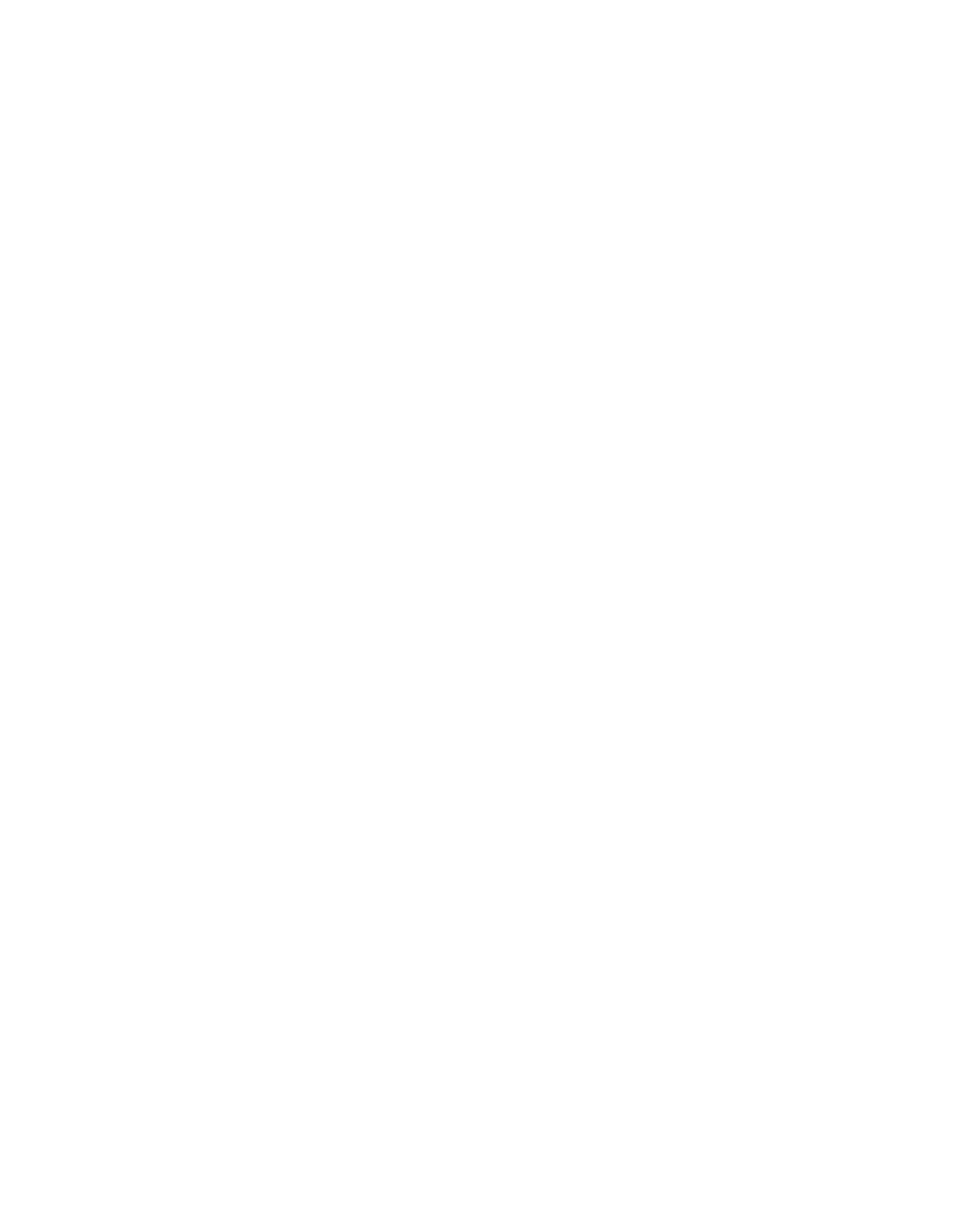#### **FROM THE INDEPENDENT MONITOR**

October 11, 2017

 undocumented immigrants live and work in Denver.1 Immigrants are a vital part crime in many neighborhoods.2 Nearly one in seven Denver residents is foreign-born and an estimated 55,000 of our community and economy, and immigration tends to lower the rate of violent

 immigration is a complex federal policy issue.3 Further, involving local law willingness to report crimes.4 Indeed, the increasingly restrictive immigration According to national best practices, local law enforcement should not be mandated to assist federal authorities in the enforcement of civil immigration matters because enforcement in immigration matters may have a chilling effect on immigrants' policies recently adopted in Washington D.C. may have created such a chilling effect in Denver where, in 2017, there was a 13% decrease in the rate at which Latinos reported crime,<sup>5</sup> while the rate of non-Latino reporting was on the rise. $6$ 

 to assist in immigration enforcement activity.7 Around the same time that Mayor interacting with the city and law enforcement."8 On August 28, 2017, the Denver City Council unanimously passed the Denver Public Safety Priorities Act ("the Act"), which, among other things, prohibits city officials, including Denver Police Department ("DPD") officers, from asking arrestees about their immigration status, and bans the use of city money or resources Michael B. Hancock signed the Act into law, he stated, "Denver will send a clear message that every person, no matter their immigration status, can feel safe when

 available in Spanish, and community members may call the OIM and file complaints or commendations in Spanish, if it is their preferred language. For others with limited English proficiency, we offer interpretation services. We have enforcement, a practice that will continue after the adoption of the Act. Sincerely, I commend Mayor Hancock and the City Council for their adoption of the Act, which I hope will help immigrant communities feel safer interacting with Denver's government. For our part, the OIM conducts extensive outreach to immigrant communities and encourages immigrants to play an active role in engaging with Denver's safety agencies. We have made complaint and commendation forms also established a telephone line to allow jail inmates to communicate directly with OIM staff. The OIM has not asked about or reported immigration status to law

 $1 - 1 -$ 

Nicholas E. Mitchell Independent Monitor Denver, Colorado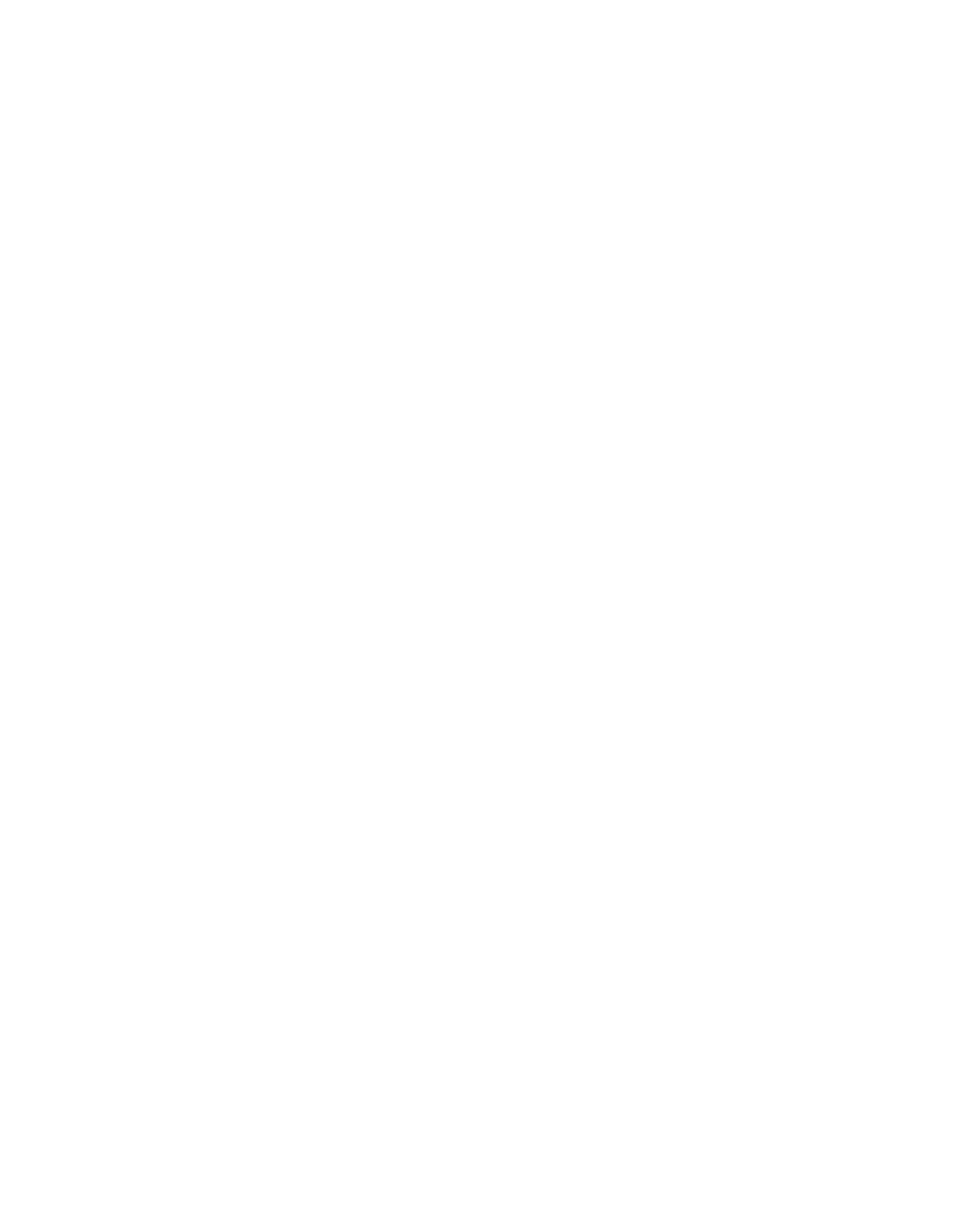# Denver Police Department Monitoring

# **Introduction**

The OIM is responsible for monitoring Denver Police Department ("DPD") investigations into complaints involving sworn personnel and for ensuring that the complaint process is accessible to all community members. Having an accessible complaint process is critical for several reasons. First, complaints provide the DPD with information it can use to hold officers accountable when they fail to live up to Department and community standards of conduct. Second, complaints may provide "customer feedback" that can be used to improve police services through the refinement of policies, procedures, and training. Third, complaints can identify points of friction between officers and the community, which can support the development of outreach and community education initiatives. Finally, an open complaint process tends to foster community confidence in the police, which enables officers to effectively fulfill their important public safety function.

In this chapter, we review statistical and workload patterns relating to the DPD's complaints, investigations, findings, discipline, and commendations.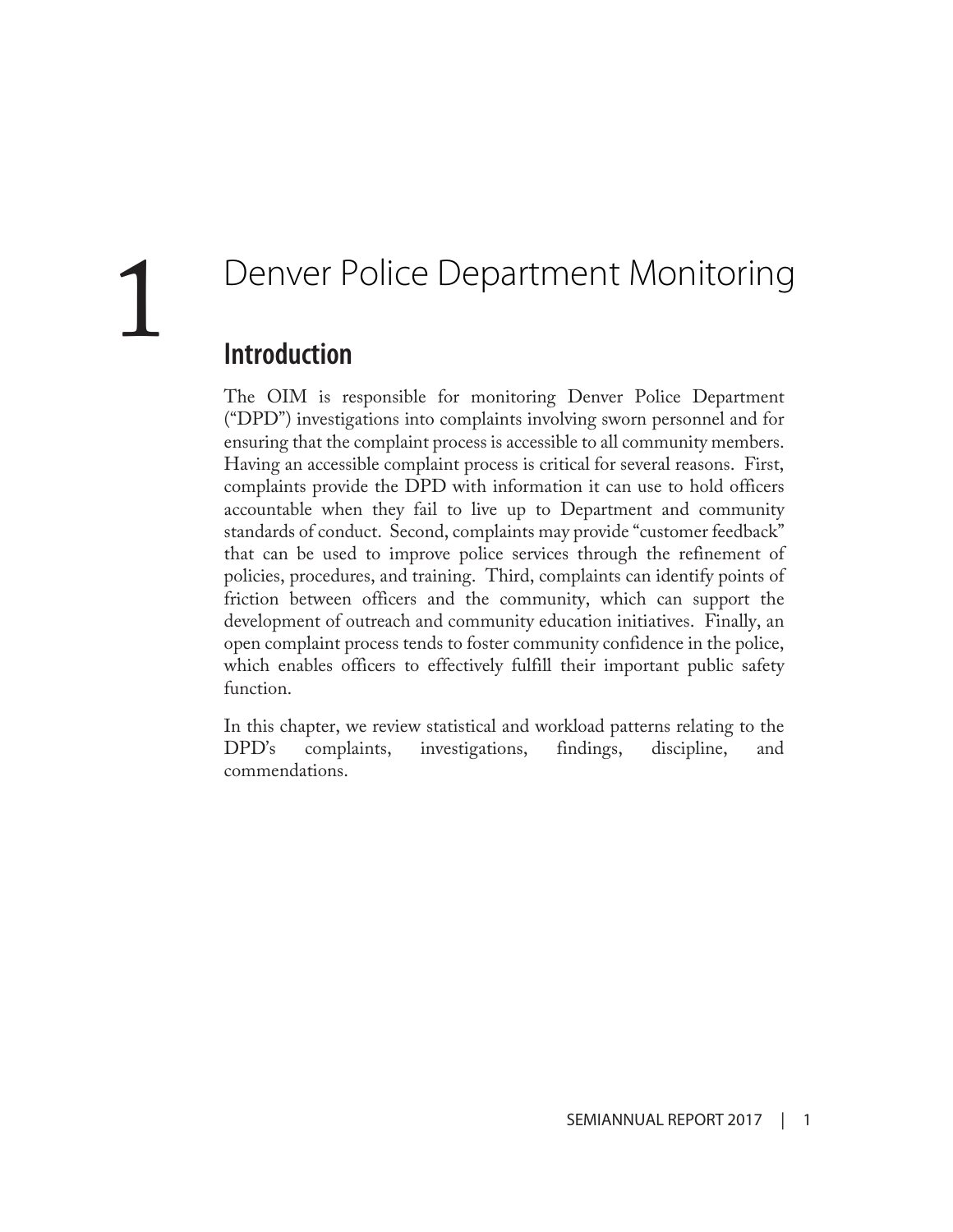### **Complaints Recorded in the First Half of 2017**

 three years.9, 10 These numbers do not include most scheduled discipline cases, such as when a DPD officer violates a traffic law or misses a court date, but they do include cases involving violations of the DPD Body Worn Camera [Policy.11](https://Policy.11), 12 The community and internal complaints was higher than in the first halves of the two Figure 1.1 presents the number of complaints recorded by the DPD Internal Affairs Bureau ("IAB") during the first half of 2017 (January 1–June 30) and the previous DPD recorded 213 community complaints and 66 internal complaints against DPD officers in the first half of 2017. In that time period, the number of both previous years. When compared to the first half of 2016, community complaints increased by 22% and internal complaints increased by 50%.

 *Figure 1.1: Complaints Recorded in the First Halves of 2014–2017* 



 result of developments in organizational policy, practice, or training. Complaint As we have noted in previous reports, it is very difficult to explain fluctuations in the number of complaints filed over time. Patterns in complaints can change as the numbers can also increase or decrease in response to a range of other factors, including, but not limited to, media coverage, changes in complaint-triage practices, and changes in the types of complaints that are recorded or not recorded.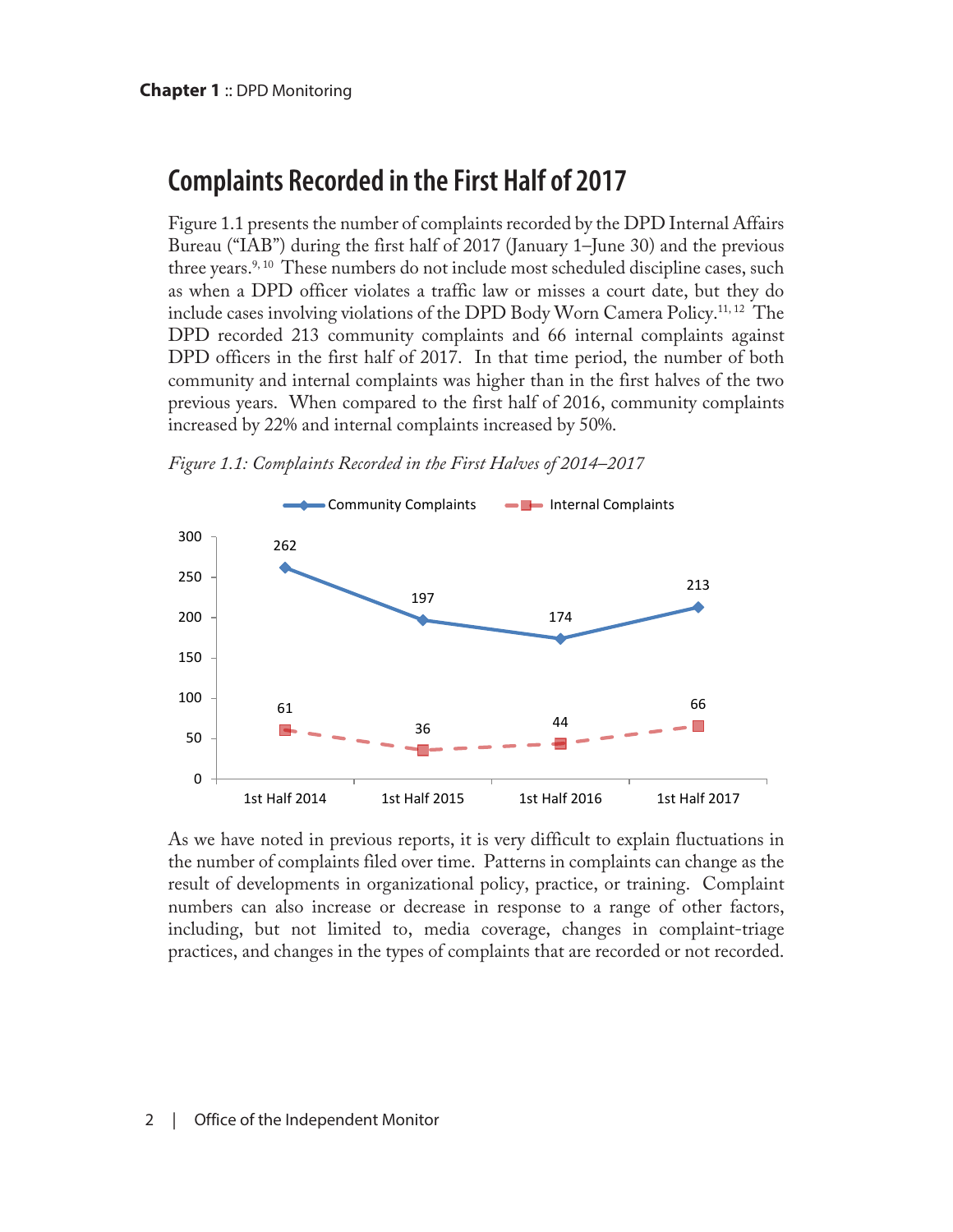# **Most Common Complaint Specifications**

 Table 1.1 presents some of the most common specifications (or rules that a DPD complaints in the first half of 2017.13 The most common specifications recorded by IAB in the first half of 2017 were Duty to Obey Department Rules and Mayoral officer might be disciplined for violating) in both internal and community Executive Orders and Responsibilities to Serve the Public.

| <b>Specification</b>                                         |     |
|--------------------------------------------------------------|-----|
| Duty to Obey Departmental Rules and Mayoral Executive Orders |     |
| Responsibilities to Serve Public                             |     |
| Discourtesy                                                  | 14% |
| Inappropriate Force                                          | 10% |
| Unassigned                                                   |     |
| Rough or Careless Handling of City and Department Property   |     |
| Failure to Make or File Reports                              |     |
| Conduct Prohibited by Law                                    |     |
| Failure to Give Name and Badge Number                        |     |
| Failure to Maintain Impartial Attitude                       |     |
| Commission of a Deceptive Act                                |     |
| All Other Specifications                                     |     |
| <b>Total Number of Specifications</b>                        | 509 |

*Table 1.1: Most Common Specifications in the First Half of 2017* 

Note: Percentages may not sum to 100 due to rounding.

Responsibilities to Serve the Public is a specification used when officers are alleged to have violated a rule requiring them to "respect the rights of individuals and perform their services with honesty, zeal, courage, discretion, fidelity, and sound judgment."14

 property, and violations of the DPD Body Worn Camera [Policy.](https://Policy.15) 15 In fact, more Executive Orders specifications recorded in the first half of 2017 were for potential Duty to Obey Department Rules and Mayoral Executive Orders is a specification that covers a wide range of possible violations, including but not limited to unconstitutional search and seizure, improper handling of evidence and personal than one-third (55 of the 152) of the Duty to Obey Department Rules and Mayoral violations of the Body Worn Camera [Policy.16](https://Policy.16)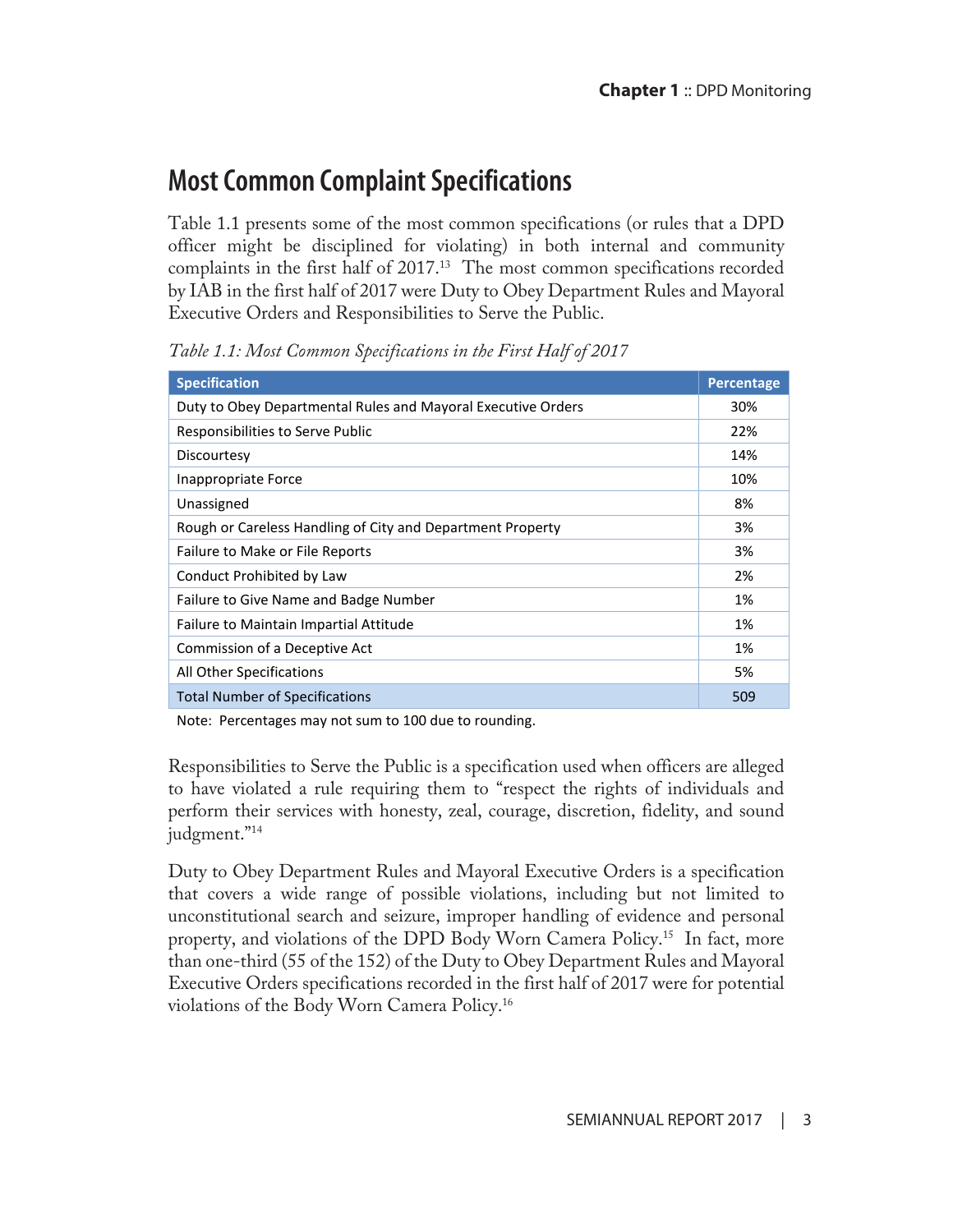#### The OIM Reiterates its Recommendation for Additional Training on Body Worn Camera Activation

body worn camera ("BWC") pilot project, which began in June 2014.<sup>17</sup> The OIM reviewed all uses of force that occurred in District 6 during the pilot project and sought to assess how frequently BWCs recorded uses of force, as well as some of the challenges experienced by officers during the pilot project. In its 2014 Annual Report, the OIM reported findings from its assessment of the DPD's

The OIM's assessment revealed that according to supervisor reports, just 26% of the uses of force that occurred during the pilot period were recorded by BWCs. Forty-four percent (35 out of 80) were excluded due to the structure of the pilot project, which did not require supervisors or officers working off-duty to wear BWCs. Of the remaining 45 uses of force, in 24% of incidents, officers reported that they did not have time to activate their BWCs safely because the encounters escalated or deteriorated rapidly. An additional 11% were not recorded due to user error or equipment issues.

The OIM recommended that the DPD provide additional training to officers on the importance of activating BWCs prior to the initiation of citizen contacts rather than after, when situations may have escalated or deteriorated too quickly to easily permit BWC activation. In response, DPD Command indicated that "[DPD] training and policy outline the activation requirements. [DPD] will cover lessons learned from the pilot during training."18 The DPD has said that it provided a video training on BWC usage to all sworn staff in 2017, and the OIM commends the DPD for this effort.19 However, given the high number of potential violations of the DPD BWC Policy in the first half of 2017, the OIM recommends that the DPD continue to provide training to officers on BWC activation. The OIM will be carefully watching to gauge the effectiveness of the training provided, and will conduct additional analysis and make further recommendations if the high rate of potential violations continues.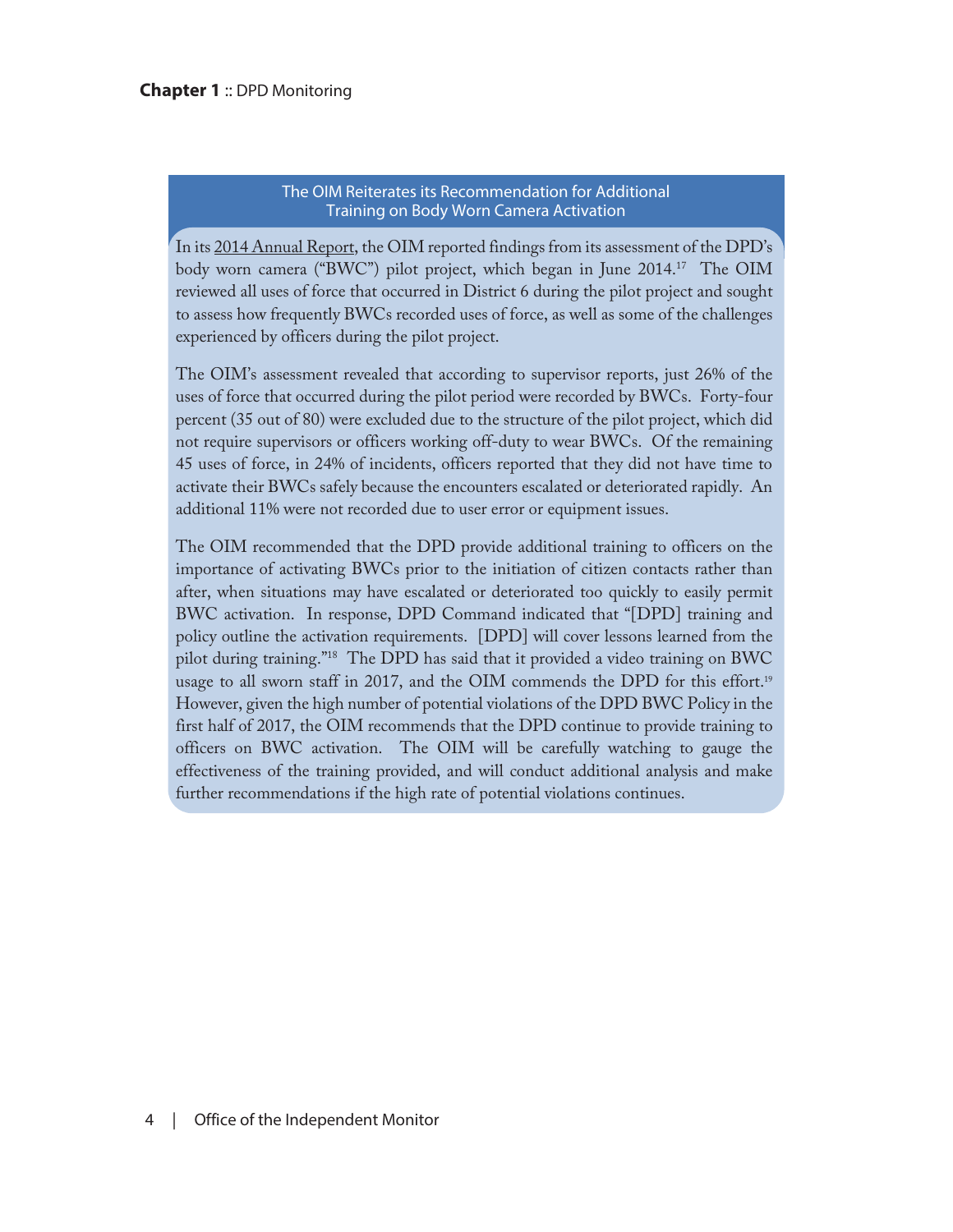# **Complaint Screening and Outcomes**

A total of 259 complaints were closed in the first half of 2017. Figure 1.2 shows the disposition of these complaints as well as the disposition of complaints closed during the same time period in 2016. Outcomes in the first half of 2017 are generally similar to those in the first half of 2016. However, a larger percentage of complaints were mediated in the first half of 2017 than in the first half of 2016, and a smaller percentage were closed as informals or service complaints.

*Figure 1.2: Outcomes of Complaints Closed in the First Halves of 2016 and 2017* 



**1st Half 2016** 1st Half 2017

Note: Percentages may not sum to 100 due to rounding.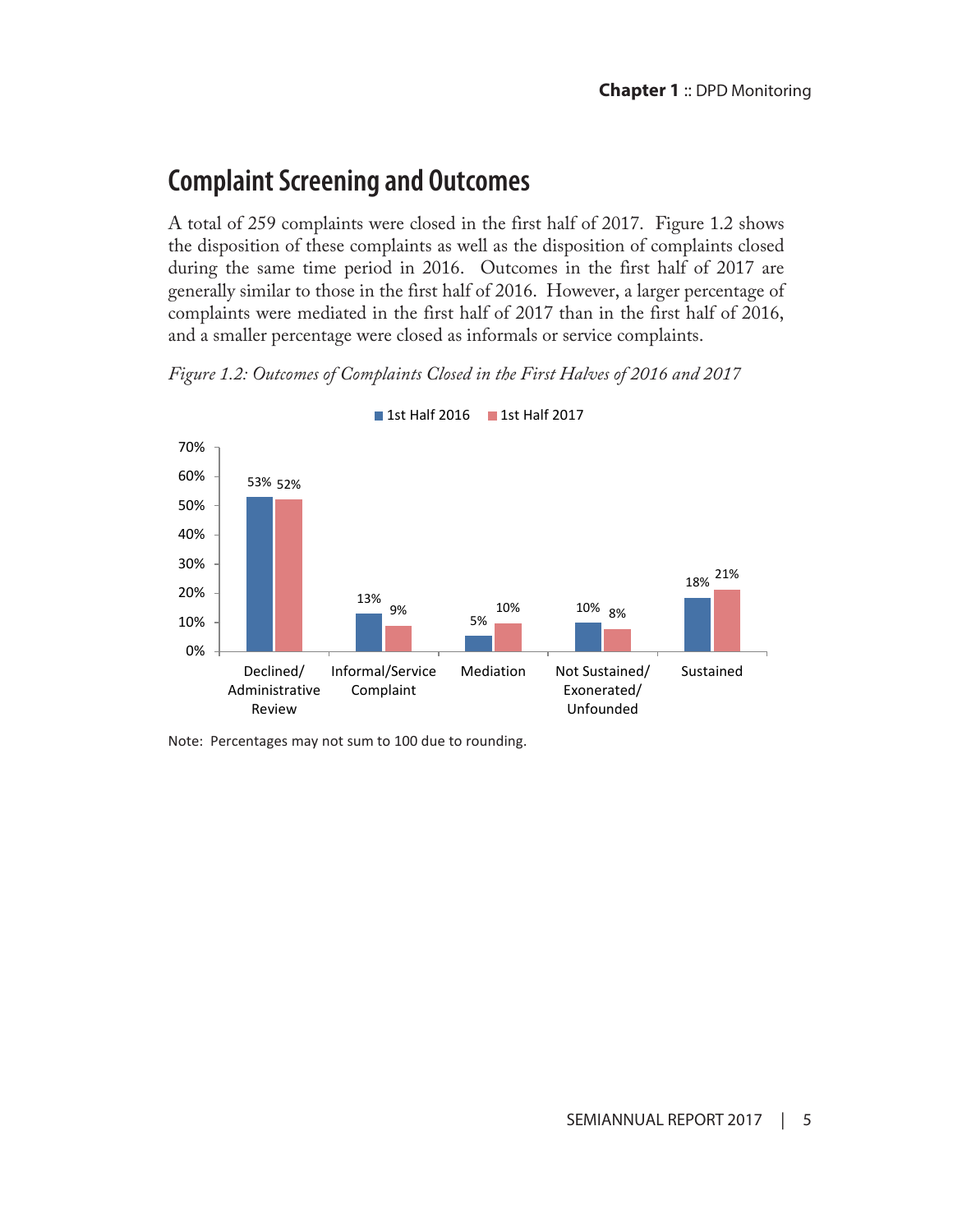# **Significant Disciplinary Cases Closed in the First Half of 201720**

#### **Resignations and Retirements**

 charges of theft and first degree official misconduct, and he was sentenced to 18 ■ On October 7, 2016, an officer stole money from a crime scene. The officer's actions were recorded on his body worn camera. The officer pled guilty to criminal months of probation. The officer resigned prior to a disciplinary finding.

 then used the interview in the documentary. An investigation was initiated to In January 2017, a lawsuit was filed by a possible sex-crime victim who alleged that a film production company compromised her identity in a documentary about sex trafficking. The plaintiff alleged that a DPD sergeant disclosed her personal information and photographs in a recorded interview with the filmmakers, who determine if the sergeant violated DPD policy, but the sergeant resigned prior to a disciplinary finding.

 On May 5, 2017, an officer was allegedly involved in a fight at a bar in another jurisdiction. He was charged with disorderly conduct and resigned prior to a disciplinary finding.

#### **Demotions**

 holstered his duty weapon, set it on a desk, and pointed it in the direction of another Sergeant A was demoted to the rank of "Police Officer 1" with a penalty of  $\blacksquare$  On September 8, 2016, a sergeant ("Sergeant A"), who was assigned to IAB, unsergeant ("Sergeant B"), who had been explaining to him how to input information into a DPD computer database. Sergeant A was criminally charged with prohibited use of a weapon, and subsequently pled guilty and received a twelve-month deferred judgment and sentence. Sergeant A entered into a Negotiated Stipulation and Agreement with the Office of the Executive Director of Safety ("EDOS") whereby termination held in abeyance for two years on the condition that he commit no further serious rule violations during the two-year period.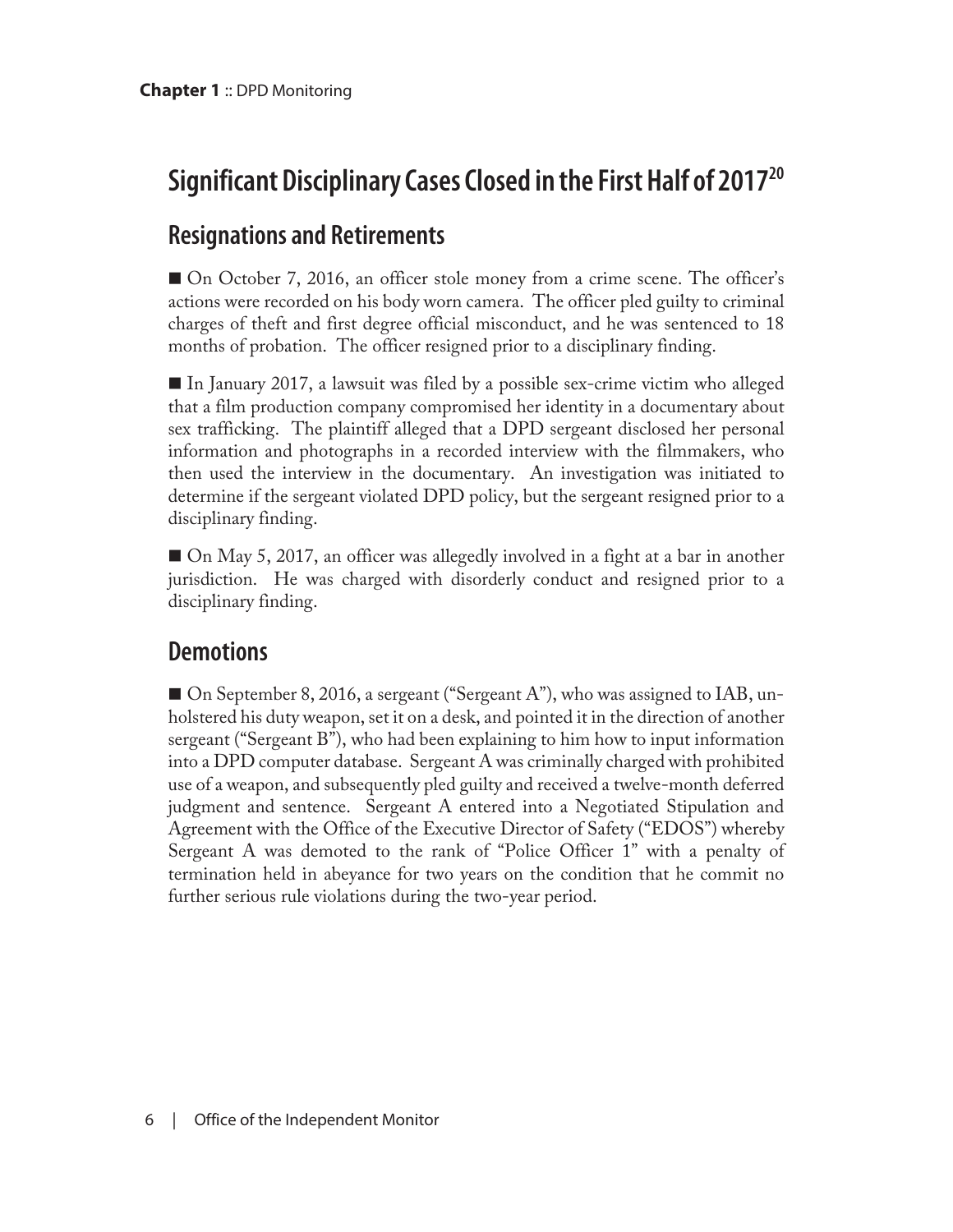#### **Other Significant Cases, Including Suspensions of Ten or More Days**

 working off-duty jobs that exceeded the allowable 64 hours of work in a calendar ■ Between August and December 2016, an officer worked numerous off-duty jobs without the required supervisory approval. The officer also violated DPD policy by week. The officer was suspended for 16 days.

 officer was home and intoxicated. The officer was suspended for 10 days. On January 3, 2017, an officer failed to answer his phone or return multiple voice messages from supervisors after being placed under a Chief's order to remain home during business hours and be immediately accessible if contacted by phone. The next day, the officer indicated that he had not answered his phone because he was sick. When supervisors were again unable to reach him by telephone, several sergeants went to the officer's home to check on his welfare and discovered that the

 which he had already reported to a law enforcement agency in another jurisdiction. On January 18, 2017, a sergeant spent over three hours while on-duty investigating a personal matter regarding the theft of his daughter's cell phone, During his investigation, the sergeant left his assigned district, neglected his other assigned duties, and inappropriately utilized department resources, including the National Crime Information Center/Colorado Crime Information Center ("NCIC/CCIC") criminal records database. The sergeant was suspended for three days.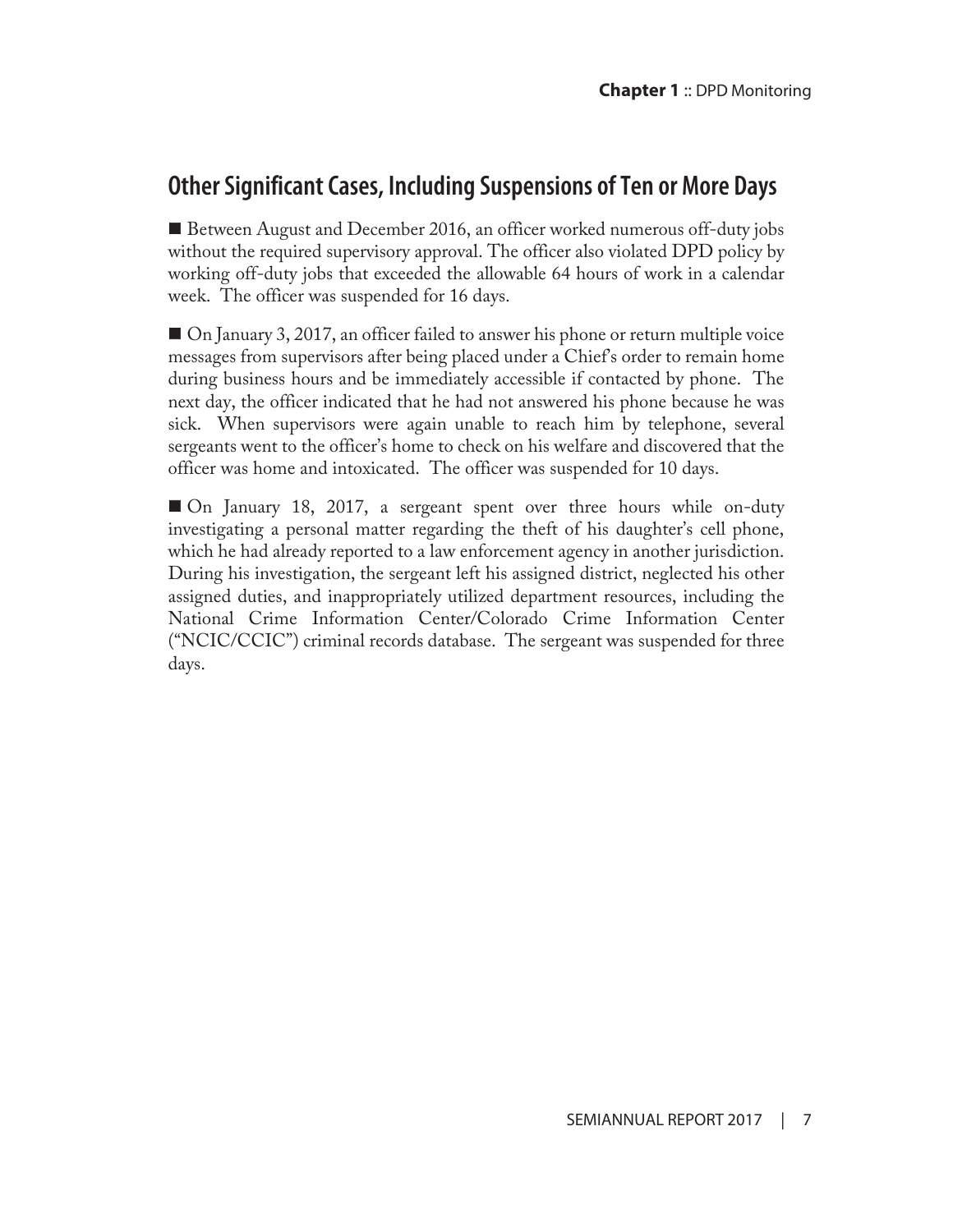#### **Appeals of Significant Discipline Imposed Prior to January 1, 2017, and Filed With and/or Decided by the Civil Service Commission in 201721**

 process, the assessment center staff requested that the juvenile remove her piercings. her. The officer then called a supervisor and misrepresented the incident. Both to IAB. The officer was terminated. He appealed that decision, and it was affirmed On September 8, 2015, an officer took a juvenile runaway to a juvenile assessment center to hold her until a parent could pick her up. During the intake When the juvenile refused, the officer made insulting and disparaging remarks about her, while also threatening to hold her down and forcibly remove her piercings. The officer eventually took the juvenile to the ground and handcuffed the assessment center staff and sheriff deputies from another jurisdiction later made statements to DPD IAB expressing concern about the officer's behavior. During the resulting investigation, the officer made deceptive statements about the incident by a Hearing Officer in September 2016. He then appealed the Hearing Officer's decision, and it was affirmed by the Civil Service Commission in May 2017.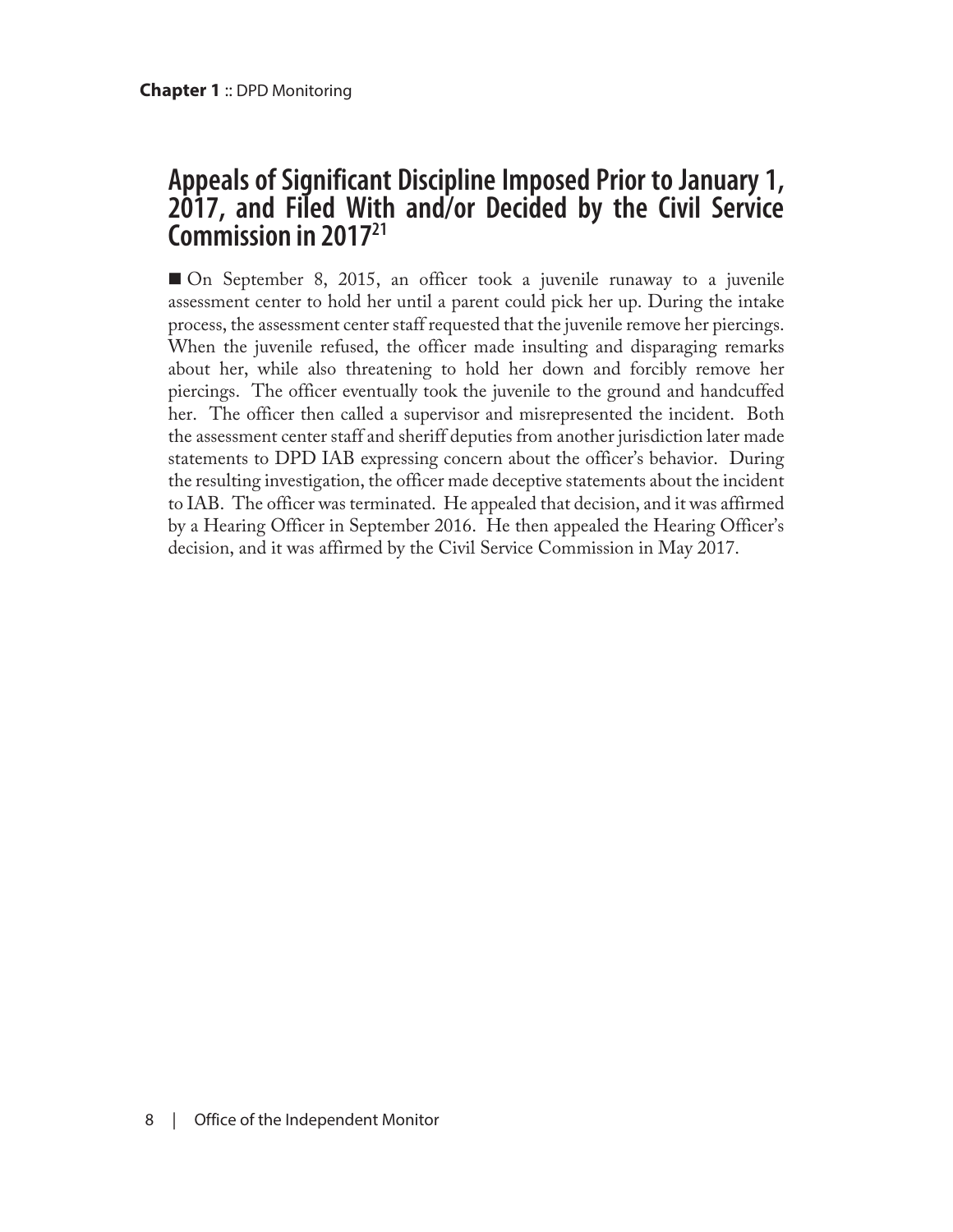# **Commendations and Awards**

 Every year, there are noteworthy examples of officers engaging in actions that service. Table 1.2 presents the number and type of commendations awarded to reflect departmental values of honor, courage, and commitment to community DPD officers in the first half of 2017. Table 1.3 provides definitions for select commendations.

| <b>Commendation</b>               | <b>Number</b> | <b>Percentage</b> |  |
|-----------------------------------|---------------|-------------------|--|
| Citizen Letter                    | 46            | 29%               |  |
| <b>Commendatory Action Report</b> | 43            | 27%               |  |
| <b>Commendatory Letter</b>        | 25            | 16%               |  |
| Other than DPD Commendation       | 13            | 8%                |  |
| <b>Official Commendation</b>      | 10            | 6%                |  |
| Preservation of Life              | 7             | 4%                |  |
| Unassigned                        | 5             | 3%                |  |
| Excellence in Crime Prevention    | 3             | 2%                |  |
| Purple Heart                      | 2             | 1%                |  |
| Service Award                     | $\mathbf{1}$  | 1%                |  |
| Above + Beyond                    | 1             | 1%                |  |
| Life Saving Award                 | 1             | 1%                |  |
| Medal of Honor                    | 1             | 1%                |  |
| Medal of Valor                    | 1             | 1%                |  |
| Merit Award                       | 1             | 1%                |  |
| Officer of The Year               | 1             | 1%                |  |
| <b>Total</b>                      | 161           | 100%              |  |
|                                   |               |                   |  |

Note: Percentages may not sum to 100 due to rounding.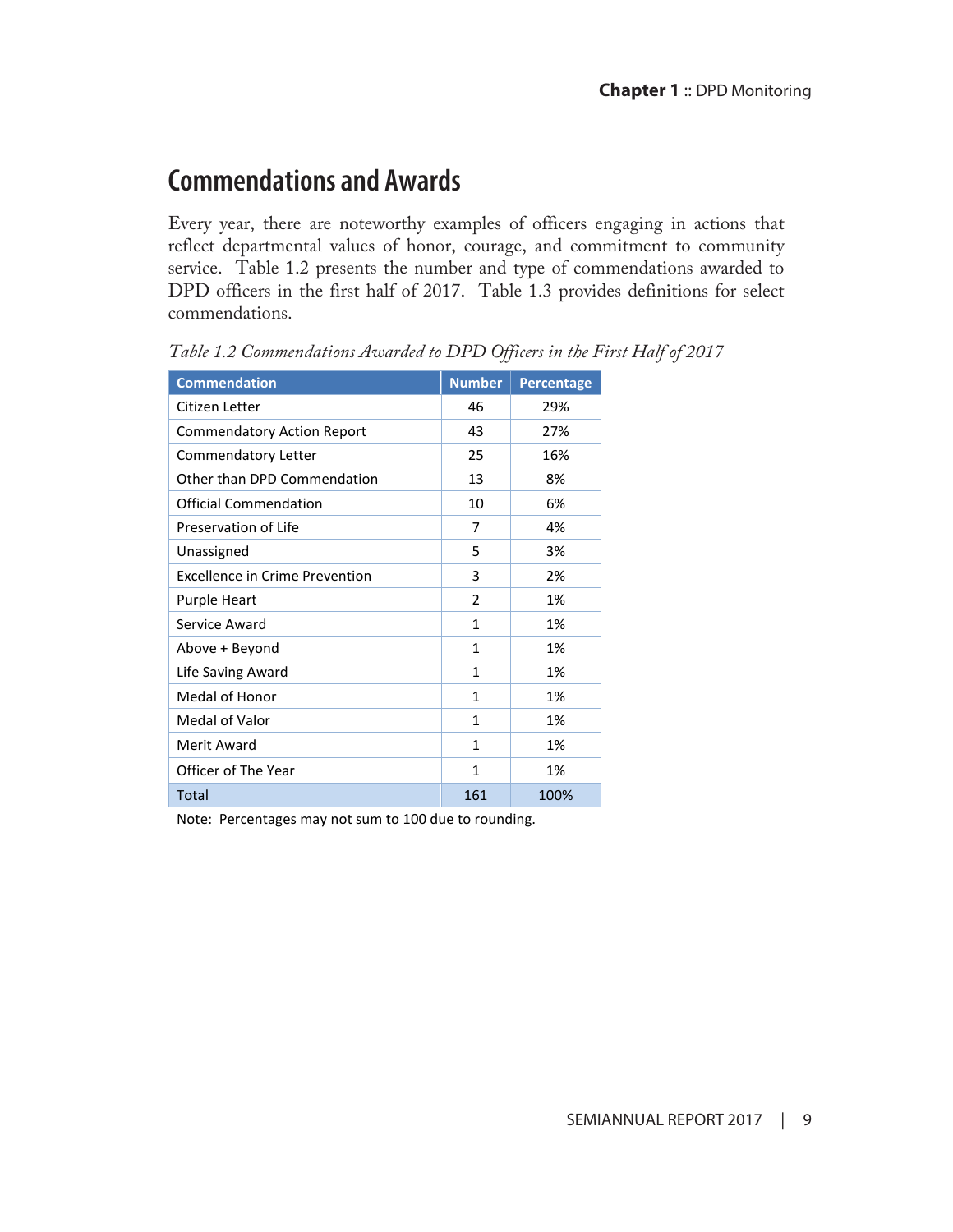| <b>Commendation</b><br><b>Type</b>       | <b>Description</b>                                                                                                                                                                                                                                                                                                                                                                                      |
|------------------------------------------|---------------------------------------------------------------------------------------------------------------------------------------------------------------------------------------------------------------------------------------------------------------------------------------------------------------------------------------------------------------------------------------------------------|
| Medal of Honor                           | Awarded to an individual for an act of outstanding bravery or heroism by which the<br>individual has demonstrated in great degree the characteristics of selflessness,<br>personal courage, and devotion to duty at the risk of his or her own life. The<br>individual's actions substantially contributed to the saving of, or attempted saving of<br>a human life.                                    |
| Medal of Valor                           | Awarded to an individual for an act, in the face of great danger, wherein valor,<br>courage, and bravery are demonstrated over and above that normally demanded<br>and expected.                                                                                                                                                                                                                        |
| Preservation of Life                     | Awarded to an individual who performs an act of heroism, demonstrates good<br>judgment, zeal, or ingenuity over and above what is normally demanded and<br>expected, to preserve the life of another during a critical, volatile, or dangerous<br>encounter while protecting the safety and security of the public and his or her fellow<br>officers.                                                   |
| Distinguished<br><b>Service Cross</b>    | Awarded to members who are cited for gallantry not warranting a Medal of Honor<br>or a Medal of Valor. The heroic act(s) performed must render the individual<br>conspicuous and well above the standard expected.                                                                                                                                                                                      |
| Purple Heart Award                       | Awarded to an individual who is seriously or critically injured while performing a<br>heroic and/or police action. This award is limited to those cases resulting from<br>attack by an assailant, personal combat, or the performance of an act of valor.                                                                                                                                               |
| <b>Excellence in Crime</b><br>Prevention | Awarded to an individual who, through personal initiative and ingenuity, develops a<br>program or plan which contributes significantly to the department's mission; or<br>through innovative crime prevention strategies, combats issues affecting the<br>community.                                                                                                                                    |
| Lifesaving Award                         | Awarded to an individual who, through exceptional knowledge and behavior,<br>performs a physical act which saves the life of another person and there is no<br>danger to the individual's life.                                                                                                                                                                                                         |
| <b>Community Service</b><br>Award        | Awarded to an individual who, by virtue of sacrifice and expense of his or her time,<br>fosters or contributes to a valuable and successful program in the area of<br>community service or affairs, or who acts to substantially improve<br>police/community relations through contribution of time and effort when not<br>involved in an official capacity.                                            |
| Official<br>Commendation                 | Awarded to an individual who by exemplary conduct and demeanor, performs at a<br>superior level of duty, exhibiting perseverance with actions resulting in a significant<br>contribution to the department and/or improvement to the quality of life in the<br>community, or an individual who supervised or managed a tactical situation of an<br>active, evolving incident as the on-scene commander. |
| Outstanding<br><b>Volunteer Award</b>    | Awarded to an individual who, by virtue of sacrifice and expense of his or her time,<br>fosters or contributes to a valuable and successful program in the area of the<br>department's mission, vision and values, or who acts to substantially improve<br>police/community relations through contribution of time and effort when not<br>involved in an official capacity.                             |
| Officer of the Year<br>Award             | Awarded annually to an officer who has represented the department in all facets of<br>law enforcement with a commitment to excellence, in support of the mission and<br>values of the organization. The officer has consistently persevered in the prevention<br>of crime and demonstrated initiative, leadership, and dedication to the law<br>enforcement profession.                                 |

*Table 1.3: Commendation Types and Descriptions*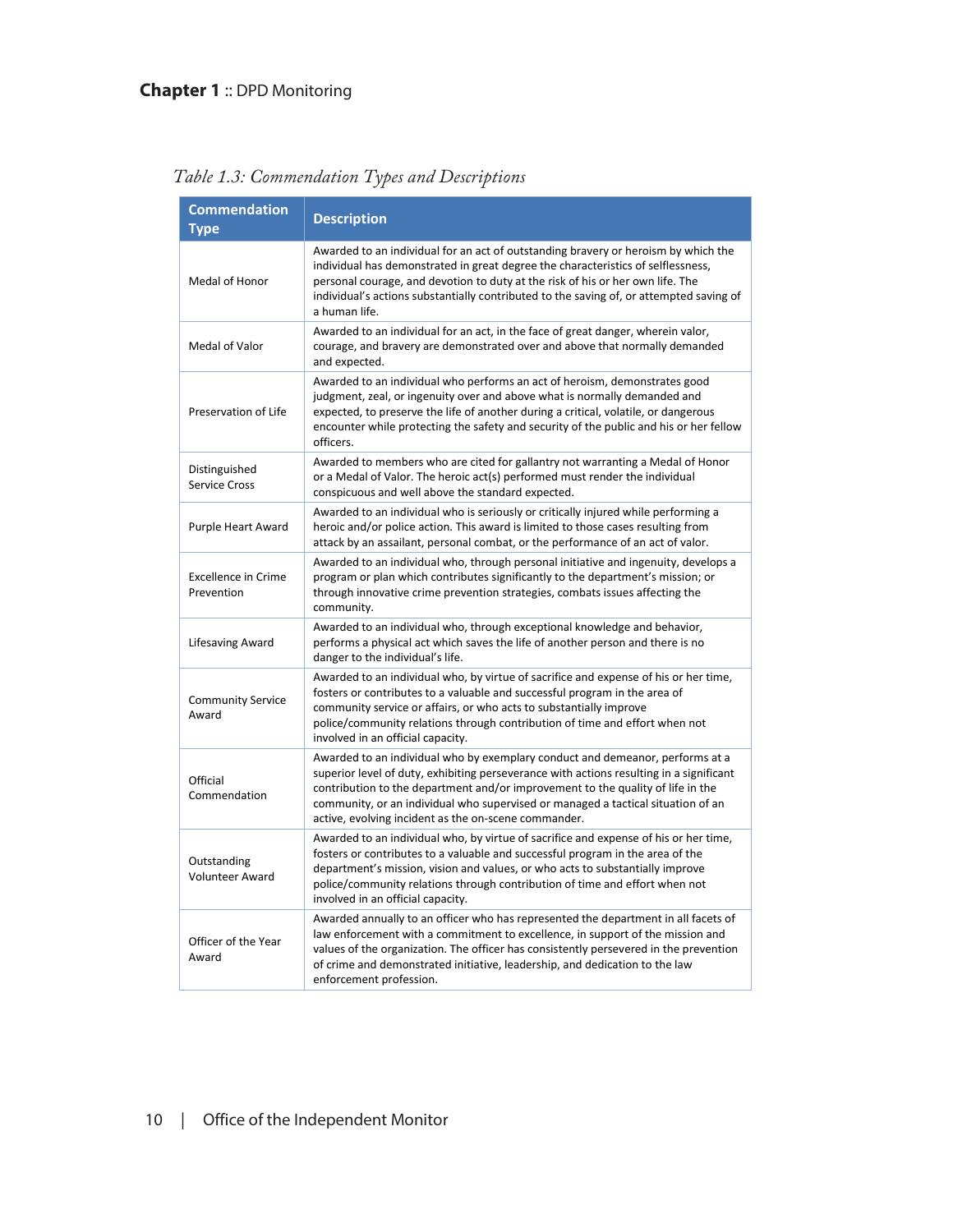#### **Highlighted Commendations**

#### PURPLE HEART

 protecting a large group of high school students participating in a protest. The a broken right femur, and a cracked pelvis, and he required more than 20 surgeries. In December 2014, an officer was assigned to a team of bike officers tasked with officers protected the student-protestors in active lanes of traffic for nearly three hours. At the end of the demonstration, a driver experienced a medical episode and veered into four uniformed bike officers, striking the officer and dragging him more than 100 feet. The officer suffered crushed ribs, a punctured lung, a severed artery, The officer has maintained an upbeat attitude and served as an inspiration for his fellow officers. For being critically injured while performing his duties, in April 2017, the officer was awarded the Purple Heart.

#### EXCELLENCE IN CRIME PREVENTION

 A detective with the Gang Bureau received a call about a kidnapping. The detective multiple locations, and subjecting them to torture, sexual assault, and aggravated Control Act. The Grand Jury indicted 18 suspects on 128 felony counts. contacted the kidnapping victim after she was released by her captors, and identified a second kidnapping and sexual assault victim. The detective and two other detectives widened the investigation and uncovered evidence that suspects were holding men and women against their will to repay drug debts, moving victims to assault. These suspects were also trafficking in methamphetamine and heroin, stealing cars, committing robberies, and arranging a murder-for-hire to kill a witness. The detectives requested that the Denver District Attorney use a grand jury to prove that the enterprise was subject to the Colorado Organized Crime and Motivated by a desire to stop a criminal organization that was affecting the entire metro area, the three detectives worked tirelessly to assemble this case and build rapport with witnesses and victims, while also handling their regular case loads. Because of their diligence and dedication, the three detectives were awarded the Excellence in Crime Prevention Award.

#### COMMENDATORY LETTER

 surveillance by a DPD detective. After stopping the vehicle, the officer on the driver's side noticed that the front passenger was rocking back and forth in his seat Two officers were called to conduct a traffic stop of a vehicle that had been under and sweating profusely, so he went to assist the officer on the passenger's side. The officer opened the front passenger door and the passenger reached for a handgun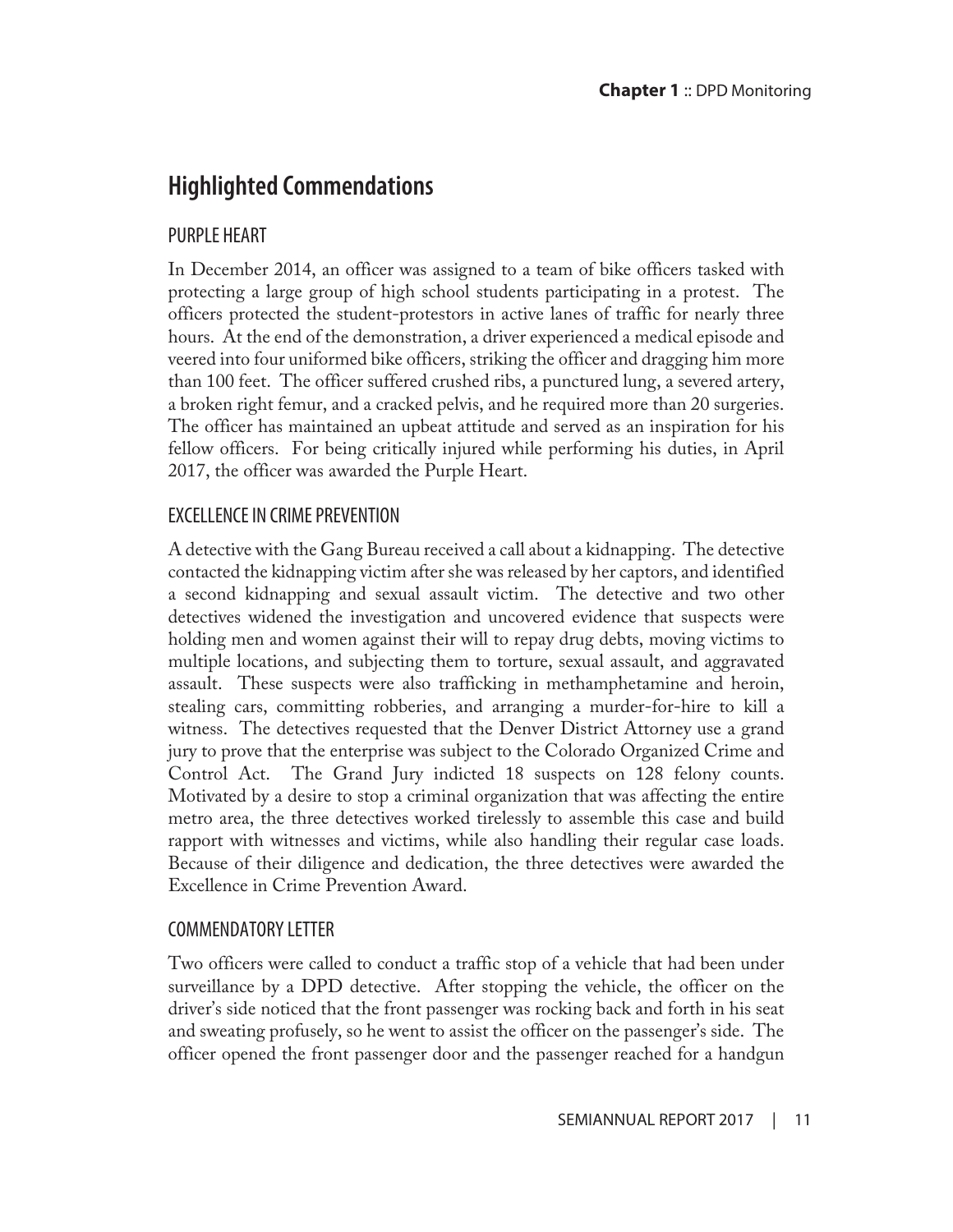methamphetamine and heroin were discovered. The rear passenger stated he was going to shoot the two officers who conducted the traffic stop. The two officers that was protruding from his pocket. The officer grabbed the handgun and restrained the remaining passengers at gunpoint while the second officer placed the aggressive suspect into custody. The vehicle was impounded and five other handguns, an inert hand grenade, stolen jewelry, and large quantities of received Commendatory Letters for doing an excellent job in removing the suspect from the car before he could make the situation more volatile.

#### PRESERVATION OF LIFE AWARD

 was assaulting, striking, biting, and choking the victim. When the officers force situation, and were awarded Preservation of Life Awards. Two officers responded to a report of domestic violence in progress. The suspect contacted the victim and the suspect, the victim answered the door and surreptitiously mouthed to the officers that the suspect had a knife. The suspect sprang to his feet and menaced the officers with a large butcher knife that had been concealed under his leg. The officers distanced themselves from the suspect, requested emergency cover, and used dining room chairs to create a barrier between themselves and the suspect. Because of their quick thinking and use of deescalation tactics, the officers prevented the incident from escalating into a deadly

> Recognize the Importance of De-escalation The DPD Creates a Preservation of Life Award to

 and security of the public and his or her fellow officers."<sup>22</sup> The use of commendations to recognize officers who de-escalate dangerous and potentially deadly situations using verbal or tactical skills is an emerging best [practice.](https://practice.23)<sup>23</sup> The OIM commends both the The DPD recently created a Preservation of Life Award. The award is given to an individual "who performs an act of heroism, demonstrates good judgment, zeal, or ingenuity over and above what is normally demanded and expected, to preserve the life of another during a critical, volatile, or dangerous encounter while protecting the safety DPD for creating this award and the seven DPD officers who earned it in the first half of 2017.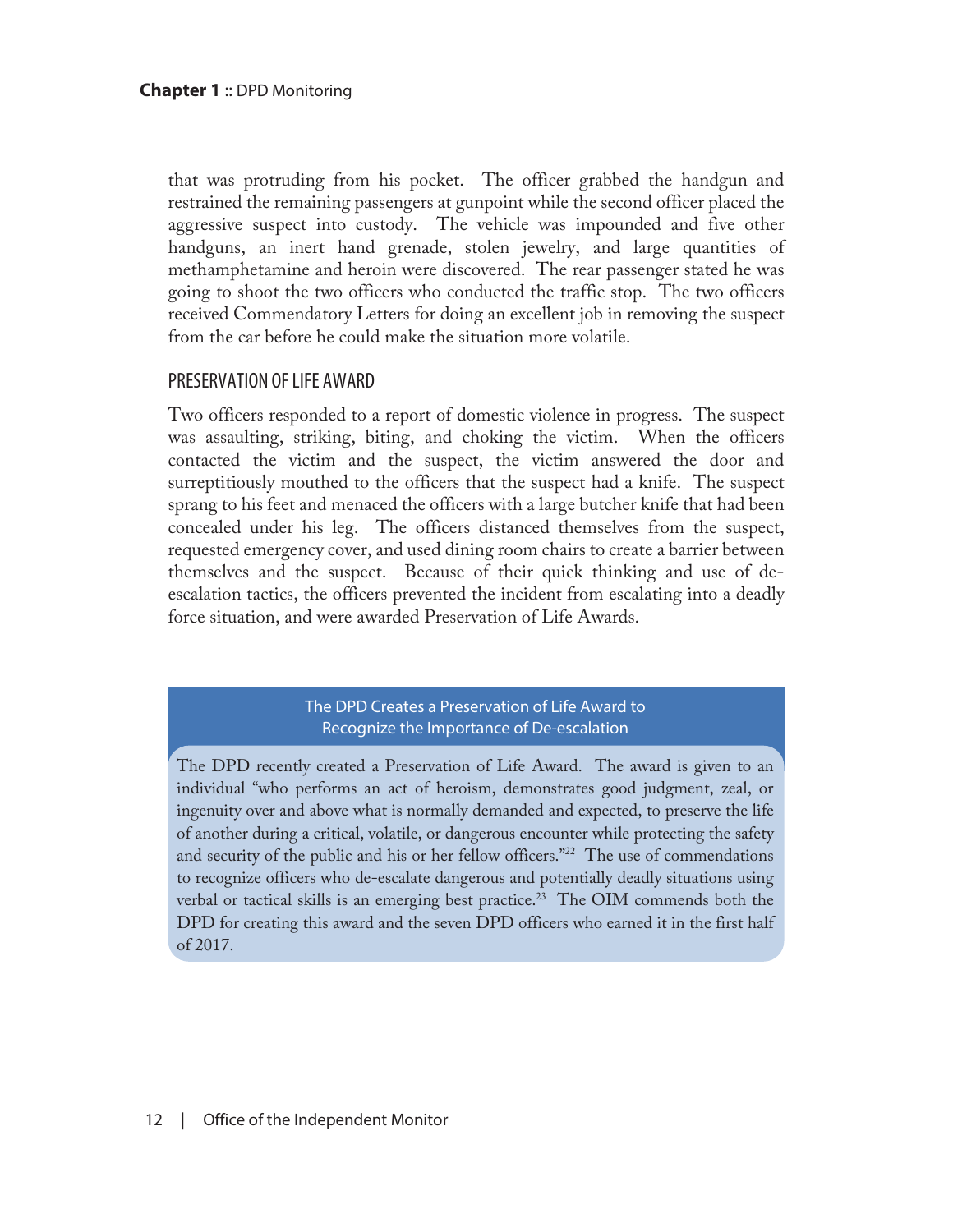#### COMMENDATORY ACTION REPORT

 bicyclist had run into her vehicle. The bicyclist had been verbally abusive and the driver was very upset and scared. The officers made sure the driver was not injured and counseled her about the effects of traumatic events. The resident wanted to A resident wrote to commend two DPD officers who had assisted his wife after a express his gratitude for the professionalism that the officers showed in addressing the situation.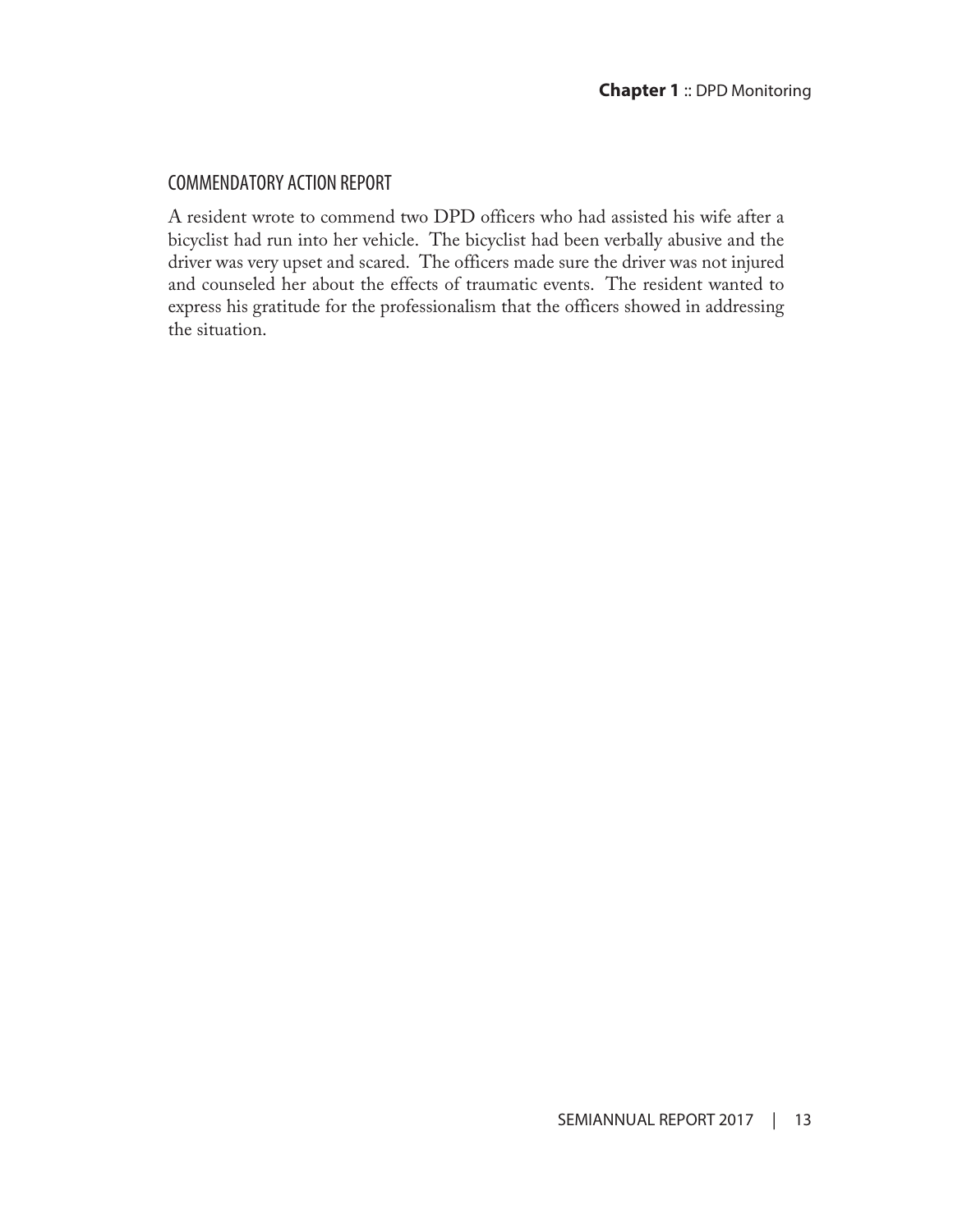**Chapter 1** :: DPD Monitoring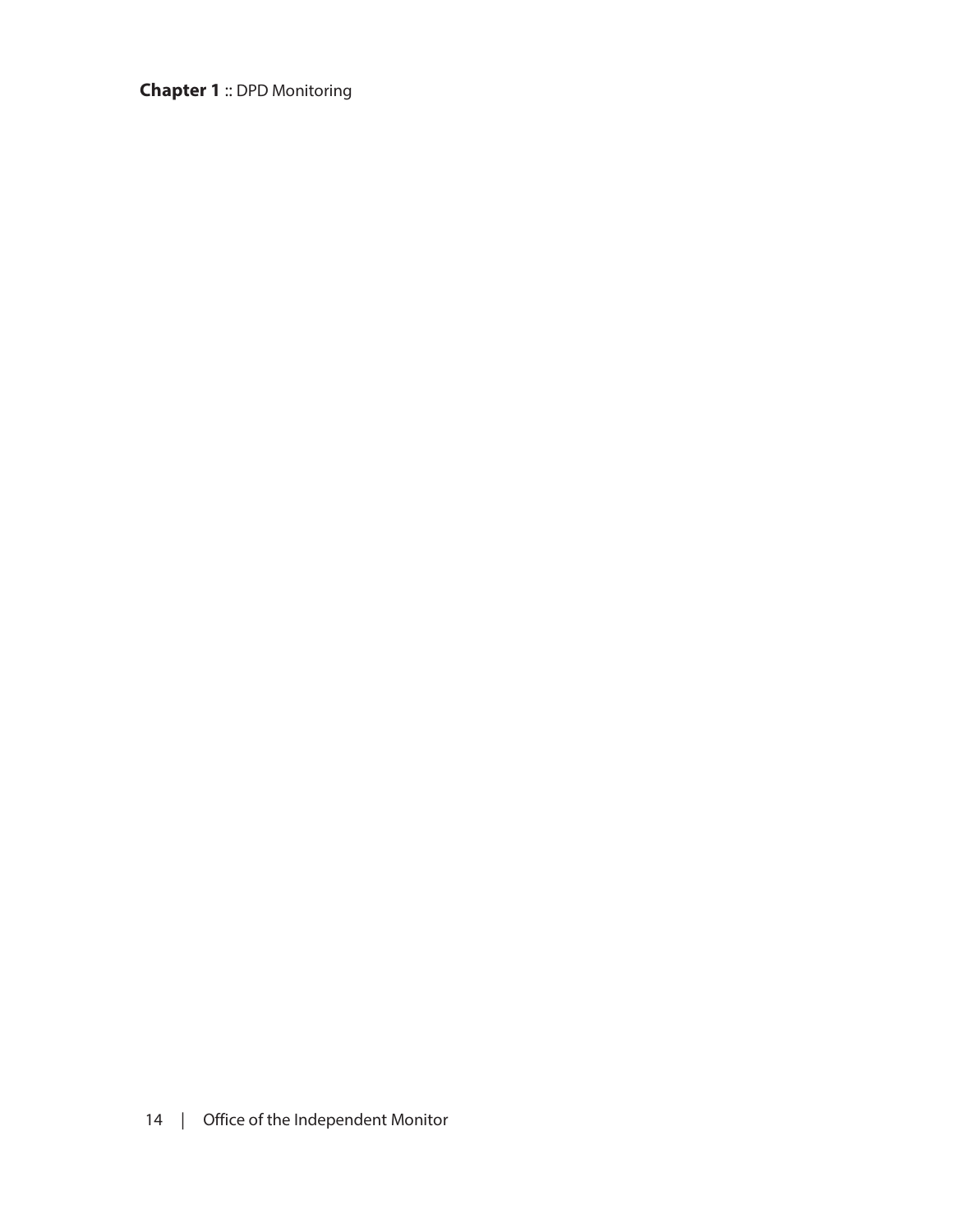# Denver Sheriff Department Monitoring

# **Introduction**

The OIM is responsible for monitoring and reporting on patterns in Denver Sheriff Department ("DSD") complaints and commendations. In this chapter, we review statistical and workload patterns relating to the DSD's complaints, investigations, findings, and discipline.

# **Complaints Recorded in the First Half of 2017**

during the first half of 2017 and the previous three years.<sup>24, 25</sup> In the first half of 2017, the DSD recorded 126 total complaints against [deputies.](https://deputies.26) 26 This represents a 58% increase from the first half of 2016, when 80 Figure 2.1 presents the number of complaints recorded by the DSD IAB complaints against deputies were recorded.

*Figure 2.1: Complaints Recorded in the First Halves of 2014–2017* 

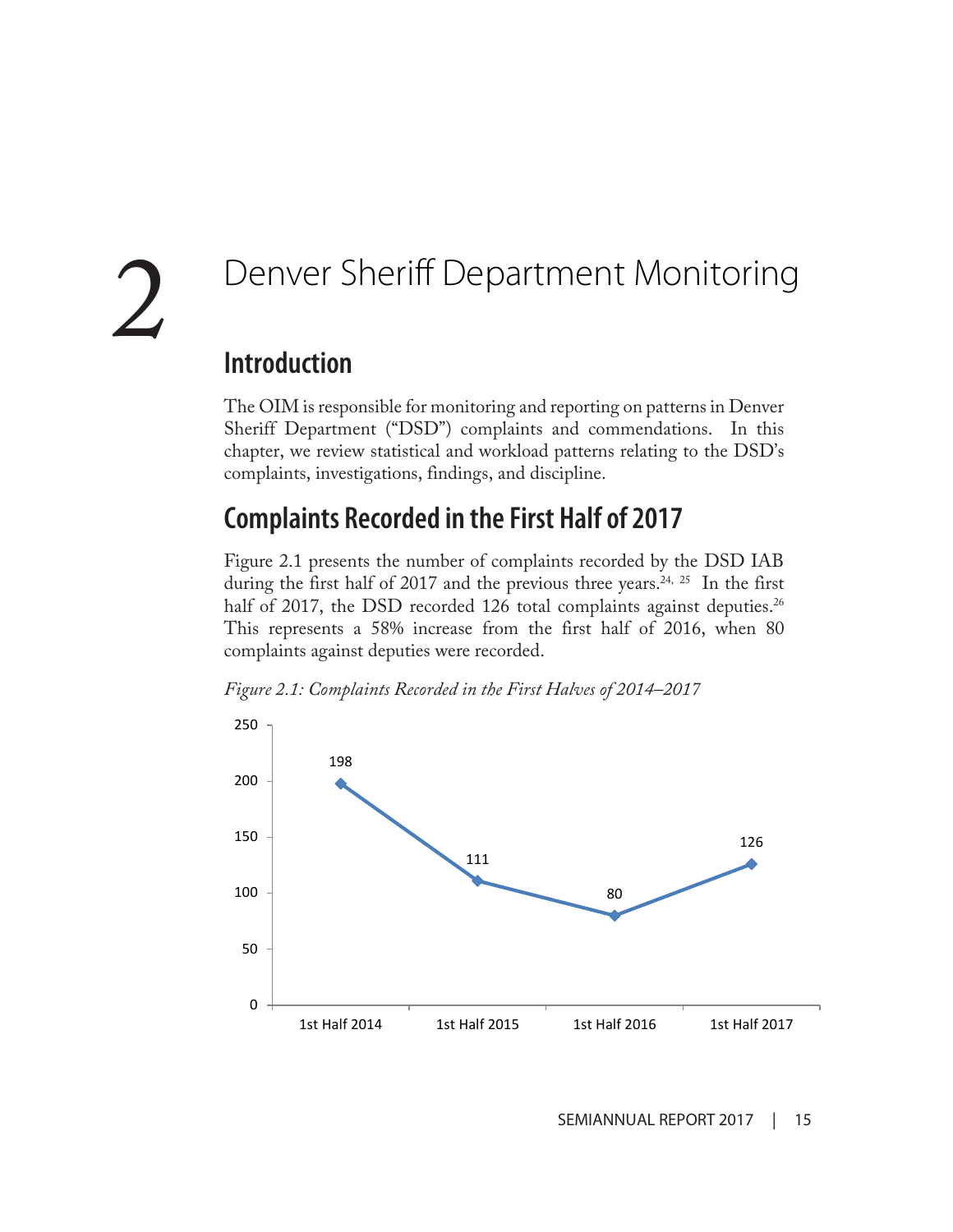result of developments in organizational policy, practice, or training. Complaint As we have noted in previous reports, it is very difficult to explain fluctuations in the number of complaints filed over time. Patterns in complaints can change as the numbers can also increase or decrease in response to a range of other factors, including, but not limited to, media coverage, changes in complaint-triage practices, and changes in the types of complaints that are recorded or not recorded.

# **Most Common Complaint Specifications**

 in the first half of 2017. 27 The most common specification was "unassigned." leave in violation of Departmental Orders."28 The DSD recorded zero such specifications in the first half of 2017. Table 2.1 reports the most common specifications recorded against DSD deputies Because the DSD finalizes each case's specifications during the discipline review phase rather than the investigation review process, 17% of the specifications associated with complaints recorded in the first half of 2017 were "unassigned" at the time the OIM extracted data for this report. The most common specifications from the first half of 2017 are generally similar to the first half of 2016, with one exception. In the first half of 2016, 13% of recorded specifications against DSD deputies were for Unauthorized Leave, which prohibits the use of "unauthorized

| <b>Specification</b>                                        | Percentage |
|-------------------------------------------------------------|------------|
| Unassigned                                                  | 17%        |
| Disobedience of Rule                                        | 12%        |
| Inappropriate Force                                         | 12%        |
| Inaccurate Reporting                                        | 7%         |
| <b>Full Attention to Duties</b>                             | 7%         |
| Discrimination, Harassment or Retaliation against Prisoners | 5%         |
| Absent from Duty                                            | 4%         |
| Sexual Misconduct                                           | 3%         |
| Conduct Prejudicial                                         | 3%         |
| Discrimination, Harassment, and Retaliation                 | 3%         |
| All Other Specifications                                    | 26%        |
| <b>Total Number of Specifications</b>                       | 270        |

 *Table 2.1: Most Common Specifications in the First Half 2017* 

Note: Columns may not sum to 100 due to rounding.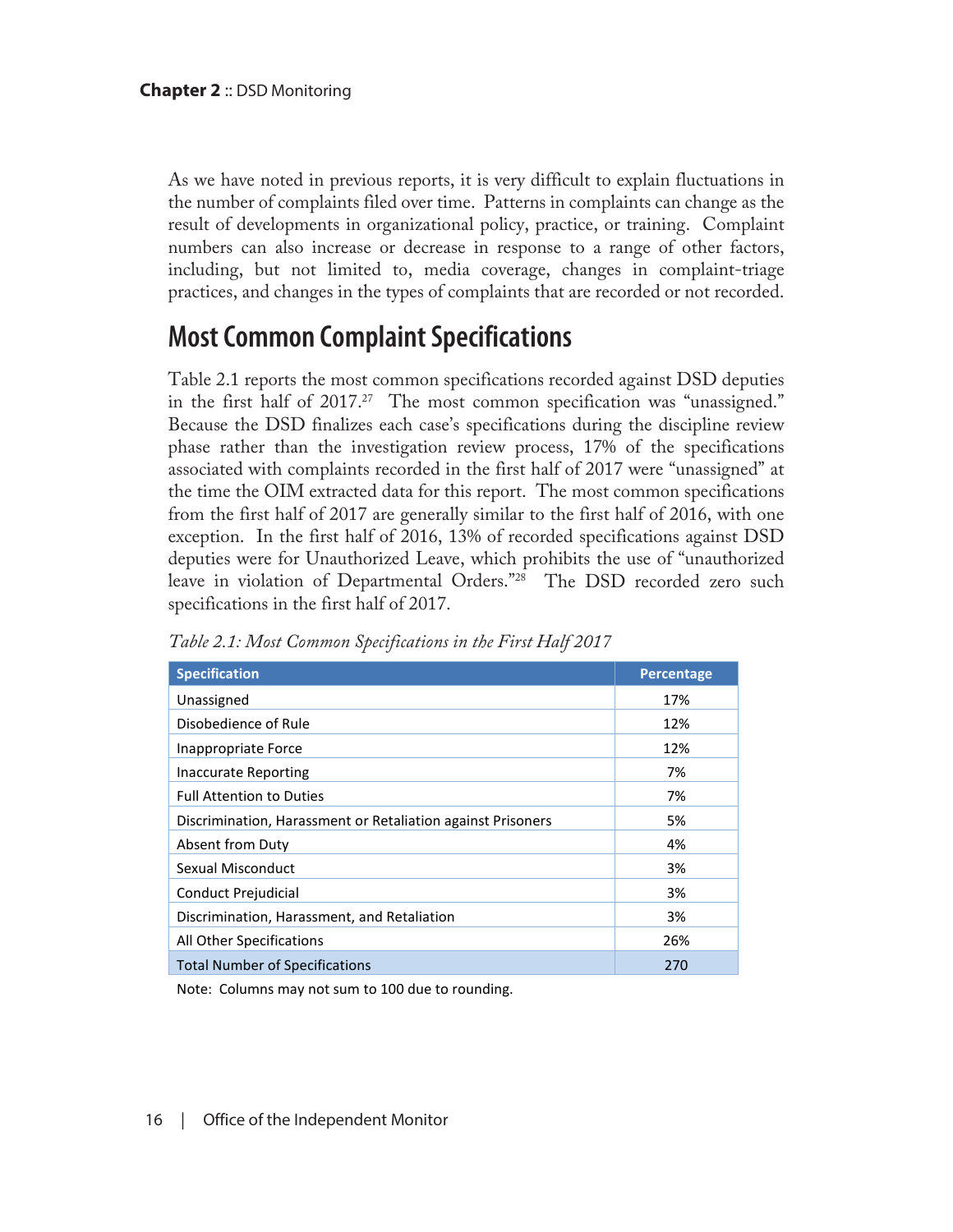# **Complaint Screening and Outcomes**

 A total of 119 complaints were closed in the first half of 2017. Figure 2.2 reports closed during the same time period in 2016. A larger percentage of complaints exonerated, not sustained, or sustained. the final disposition of these complaints as well as the disposition of complaints were declined for further investigation in the first half of 2017 than in the first half of 2016, while a smaller percentage were closed with a finding of unfounded,

 *Figure 2.2: Outcomes for Complaints Closed in the First Halves of 2016 and 2017* 



Note: Percentages may not sum to 100 due to rounding.

 closed with Unauthorized Leave [specifications.29](https://specifications.29) In the first half of 2017, the DSD first half of 2017 than in the first half of 2016. It may also help explain the lower These differences may be due, in part, to variation in the number of complaints closed one such complaint, compared to 53 in the first half of 2016. Complaints with Unauthorized Leave specifications are rarely declined and the handling of these cases may explain why the rate of declined cases is substantially higher in the rate at which cases were closed with findings of unfounded, exonerated, not sustained, or sustained.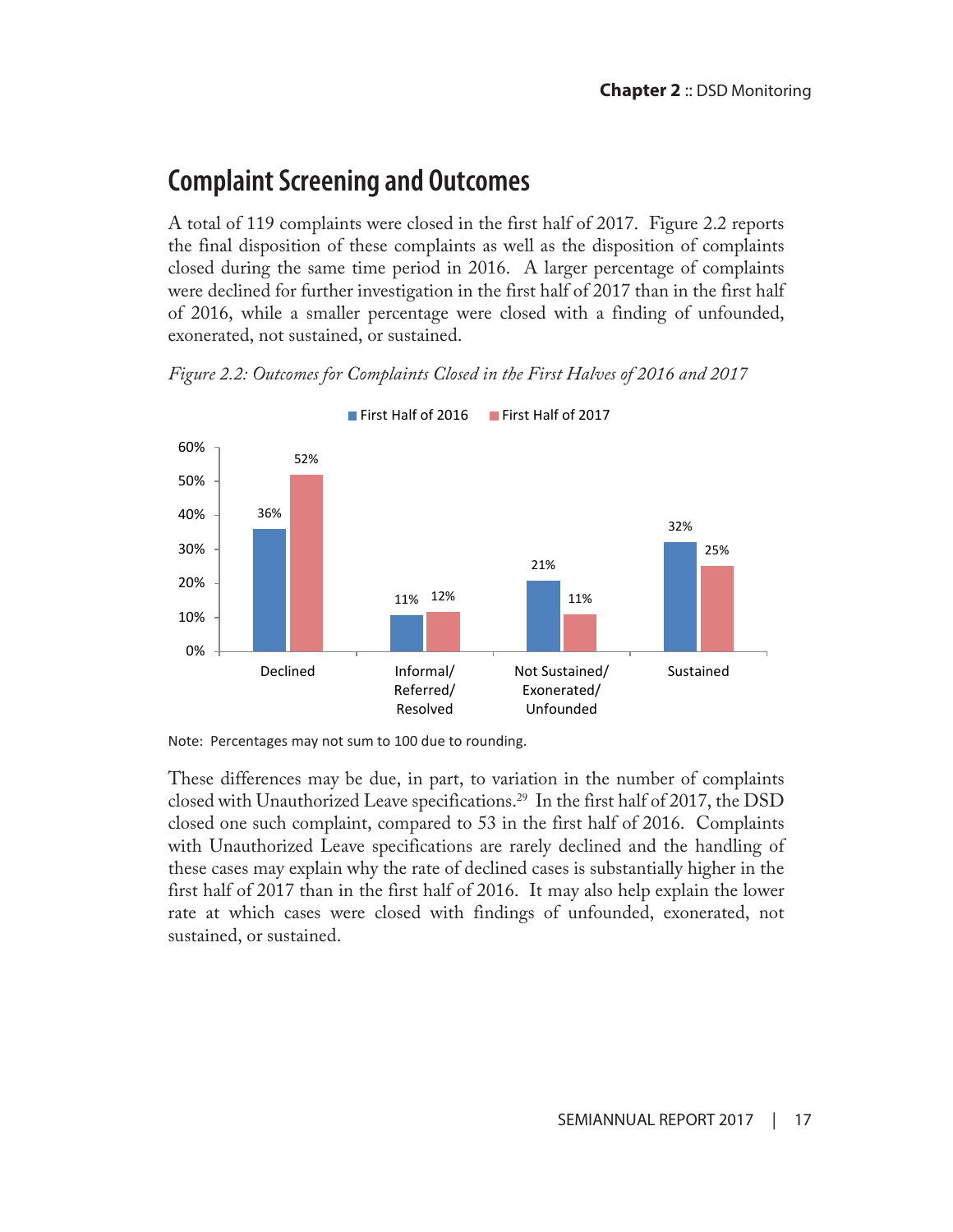#### **Chapter 2** :: DSD Monitoring

#### The OIM Recommends that the DSD Reinstate In Person Visits in Denver's Jails

Following the release of a Request for Proposal ("RFP"), the City is currently negotiating with a vendor to provide an electronic system for the management of inmate grievances, among other services.<sup>30, 31</sup> The OIM commends the DSD for moving towards automating the grievance system, which may make it easier to administer.

The RFP also solicited proposals for a new system for managing video visits between jail inmates and their families and friends. Under current DSD policy, inmates are permitted to have visits with families and friends only via telephone or video, and are not generally permitted to have face-toface, in-person visits. 32 Inmates instead sit at video terminals in the jail housing areas, and visitors communicate with them from corresponding video terminals in the jail lobbies.

In the American Bar Association's ("ABA") Standards on the Treatment of Prisoners, the ABA recommends that correctional administrators "implement visitation policies that assist prisoners in maintaining and developing healthy family relationships," including allowing "contact visits between prisoners and their visitors, especially minor children, absent an individualized determination that a contact visit  $\ldots$  poses a danger."<sup>33</sup> Indeed, there is broad consensus that in-person visits have many positive impacts on inmates, including increasing their psychological well-being, 34 and reducing their likelihood of violating jail rules.<sup>35</sup>

By maintaining family and community bonds during incarceration, in-person visits can also help ease inmates' transitions back into the community.<sup>36</sup> In particular, in-person visits have been shown to decrease inmates' likelihood of reoffending after release by up to 30%. 37 At least one study suggests that the likelihood of violent reoffending may be reduced by as much as 47%.<sup>38</sup> In-person visits could be especially impactful in Denver, where, according to the DSD's 2012 Annual Report, one out of every two people released from Denver's jails returns to the custody of the DSD within one year.39 In light of this powerful evidence, several jail systems in the United States have recently abandoned exclusive video visitation and reinstated in-person visits,<sup>40</sup> while some states have gone as far as adopting legislation that requires their jail systems to permit in-person visits.<sup>41</sup>

The OIM commends the DSD for seeking to automate the inmate grievance management system. Yet, the current RFP also presents an opportunity for new thinking about visitation in Denver's jails. Before the City makes a long-term—and possibly substantial—financial investment in a jail video visitation system, the OIM recommends that the DSD begin developing a plan to reinstate in-person visits in Denver's jails. We understand that there would be operational, financial, and architectural challenges associated with such a change. The OIM stands ready to assist the DSD in whatever way we can to help resolve these issues.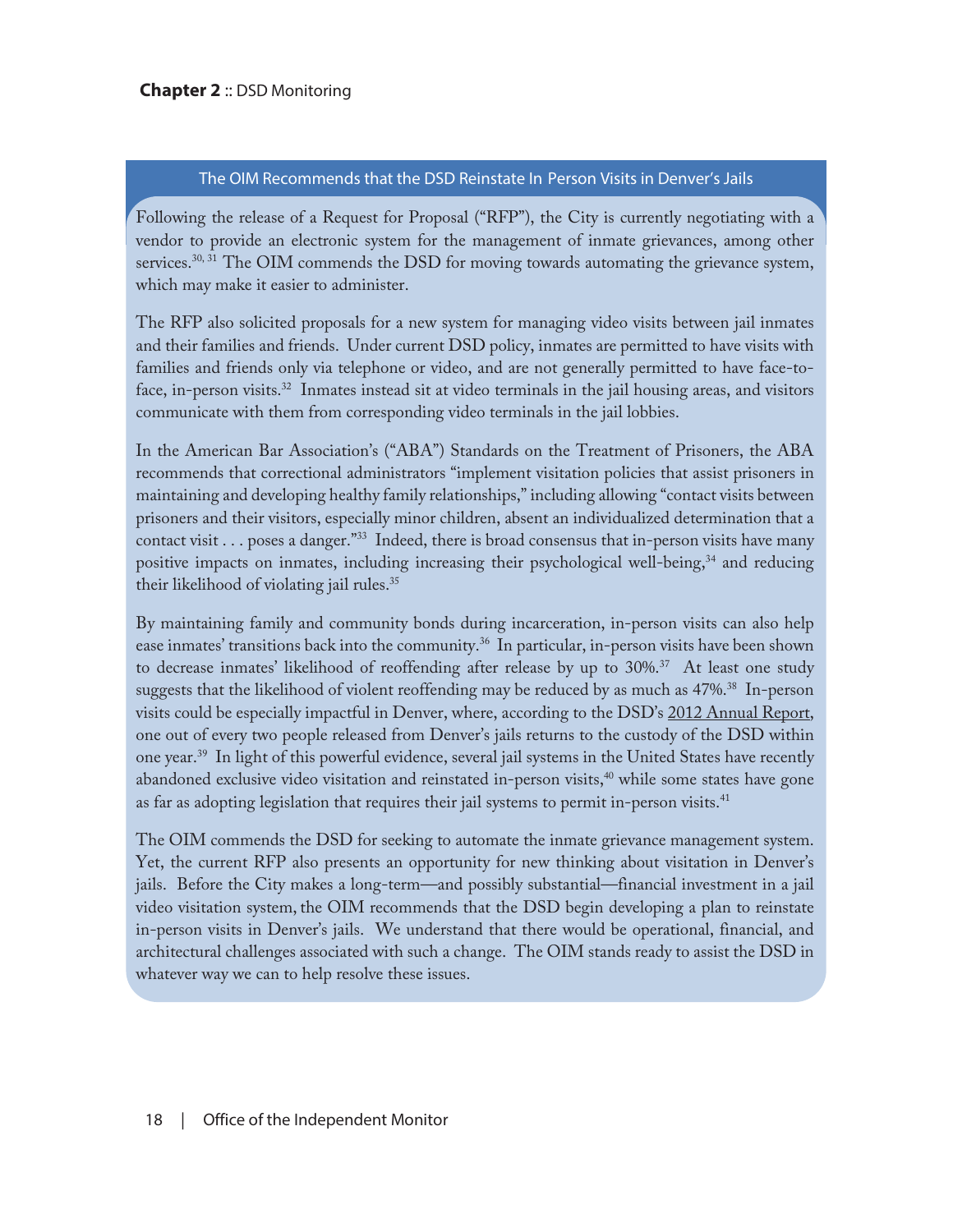#### **Significant Disciplinary Cases Closed in the First Half of 201742, 43**

#### **Terminations**

 walked. A second deputy ("Deputy B") attempted to intervene, but Deputy A pulled the inmate away. Deputy A then removed his glasses and handed them to Deputy B, saying, "[h]ere, hold these, I don't want them to get broken." Deputy during IAB's investigation of the incident. The deputy was terminated. He ■ On January 28, 2016, a deputy ("Deputy A") was supervising inmates in a holding cell and got into an argument with an inmate because the inmate was hiding a blanket under his shirt. Deputy A unnecessarily removed the inmate from the holding cell and told the inmate he was taking him to an area of the jail with no cameras in order to assault him. Deputy A then walked the inmate to an area of the jail that, in fact, does not have cameras, shoving the inmate from behind as they A then began to struggle with the inmate, striking him, grabbing him by the neck, and slamming him onto a counter. The deputy also made deceptive statements appealed, and a Hearing Officer affirmed his termination. He has appealed to the Career Service Board.

#### **Disqualifications**

■ A deputy had two cases. In the first case, on April 23, 2015, the deputy was alleged to have left the Denver County Jail and failed to work her shift after allegedly having been ordered to work overtime. The deputy also allegedly made false statements during the investigation. In the second case, on June 10, 2015, the deputy was alleged to have been fraternizing with inmates. The deputy was disqualified from employment with the department for medical reasons prior to a disciplinary finding in either case.

#### **Demotions**

 In June 2017, a division chief, a captain, and a sergeant were disciplined for allegedly affording preferential treatment to a woman who is a relative of current and former high-ranking city officials. On September 1, 2016, the division chief was contacted by a community member and informed that the woman had an outstanding arrest warrant. The division chief answered multiple questions and then disclosed to the community member information from the National Crime Information Center/Colorado Crime Information Center database. The division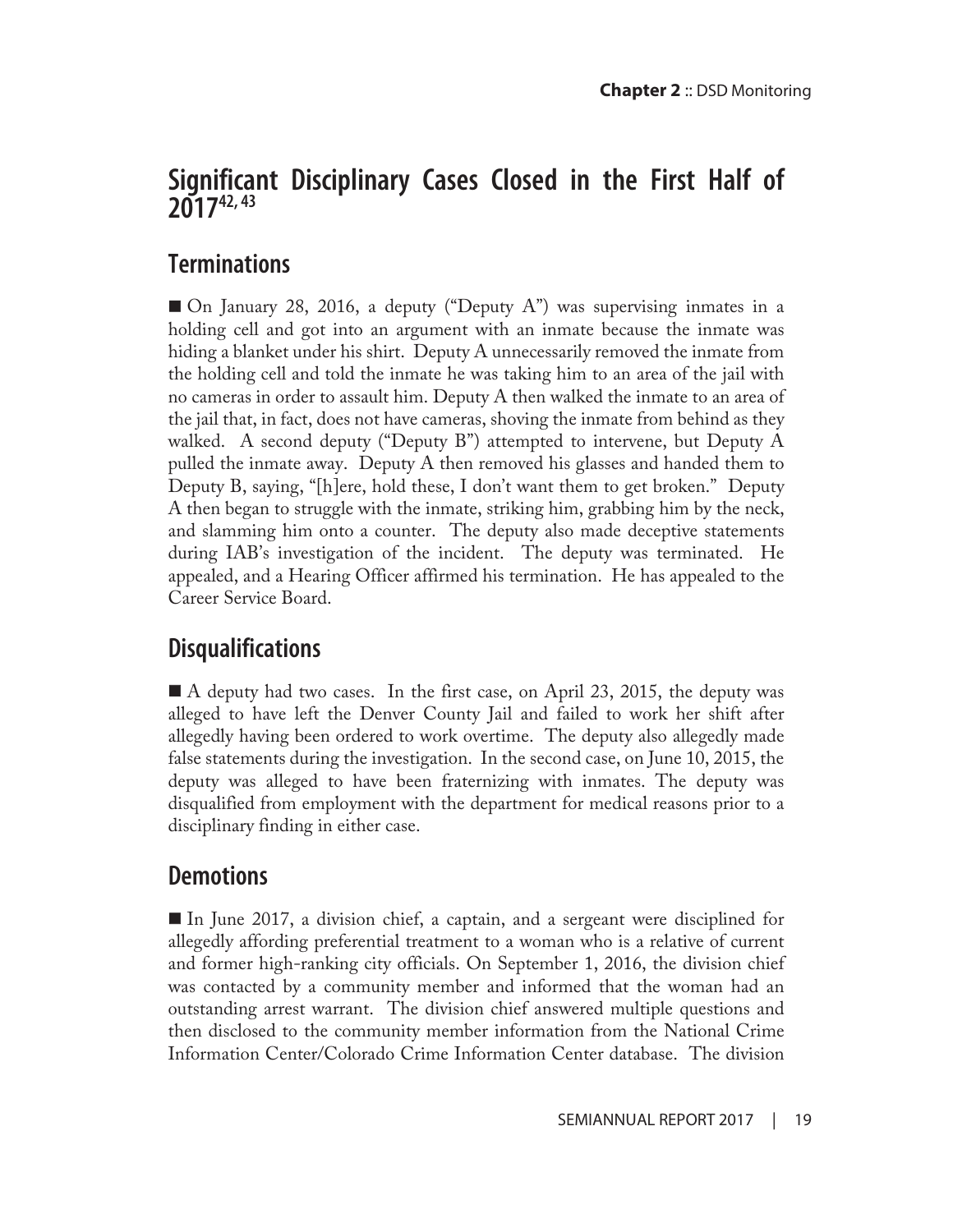and political ties. chief also personally guaranteed that someone would come out and meet the woman in the lobby when she came to turn herself in. The division chief then called his sister, a captain at the jail, and informed her of the warrant and the woman's familial

On September 8, 2016, the woman turned herself in. The EDOS had instructed that no preferential treatment was to be given, and that instruction was relayed to the captain. Yet, the captain met the woman in the lobby, remained with her throughout the booking process, failed to walk her through the same entrance that other inmates are brought through, did not handcuff and thoroughly search her, and directed subordinates (including a sergeant) to expedite the booking process so that the woman could be seen in court sooner. The sergeant followed the captain's orders, although he had multiple opportunities not to do so.

The division chief was demoted to captain, the captain was demoted to deputy, and the sergeant was suspended for two days. The former division chief and former captain have both appealed their demotions, and the sergeant has appealed his suspension.

#### **Resignations and Retirements**

 the deputy allegedly was having or attempted to have a relationship with a former ■ A deputy had two cases. On February 20, 2016, the deputy allegedly used harassing and derogatory language towards female inmates. On March 6, 2017, female inmate. The deputy resigned prior to a disciplinary finding.

 had prohibited associations that he failed to report. In August 2016, the deputy In May 2016, IAB opened an investigation into the conduct of a deputy who allegedly used one or more controlled substances, committed a deceptive act, and entered into a settlement agreement with the EDOS and resigned prior to a disciplinary [finding.44](https://finding.44)

 in a relationship and living with a former Van-Cise Simonet Detention Center On July 14, 2016, IAB received a complaint that a deputy was allegedly involved ("Downtown Detention Center," or "DDC") inmate who was on parole, which she allegedly did not report to IAB, as required. The deputy also allegedly feigned being ill while using sick leave, asked another deputy to expedite the parolee's booking into the DDC, brought an unauthorized cell phone into the jail and used it for personal calls without permission while on duty, and violated the law by providing false information to law enforcement in another jurisdiction. The deputy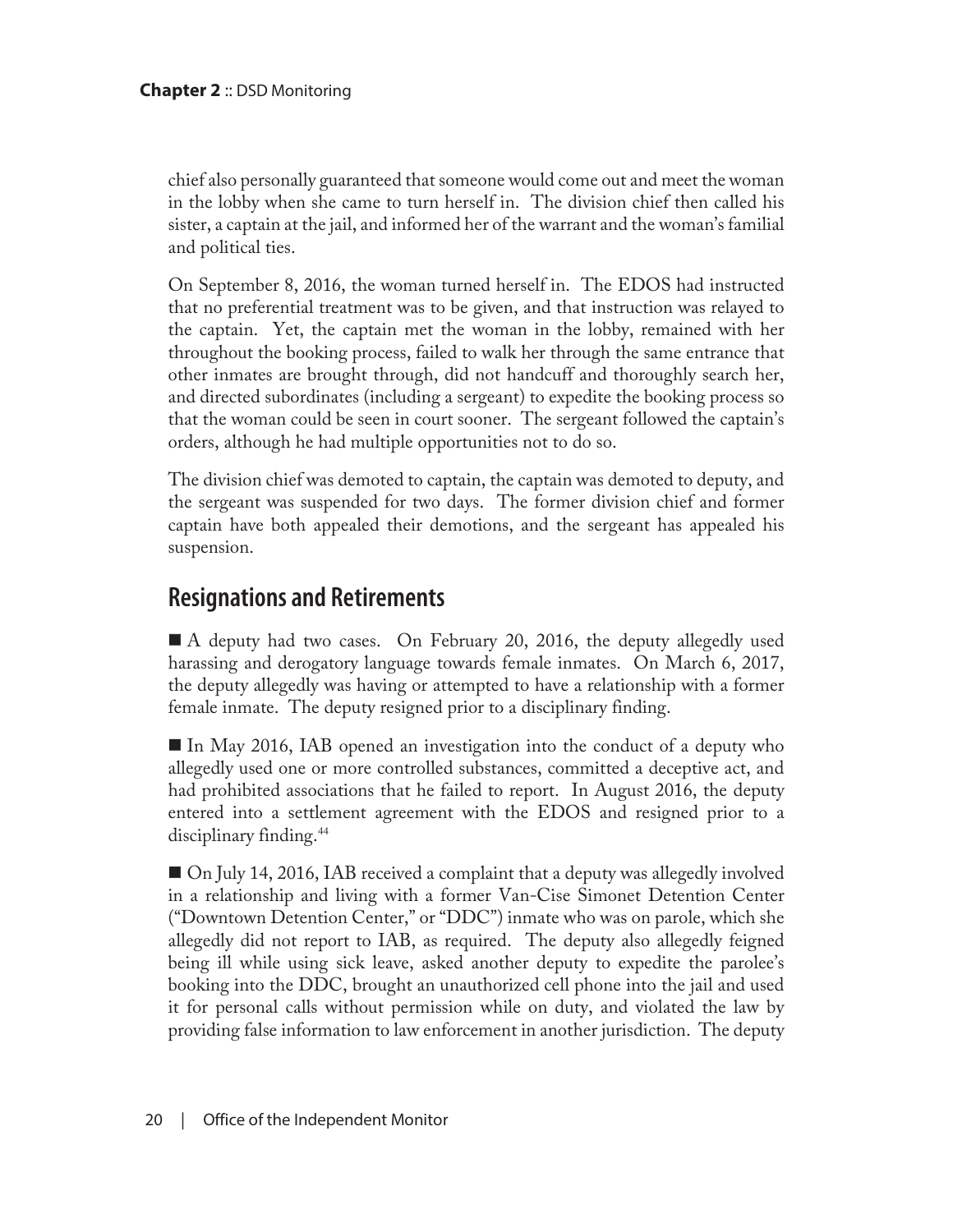allegedly made deceptive statements during IAB's investigation. The deputy resigned prior to a disciplinary finding.

 traffic-related offenses. The deputy also allegedly made deceptive statements to ■ A deputy had two cases. In the first case, on October 21, 2016, the deputy allegedly made deceptive statements to police while they were investigating a criminal complaint. In the second case, on March 11, 2017, the deputy was charged with driving with a cancelled license, displaying fictitious/altered plates, and other police during their investigation of the traffic offenses. The deputy resigned prior to disciplinary findings in either case.

■ On November 16, 2016, a sergeant was alleged to have used inappropriate force on an inmate. The sergeant retired prior to a disciplinary finding.

#### **Other Significant Cases, Including Suspensions of Ten or More Days**

 but the inmate continued to hold on. The deputy shoved the inmate face-first into and in March 2017, a Hearing Officer affirmed the discipline. The deputy has discipline was enhanced due to his similar misconduct in the first case. He was A deputy had two cases. In the first case, on August 21, 2015, an inmate in a special management housing unit refused to comply with the deputy's commands to remove his hand from the door flap of his cell so that the deputy could shut and lock the flap. Instead of walking away from the cell or calling for assistance, the deputy used a Taser on the inmate. In the second case, on September 3, 2016, the deputy attempted to remove a property bag from the hand of a handcuffed inmate, a wall and slammed his forearm and elbow into the inmate's face. The deputy also made misleading and inaccurate statements about the incident in his report. In the first case, the deputy was suspended for 10 days and was required to attend remedial training on use of force and Taser policies. The deputy appealed this suspension, appealed that decision to the Career Service Board. In the second case, the deputy's suspended for 15 days and required to attend remedial use of force and report writing training. The deputy has appealed this decision.

 winked at her. She responded by telling the inmate, "Wink at me again and I'll ■ On October 29, 2015, a deputy was working in a housing pod when an inmate poke your eye out." The comment was overheard by an inmate and another deputy working in the housing pod. When questioned, the deputy made deceptive statements to IAB about the incident. Pursuant to a settlement agreement with the EDOS, the deputy was suspended for 45 days.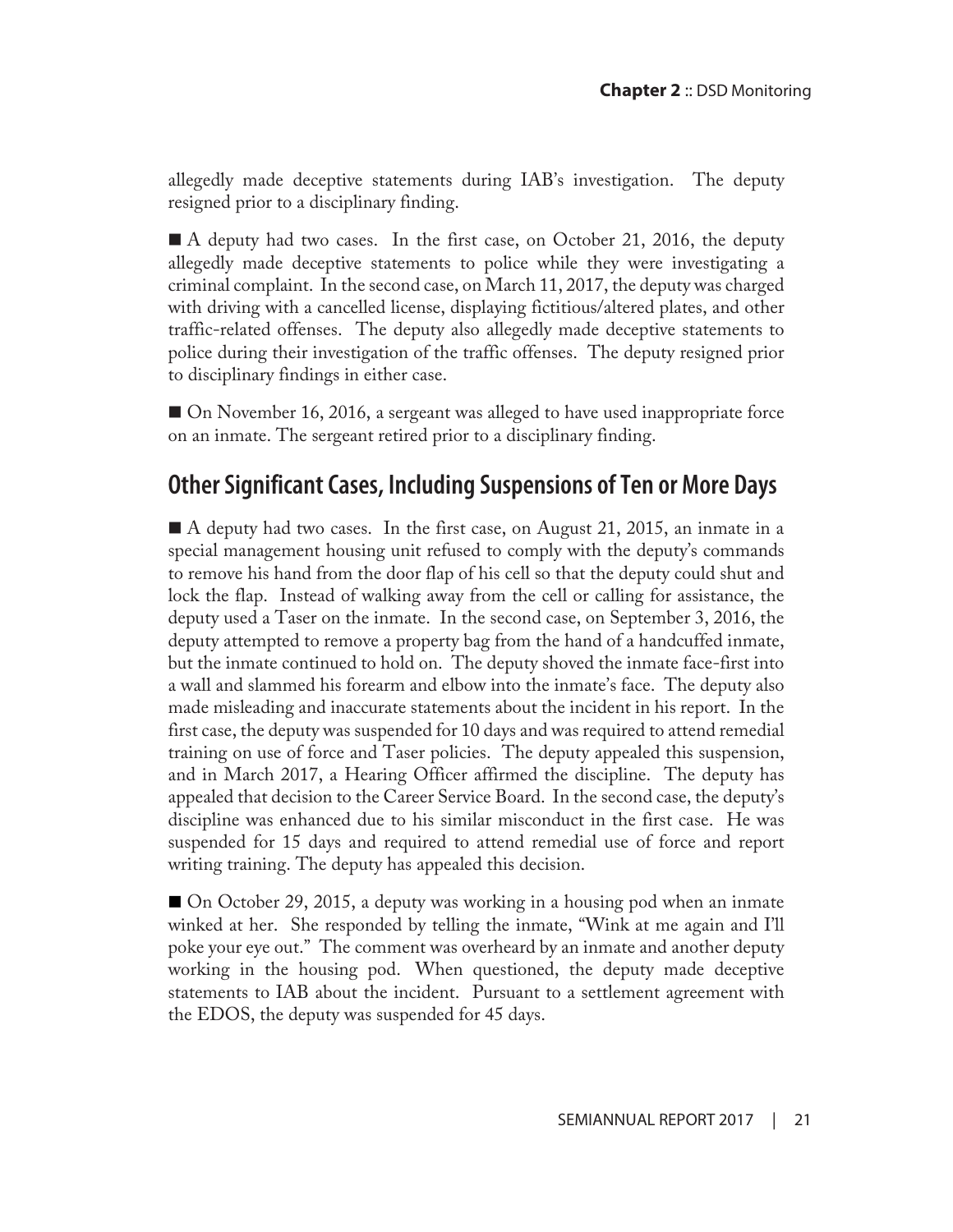the deputies that he was going to hang himself, mimed the act of hanging himself, inmate under the cell door. The inmate used the pencil to mime stabbing himself. Approximately a minute and a half later, deputies entered the cell and rendered aid. Both deputies were suspended for 30 days, and appealed. Deputy A's appeal was resolved by settlement. A Hearing Officer reversed Deputy B's discipline in August  $\blacksquare$  On November 1, 2015, two deputies ("Deputy A" and "Deputy B") were working in a special management housing pod. They failed to act and inform a supervisor after an inmate threatened to commit suicide. The inmate had previously attempted suicide and was placed in a cell with a camera. He repeatedly warned and attempted to slit his wrist on a towel bar. The deputies also failed to notice during rounds that the inmate had obtained a bedsheet and a pencil from another He also wrote a note stating that an "Officer showed [him] how to hang [himself]" from the camera mount, and held the note in front of the camera. The inmate attempted to hang himself by tying one end of the bedsheet to the camera mount and the other end around his neck and then covered the camera lens. Approximately a minute and a half later, deputies entered the cell and rendered aid.<br>Deputy A made misleading statements in his report about the suicide attempt.<br>Both deputies were suspended for 30 days, and appealed. Depu 2017. That decision is being appealed to the Career Service Board.

 aggressive behavior. He pulled foam from his mattress, tore up trash, and smeared food and feces in his cell, and upon being let out, he became aggressive with another responded to watch him. Shortly after Deputy A arrived, the inmate got up from past him into the hallway beyond the sally port door. Deputy A stopped the inmate On November 11, 2015, an inmate at the DDC was exhibiting erratic and inmate. He was isolated in the pod's sally port and a nurse was called to evaluate him. His conduct in the sally port attracted the attention of Deputy A, who his seat, failed to sit back down when ordered by Deputy A, and attempted to get and other deputies joined Deputy A in going hands on.

 The deputies held the inmate down by putting pressure on his back, arms, and legs to maintain control as they applied handcuffs and leg irons. After approximately lost consciousness. The deputies rolled the inmate onto his side and Deputy A performed a sternum rub in an attempt to revive him. When he did not react, the deputies called a medical emergency. two-and-a-half minutes of struggling against the weight of the deputies, the inmate

 moving against the weight of the deputies. A nurse ("Nurse A") arrived and saw vomit in the inmate's mouth. Another nurse ("Nurse B") who arrived asked Deputy A, "could you please release his neck a little bit? You know that he's throwing up." The inmate regained consciousness and again began struggling, squirming, and Deputy A responded that the deputies had to continue to restrain the inmate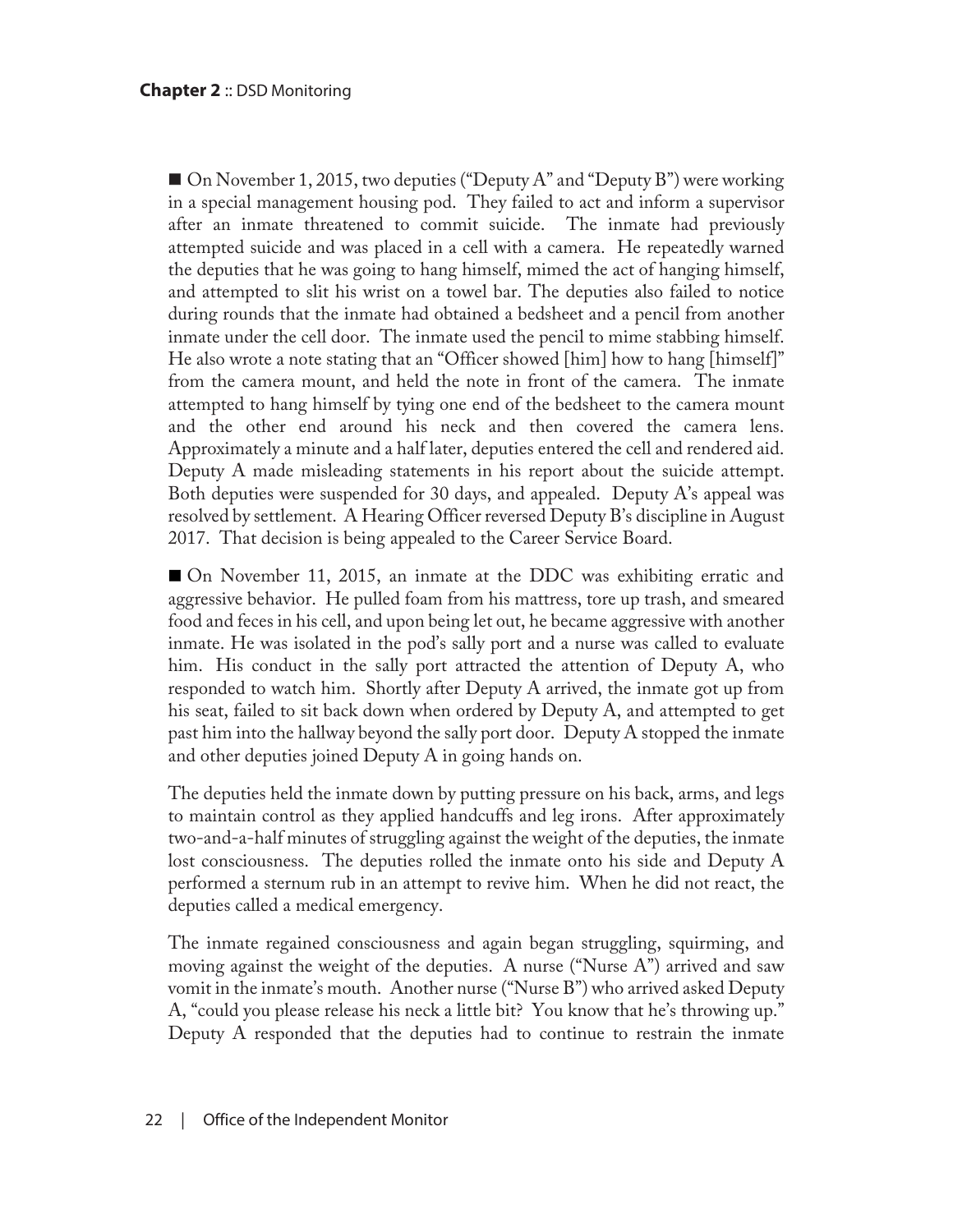because he was not being cooperative. Deputy A relieved the pressure on the had been specifically advised against by Nurse B. inmate long enough to put on gloves, but returned his hands to the inmate's back, shoulder, and neck. He then continued to restrain the inmate in the manner that

 because he's throwing up. He's going to aspirate." The nurse supervisor asked bronchial spasms. Nurse A told the deputies to only hold the inmate by the requested a restraint chair. Nurse B asked her supervisor to "tell [the deputies] to release him a little bit, Nurse A to check the inmate's breathing, and Nurse A detected that he was having extremities, and made sure there was no pressure on his back. She then told the deputies that the inmate needed to be put into a seated position, so the deputies

 their hands to hold the inmate in place. Deputy B wrapped Orcutt Police squeezed, although the inmate was already in handcuffs and leg irons. The inmate to struggle again. Throughout the incident, a captain stood at a distance, disengaged, and at times did not watch the events unfolding in front of him. For a total of almost 13 minutes, the deputies used body weight and control with Nunchakus ("OPNs"), a pain compliance device, around the inmate's ankles and was not squirming at that time, and the deputy's actions caused the inmate to begin

 him into a restraint chair. After the deputies secured the inmate in the restraint breathing. A nurse listened to his pulse with a stethoscope, and heard his heart stop beating. The inmate was removed from the restraint chair and placed on the ground. Deputies performed cardiopulmonary resuscitation for approximately 19 minutes. A DSD nurse, and then a paramedic, monitored the inmate's heart and paramedics, where he remained in a coma. Nine days later, the inmate was Eventually, a deputy put a spit hood on the inmate's head, and the deputies lifted chair, staff noticed that the inmate's head had lolled to the side and he had stopped determined that it was not beating. A paramedic also attempted to intubate the inmate but was unable to, due to excess vomit in the inmate's airway. The inmate's pulse returned, and he was transported to Denver Health Medical Center by extubated and he died shortly thereafter.

 incident. On January 21, 2016, the District Attorney announced his decision to decline to file charges against the involved deputies. The District Attorney prepared a detailed letter reviewing the incident, which can be found <u>here</u>.<sup>45</sup> OIM staff responded to the use of force on the night of the incident, and actively monitored the investigation and subsequent administrative review of the Throughout the subsequent administrative review, the OIM made recommendations related to the investigation, the investigative interviews, whether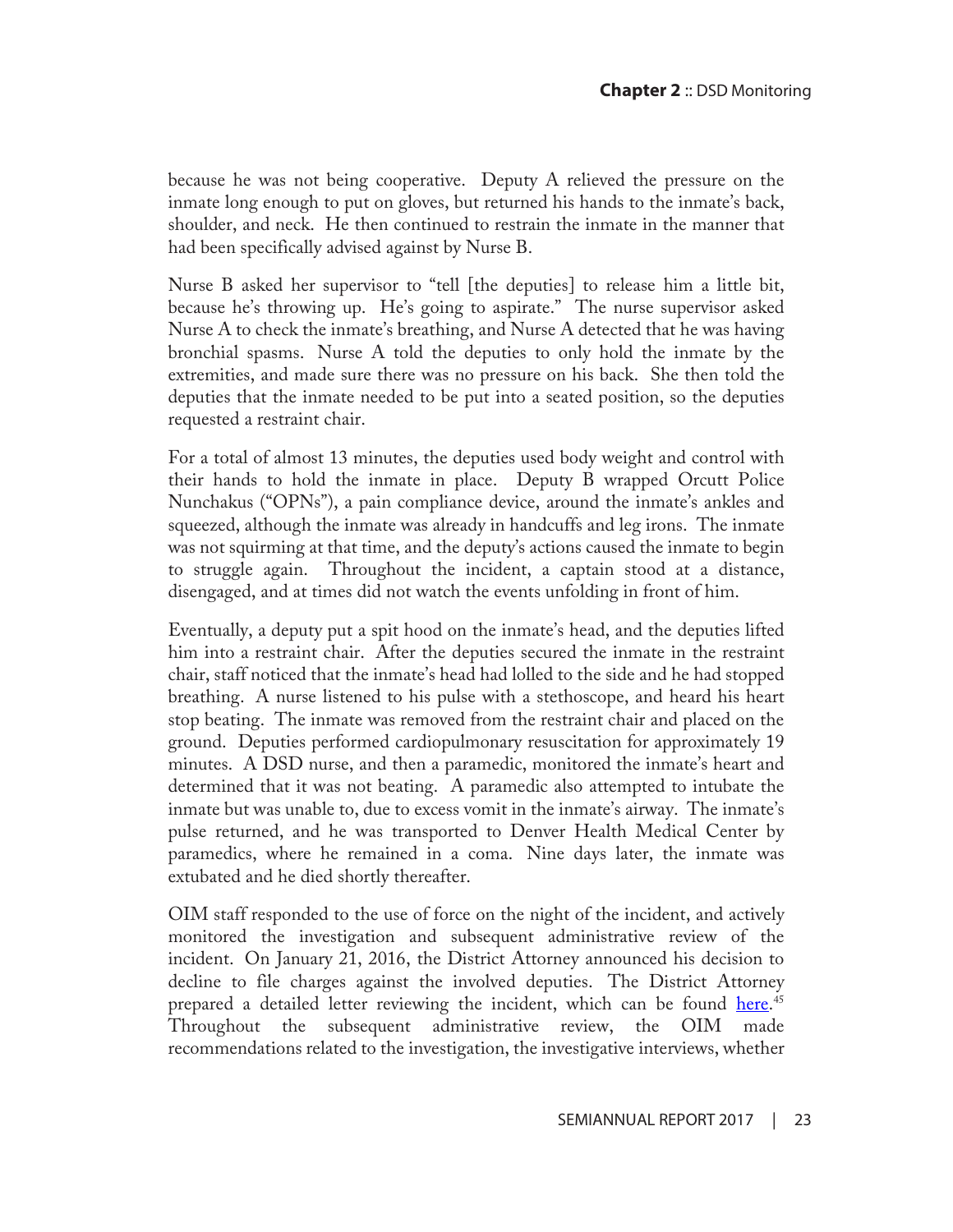certain allegations of misconduct should be sustained, and the disciplinary

 incident. Deputy A was suspended for 16 days for using inappropriate force, even after medical personnel instructed him to release pressure from the inmate. Deputy A was also required to attend remedial training on the DSD's Use of Force Policy. OPNs as a pain compliance technique after the inmate was restrained. The captain incident. After the announcement by the EDOS, the OIM publicly disagreed with misconduct. Deputy A, Deputy B, and the captain have appealed the discipline outcomes for the involved deputies. On April 19, 2017, the EDOS announced her disciplinary decisions related to this Deputy B was suspended for 10 days for using inappropriate force when he used was suspended for 10 days for failing to supervise when he failed to communicate and give guidance to the deputies, and instead took a passive role in managing the and expressed concern about the disciplinary decisions for several reasons, including our view that the discipline was not commensurate with the seriousness of the that was imposed.

 behavior was observed both by restaurant employees and by the member of another ■ On August 10, 2016, an off-duty sergeant attempted to get faster service at a restaurant by displaying his badge and identifying himself as a member of law enforcement. He also went up to an officer from another jurisdiction seated at the restaurant and commented that he should have worn his uniform. The sergeant's law enforcement agency. They characterized the sergeant's behavior as rude and unprofessional. The sergeant was suspended for 30 days.

 On August 17, 2016, a deputy working an armed post at the hospital fell asleep while guarding an inmate. The deputy was suspended for 14 days. The deputy appealed, and in August 2017, a Hearing Officer affirmed her suspension. An appeal of that decision is pending before the Career Service Board.

 switched her ID bracelet with another inmate. After escaping from the CSP, the inmate was ultimately returned to DSD custody. The deputy's actions resulted in overdetention of a second inmate who should have been released. He was On September 5, 2016, a deputy working in the Release Unit released the wrong inmate to the custody of the Colorado State Patrol ("CSP") after the inmate the release of an inmate who was ineligible to be released, as well as the suspended for 10 days, and appealed. The appeal was ultimately resolved by settlement.

■ On November 18, 2016, three deputies ("Deputy A," "Deputy B," and "Deputy C") were in an elevator surrounding a suicidal inmate who was handcuffed and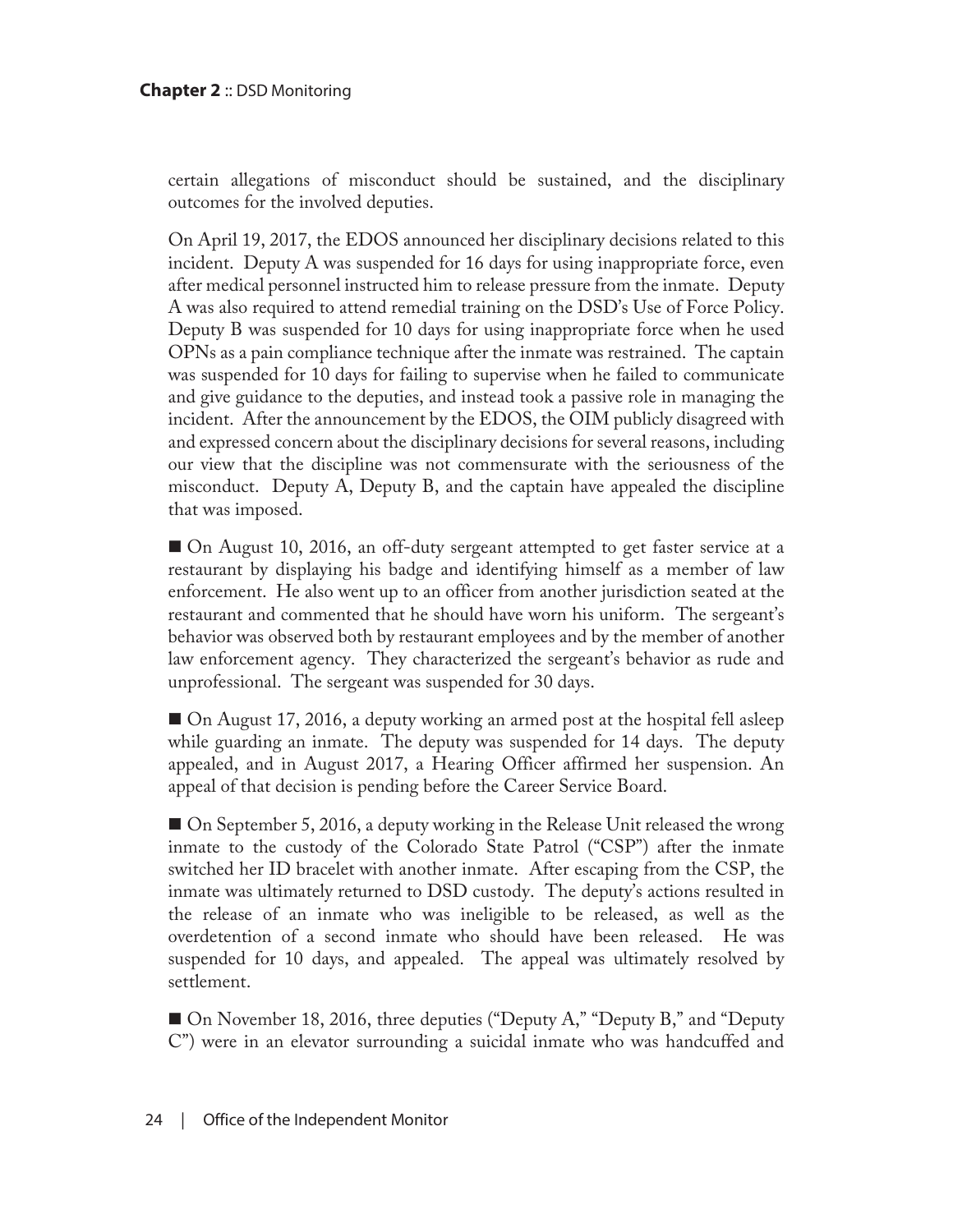was being compliant, Deputy A grabbed a fistful of the inmate's hair and yanked the inmate's head forward and side to side. Although both Deputy B and Deputy ordered to do so by a supervisor. Deputy A was suspended for 10 days. Deputy B was suspended for 10 days. Deputy C was suspended for two days. All three facing the rear wall of the elevator. Although the inmate presented no threat and C witnessed the inappropriate use of force, Deputy B intentionally omitted the use of force from her report, and Deputy C failed to write a report altogether until deputies have appealed.

 suspended for 30 days and required to attend sexual harassment training. The ■ In December of 2016, a male deputy made numerous unwanted and sexually harassing advances towards a female deputy by asking to kiss her, asking for her phone number, and repeatedly hugging and making other physical contact with her. The deputy's discipline was enhanced due to his prior misconduct, and he was deputy has appealed.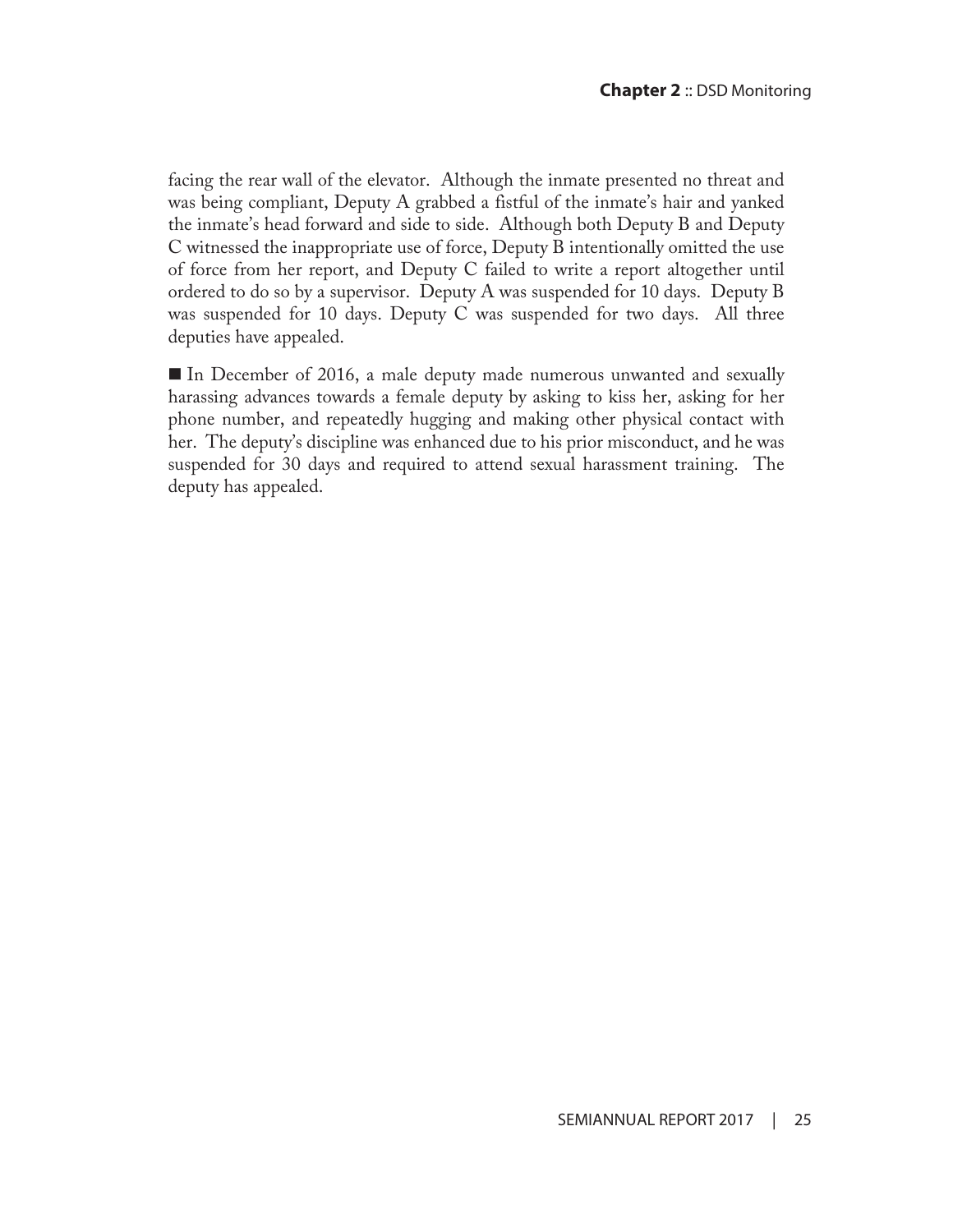#### **Appeals of Significant Discipline Imposed Prior to January 1, 2017, and Filed With and/or Decided by the Career Service Board in 201746**

in August 2012, a Hearing Officer modified the discipline to a 30-day suspension. 30-day suspension was [warranted.](https://warranted.47) 47 The male captain has again appealed to the Career Service Board. In October 2011, a male captain received a 75-day suspension for making inappropriate sexual gestures to a female captain. The male captain appealed, and The male captain appealed the Hearing Officer's decision, which was affirmed by the Career Service Board in April 2013. The Office of the EDOS then appealed to the District Court, and the male captain and the Office of the EDOS ultimately appealed to the Colorado Court of Appeals, which remanded the case back to the Hearing Officer. In May 2017, the Hearing Officer again determined that only a

 and attempted to backwards "mule kick" the deputies who were standing behind the handcuffs while the inmate's arms were still behind him, risking serious injury. technique. Once the deputies got the inmate to the new housing unit, Deputy A ■ On September 12, 2013, two deputies ("Deputy A" and "Deputy B") were moving an inmate from one housing unit to a more restrictive unit after the inmate flooded his cell. The deputies handcuffed the inmate and escorted him into an elevator along with additional deputies, forcing his head into the corner of the elevator and his face against the rear wall. The restrained inmate began to struggle him on either side. A sergeant who was present told the deputies to take the inmate to the ground. Both deputies then violently and forcefully launched the inmate backwards where he struck the metal floor of the elevator. After a brief struggle on the ground, the inmate was placed onto his stomach and Deputy A placed his knee on the inmate's upper back/neck area. After two other deputies grabbed the inmate's legs to carry him out of the elevator, Deputy A picked the inmate up by The deputies then adjusted their hold on the inmate to an appropriate carrying placed his knee and body weight on the inmate's head needlessly for approximately two and a half minutes. Deputy A was suspended for 16 days and Deputy B was suspended for 10 days. Both deputies appealed, and in March 2017, a Hearing Officer reversed both deputies' suspensions.

■ On September 26, 2013 at approximately 9:56 a.m., a deputy ("Deputy A") discovered an unresponsive inmate at the DDC. According to the autopsy report hypertensive cardiovascular disease, and the cause of death was ruled natural. by the medical examiner, the inmate died from probable arrhythmia due to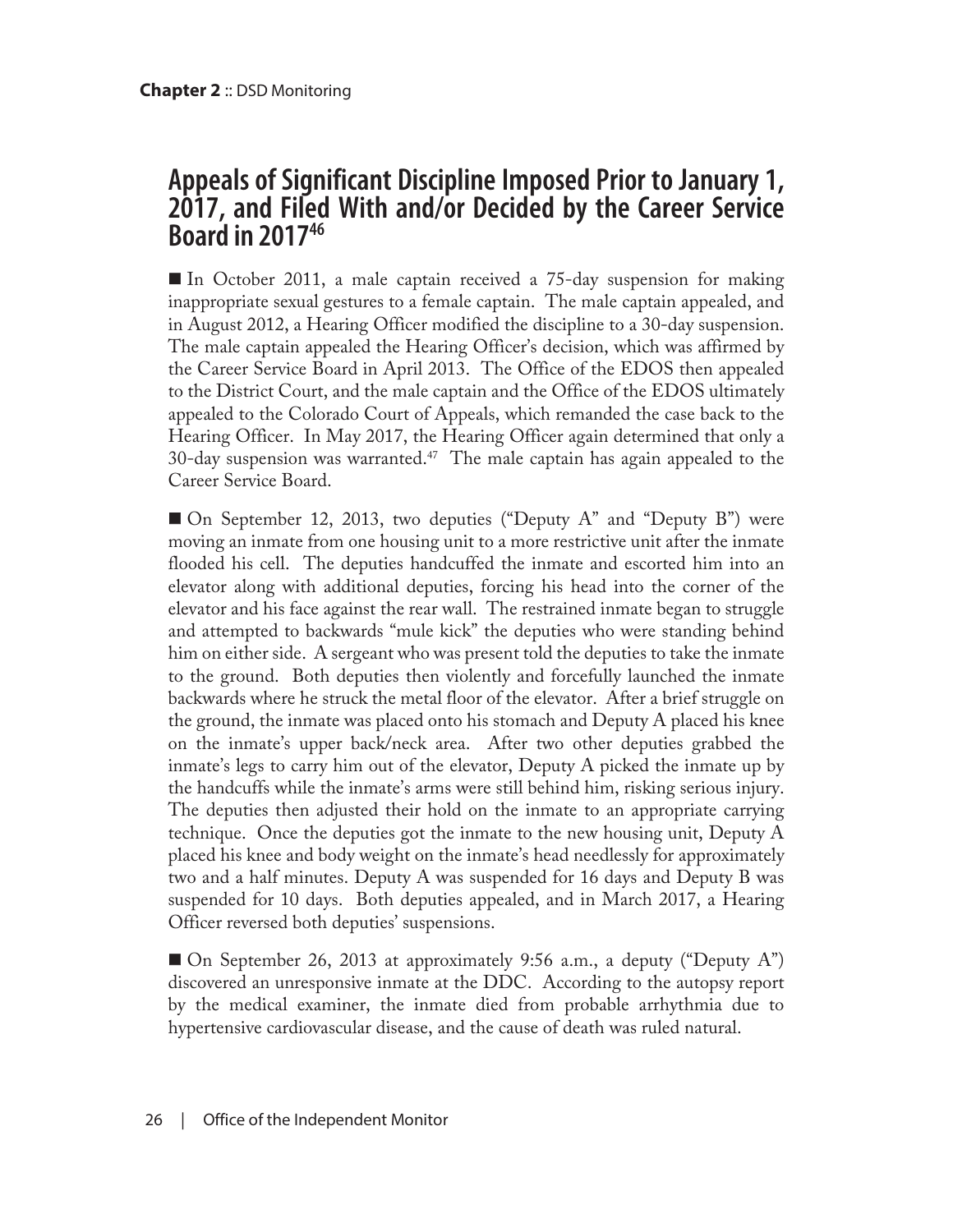deceased inmate. Deputy B's shift was from 2:30 p.m. on September 25, 2013 to 2:30 a.m. on September 26, 2013. Video of the shift demonstrated that Deputy B A second deputy ("Deputy B") was assigned to the pod prior to the discovery of the failed to complete 10 of the 24 rounds required during her shift. Also, Deputy B left her housing unit on three separate occasions without another deputy present in the housing unit to relieve her (for 24 minutes total). Lastly, Deputy B failed to make all required Shift Log entries documenting her completed rounds into the Jail Management System during her shift. Deputy B was suspended for 10 days.

Deputy B appealed her suspension, and a Hearing Officer affirmed the suspension in March 2017. Deputy B appealed the Hearing Officer's decision to the Career Service Board, which affirmed her discipline in July 2017.

■ On February 19, 2014, a deputy permitted a "sep all" inmate ("Inmate A") to "sep all" inmates to have contact with each other and with the inmate workers. physically attacked him, causing injury. The deputy was suspended for 16 days. remain outside his cell with two other inmates ("Inmate B" and "Inmate C") present. Inmate B was also "sep all," and his cell door was open. This allowed the While the deputy was distracted, Inmate A entered the cell of Inmate B and He appealed this decision, and, in June of 2017, a Hearing Officer modified his discipline to a four-day suspension.

 a discussion with an inmate about whether a hardcover shell of a Bible (without pages) was contraband. The deputy told the inmate to lock down and walked the neck, and violently threw the inmate backwards off his feet. The inmate's head affirmed the Hearing Officer's decision. On November 24, 2014, a deputy working in a special management unit got into inmate back to his cell. When they got to the cell door, the inmate put his hand on the door frame. In response, the deputy wrapped his arm around the inmate's slammed into a nearby metal table, causing injury. The deputy was terminated. He appealed, and a Hearing Officer modified his termination to a six-day suspension. The Office of the EDOS appealed this decision to the Career Service Board, which

 On January 5, 2015, a deputy left an unsupervised inmate in an elevator for approximately 36 minutes. The inmate was discovered by a security specialist checking the elevator cameras after the deputy had left for the day. The deputy was suspended for 10 days. The deputy appealed that decision, and the suspension was upheld by a Hearing Officer in December 2016. The deputy appealed this decision to the Career Service Board, which affirmed the Hearing Officer's decision in May 2017.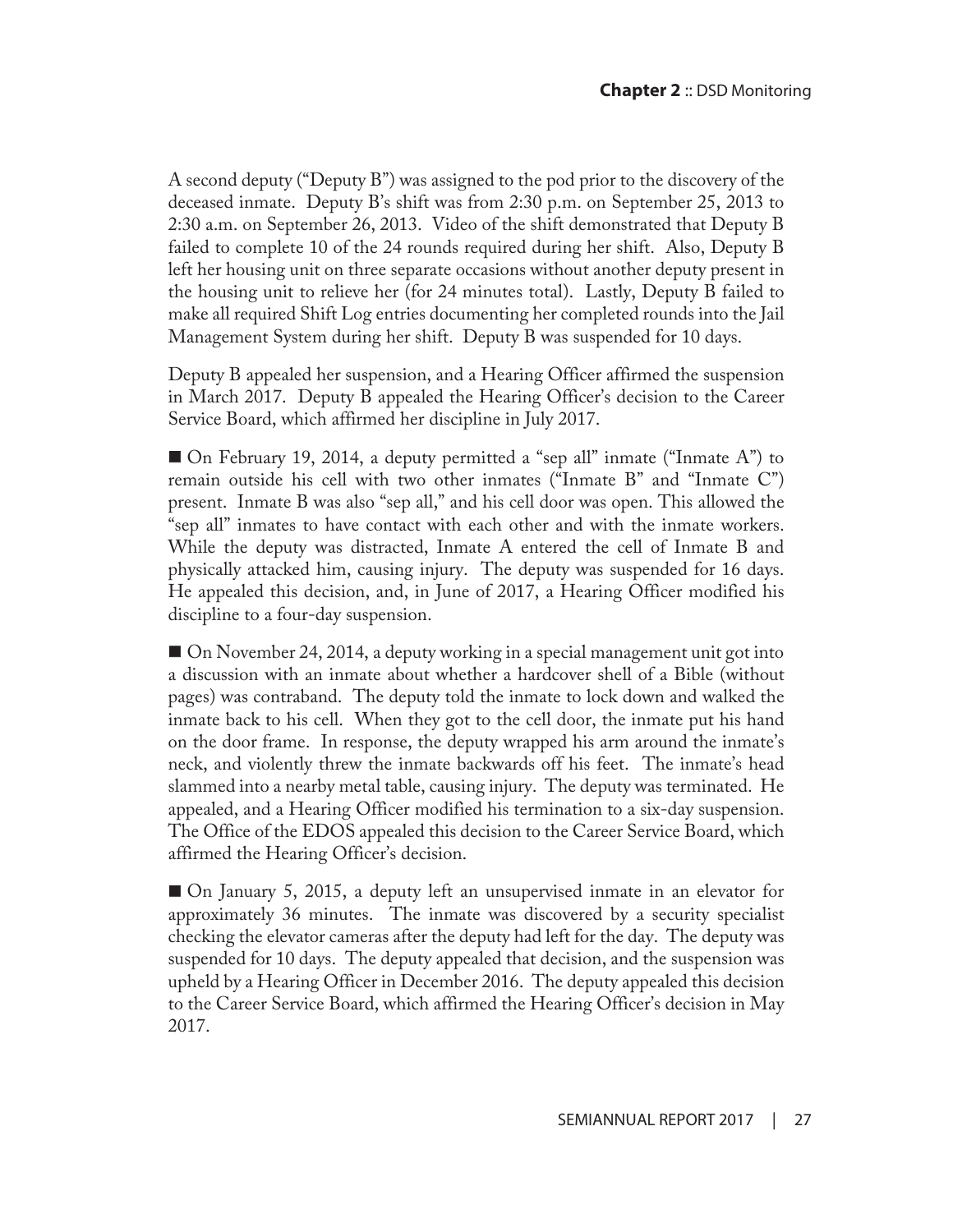appealed that decision to the Career Service Board. In July 2017, the Hearing On January 18, 2015, a deputy became frustrated with an inmate for repeatedly asking the deputy to look up information related to his release. The deputy instructed the inmate to sit in the sally port and told other inmates not to talk to him. The inmate allegedly disobeyed the order by failing to stay seated and talking to inmates outside of the sally port. The deputy then moved him to another sally port, handcuffed him to a bench, and left him alone as punishment, in violation of the DSD policy on the use of restraints. The deputy was suspended for 16 days, and appealed this decision. In September 2016, a Hearing Officer modified the discipline to a 10-day suspension. Both the deputy and the Office of the EDOS Officer's decision was affirmed by the Career Service Board.

■ On May 5, 2015, a deputy used inappropriate force by pulling the hair of an intoxicated, suicidal, and naked inmate when no force was required. The deputy was suspended for 10 days. The deputy appealed that decision, and the suspension was upheld by a Hearing Officer in September 2016. The deputy appealed this decision to the Career Service Board, which affirmed the Hearing Officer's decision in February 2017.

 Hearing Officer upheld his termination in October 2016. The deputy appealed this decision to the Career Service Board, which affirmed the Hearing Officer's On July 31, 2015, a deputy and tier clerks were collecting food trays from inmates when an inmate threw his food tray out of the cell door flap. The deputy unnecessarily kicked the door flap while the inmate's hands were visibly extended through the slot. The deputy failed to request medical care for the inmate, and when medical staff checked the inmate days later, there was visible injury to at least one of his hands. The deputy also made deceptive statements about the incident in which he provided contradictory reasons for the kick and misrepresented the position of the inmate's hands. The deputy was terminated. He appealed, and a decision in May 2017.

 Officer upheld the deputy's termination. He has appealed this decision to the Career Service Board. ■ On April 8, 2016, a deputy was working in a housing pod when he used a racial slur and made racially derogatory comments when talking to inmates. He also told an inmate who had been shot by a DPD officer that he should be ". . . glad that the Denver Police shot you instead of me or the Denver Sheriffs, or we would have killed you." In addition, he called inmates "snitches" for filing grievances. The deputy was terminated, and has appealed this decision. In May 2017, a Hearing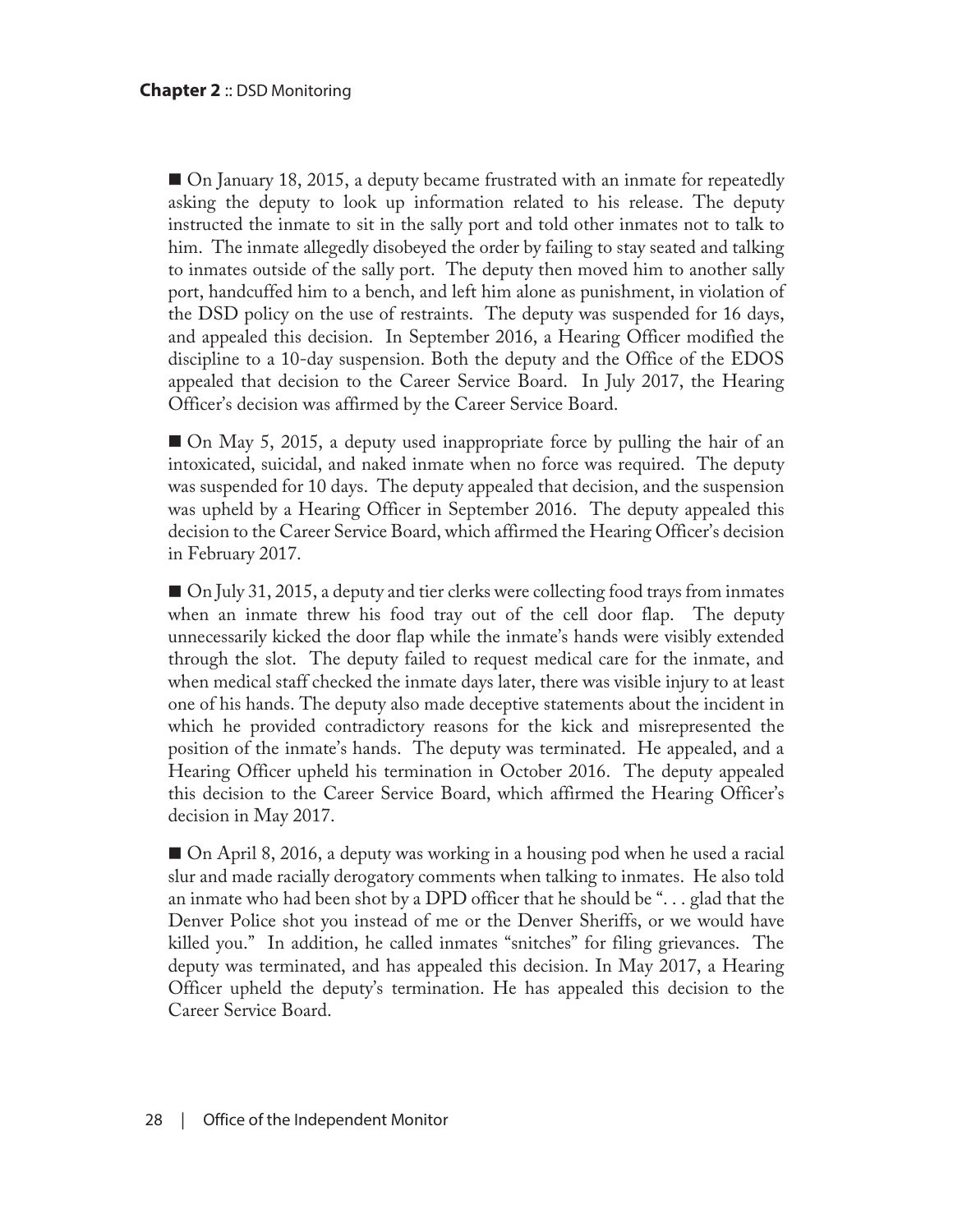# **Commendations and Awards**

Every year, there are noteworthy examples of deputies engaging in actions that reflect the DSD mission to provide safe and secure custody for those placed in its care. Table 2.2 presents the number and type of commendations awarded to DSD personnel in the first half of 2017.<sup>48</sup>

| <b>Commendation</b>            | <b>Number</b> | Percentage |
|--------------------------------|---------------|------------|
| <b>PRIDE Award</b>             | 24            | 44%        |
| Employee of the Month          | 18            | 33%        |
| Division Chief Commendation    | 8             | 15%        |
| DSD Employee of the Quarter    | $\mathcal{P}$ | 4%         |
| Citizen Letter of Commendation | 1             | 2%         |
| Peer Commendation              | 1             | 2%         |
| Total                          | 54            | 100%       |

 *Table 2.2 Commendations Awarded to DSD Deputies in the First Half of 2017* 

Note: Percentages may not sum to 100 due to rounding.

### **Highlighted Commendations**

 While working the scout car, a deputy and his partner witnessed a vehicle accident involving injury. The deputy provided assistance by activating his vehicle's emergency lights, notifying Denver 911 of the accident, and informing them of the injuries involved.

 A deputy regularly provides tours of the Denver County Jail for the students of a local high school's classes. These tours provide the students with insight into the world of corrections. The deputy spends considerable personal time selecting inmates for the presentations and Q&A sessions with the students.

 laceration on his head. The deputy found a towel and applied pressure to the ■ A deputy assigned to the scout car witnessed a serious vehicle accident. The deputy observed an unresponsive male driver bleeding profusely from a large wound to stop the bleeding until the emergency medical technicians arrived on scene.

 A deputy heard a DPD officer call for assistance at Civic Center Park. Upon arriving, the deputy observed a male running through the park engulfed in flames.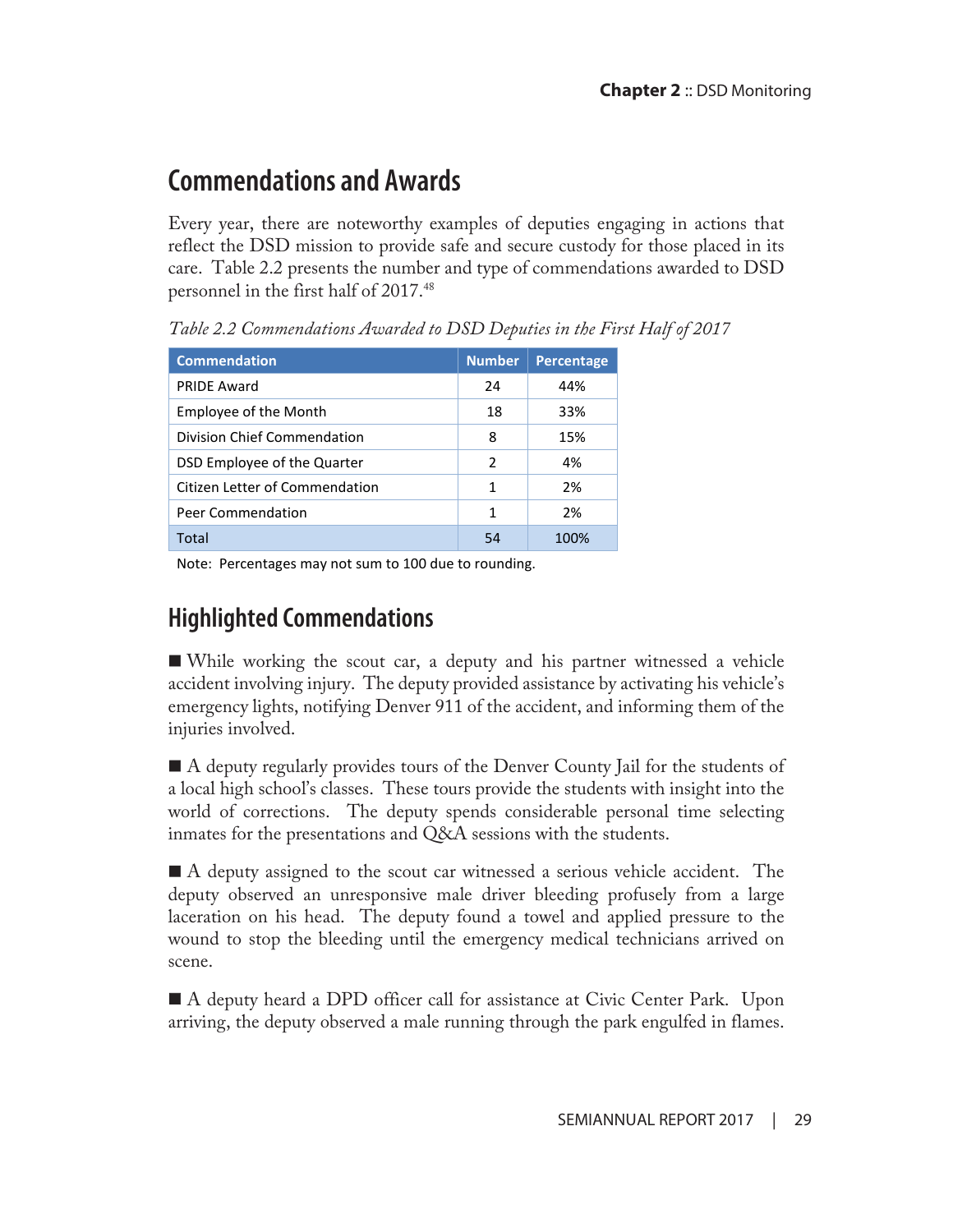The deputy immediately retrieved a fire extinguisher from his vehicle and extinguished the flames, preventing further injury to this individual.

 serious accident involving an overturned truck. The deputy was made aware by another witness that there was someone inside of the truck. He saw fluid leaking While returning from a state prisoner transport, a deputy assisted with a very from the vehicle and immediately approached to assist the driver in safely exiting the overturned truck. The situation was precarious as the truck was apparently blown over by strong winds and the deputy did not know what fluid was leaking from the truck. Despite the danger involved, he acted with courage and bravery in assisting in this incident.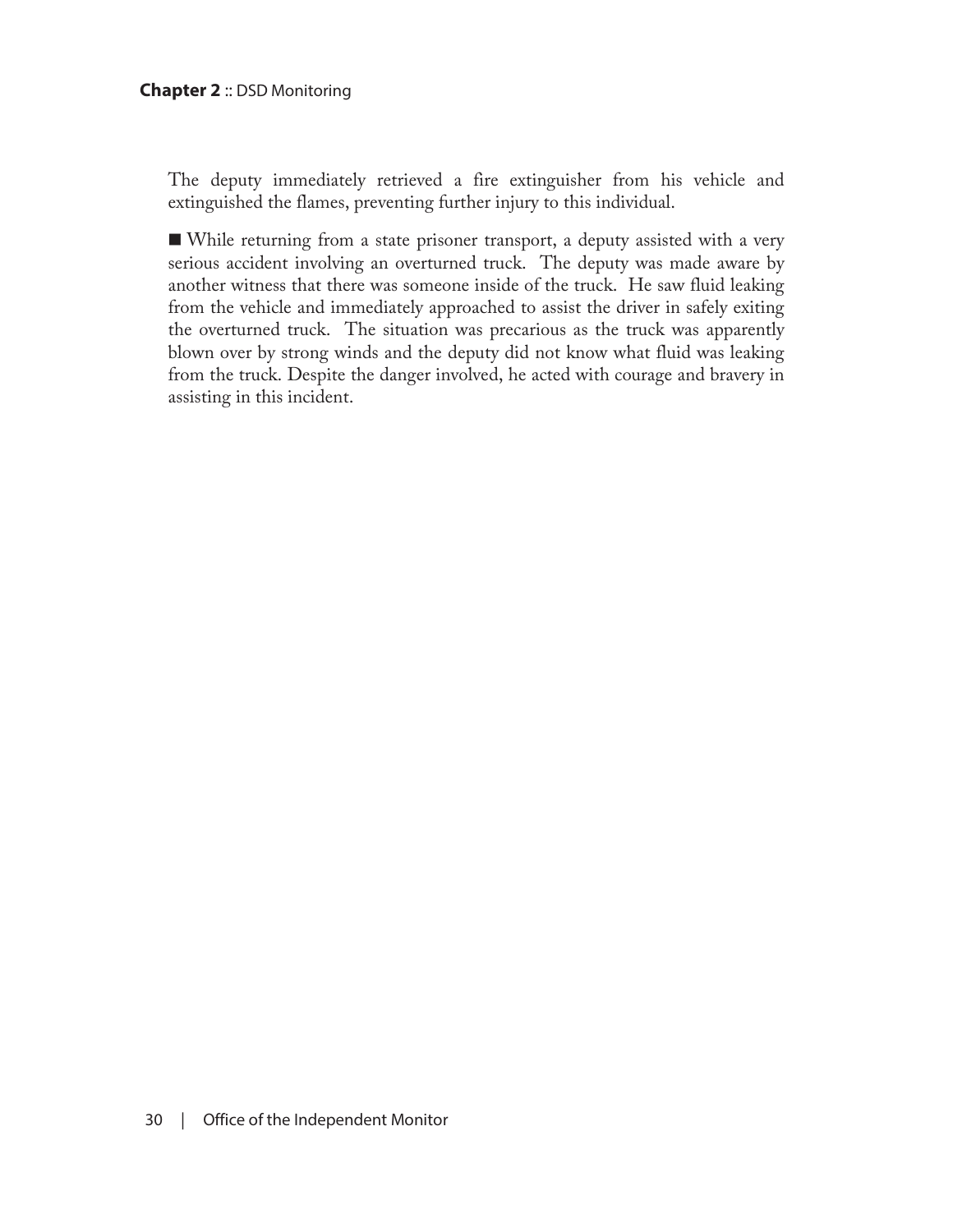# Critical Incidents

### **Introduction and Overview**

 Officer-involved shootings ("OISs") and deaths in custody (collectively "critical incidents") can have a profound impact on the lives of both law enforcement and the [community.49](https://community.49) All investigations into critical community members and officers, and on the overall relationship between incidents should be completed thoroughly and efficiently, with a goal of determining whether the incidents were handled lawfully and according to Department policy. To promote transparency in the investigation and review of critical incidents, the OIM publishes regular reports regarding the status of investigations into critical incidents.

In all critical incidents, the DPD's Major Crimes Unit and the Denver District Attorney's Office immediately respond to the scene to begin an investigation to determine whether any person should be held criminally liable. The OIM also may respond to the scene for a walk-through and debriefing from command staff. Major Crimes detectives interview civilian witnesses and involved officers, and obtain video and documentary evidence. The OIM monitors interviews by video and may suggest additional questions at the conclusion of each officer interview. After the criminal investigation is complete, the administrative review process begins.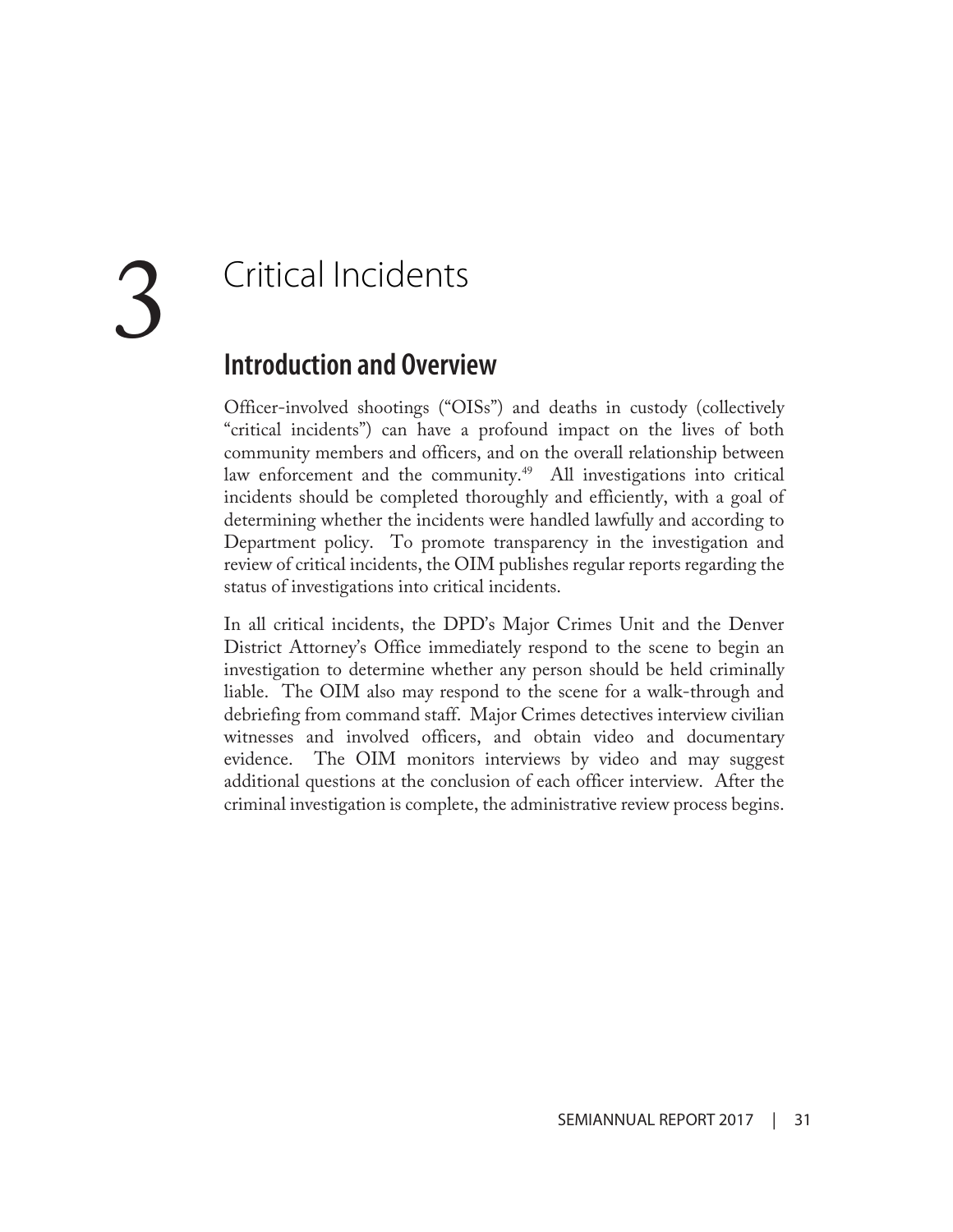# **Critical Incidents: Denver Police Department**

#### **Administrative Review of Critical Incidents Involving DPD Officers**

 whether there were any violations of the DPD's use of force policies. The OIM is Once the District Attorney's Office has made a decision regarding the filing of criminal charges against anyone involved in an incident, the Major Crimes Unit reports are submitted to DPD IAB to commence the administrative review. The OIM confers with IAB to determine whether further investigation is necessary in order to evaluate potential violations of Department policy. Once all relevant evidence is gathered, the case is submitted to the DPD's Use of Force Review Board (which includes a representative from the Aurora Police Department) to determine present at all Use of Force Review Board proceedings and deliberations.

 with DPD policy ("in-policy"), the case is forwarded to the Chief of Police. If the shootings, the EDOS may make the final determination. If the Use of Force Review Board finds that the officer's actions were in compliance Chief and the OIM agree that there were no policy violations in non-fatal shootings, the case is closed and no further administrative action is taken. In fatal

respond to the allegations and provide mitigating evidence at a Chief's Hearing. If the Use of Force Review Board finds that the officer's actions were in violation. of any Department policy ("out-of-policy"), the officer is given an opportunity to Both the Chief's disciplinary recommendation and that of the OIM are forwarded to the EDOS for his or her consideration.

 If the OIM disagrees with a recommendation made by the Use of Force Review Board or the Chief of Police, the OIM recommendation will be forwarded to the EDOS, who makes the final decision regarding critical incidents.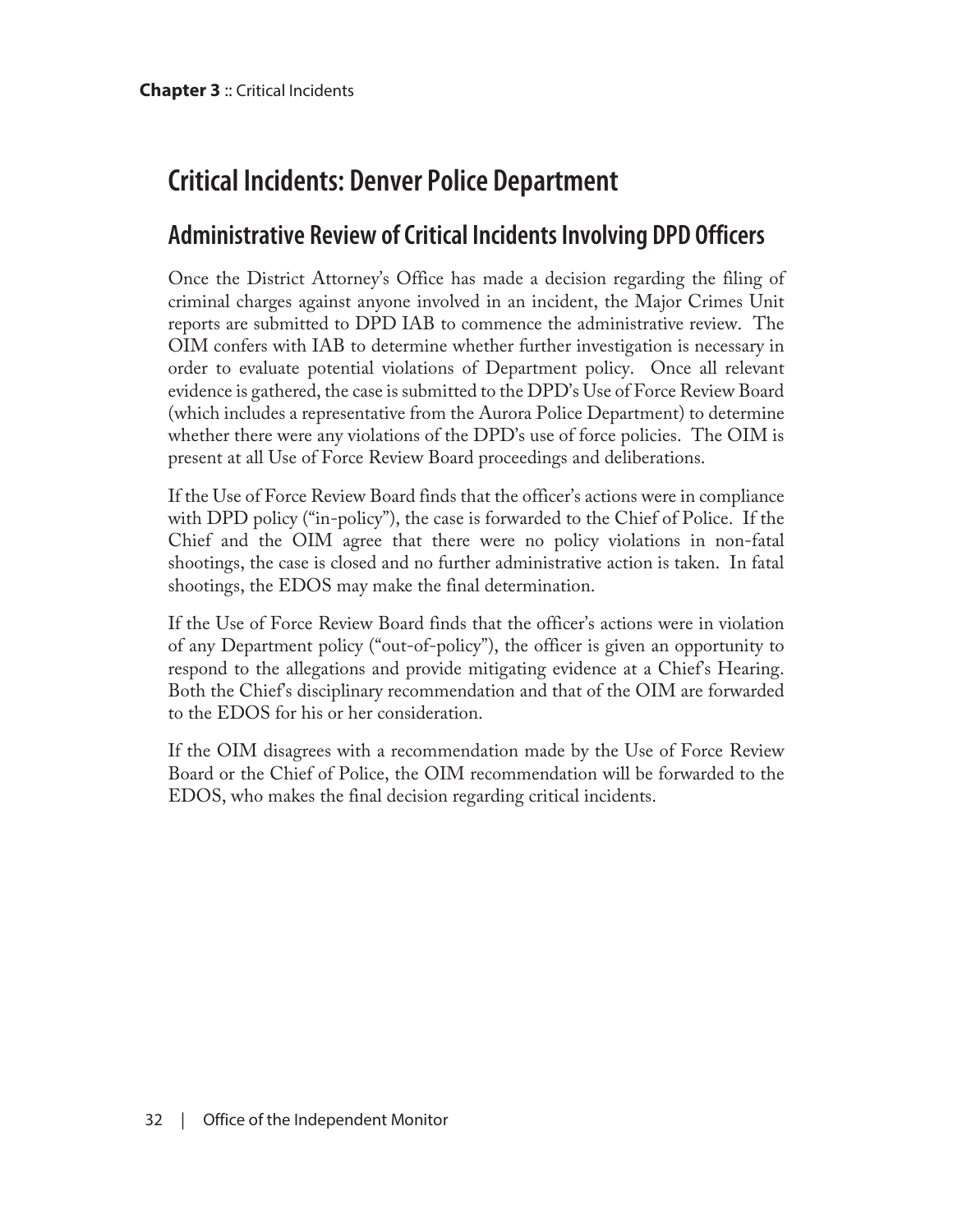#### **DPD Officer-Involved Shootings (January 1–June 30, 2017)**

 unoccupied vehicle with the engine running and a spent shotgun shell near the the Board, which determined the shooting to be [in-policy.](https://in-policy.50) 50 The OIM had concerns about the tactics used during the incident, but deferred to the in-policy On February 19, 2017, officers responded to a notification by the Shot Spotter gunshot recognition system. When they arrived at the location, they found an vehicle. A suspect appeared in the doorway holding the shotgun. An officer fired one round at the suspect, but missed. The suspect stepped inside the house, and officers arrested him shortly thereafter. The DPD's Use of Force Review Board met on September 6, 2017, and the OIM provided advice and recommendations to decision. The incident was not referred to the Tactics Review Board.

 initial dialogue with an officer, the male walked around the side of his house toward fired multiple shots at the suspect, striking him. Both the officer and suspect survived. The Denver District Attorney reviewed the incident and declined to file letter reviewing the shooting, which can be found <u>here</u>.<sup>51</sup> The DPD's Use of Force ■ On May 20, 2017, officers responded to a call of a suicidal male party. After an the backyard where he encountered a second officer. The male fired a gun, striking the officer, and the officer deployed his Taser, striking the male. A cover officer charges against the involved officer. The District Attorney prepared a detailed Review Board has not yet met to review the incident.

 the officers arrived, the suspect fled the scene in a vehicle. An officer pulled behind striking the suspect, who survived. Because the shooting occurred in another potential criminal charges. The DPD's Use of Force Review Board has not yet met On June 18, 2017, officers were dispatched on a call of felony menacing. When it and attempted to initiate a traffic stop. The suspect pointed a rifle at an officer and refused to pull over, prompting the officers to chase him. The chase entered another jurisdiction, and the suspect crashed his vehicle. The suspect was holding a firearm and refusing to obey commands. Two officers fired their weapons, jurisdiction, that jurisdiction's District Attorney will review the shooting for to review the incident.

#### **DPD In-Custody Deaths (January 1–June 30, 2017)**

 On June 21, 2017, officers responded to a call of a suicidal party inside a home. When officers approached the front door, they heard a single gunshot from inside the home. When they entered, they observed a male with an apparent self-inflicted gunshot wound to the head. The case is currently under administrative review.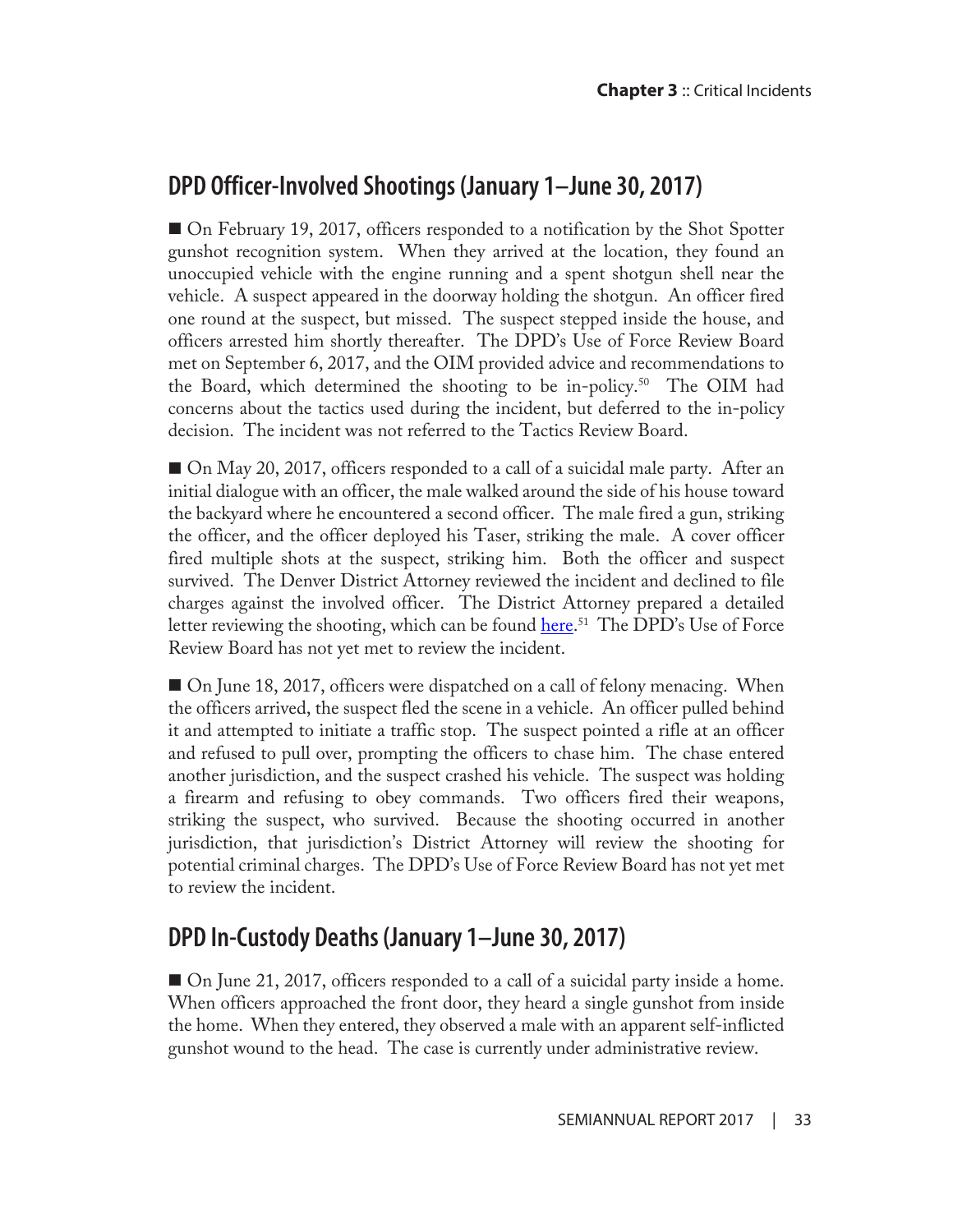#### **DPD Critical Incidents Closed (January 1–June 30, 2017)52**

 in a holster on his hip. Metro/SWAT officers arrived and pulled in front of the ■ On December 2, 2015, officers were attempting to arrest a suspect on a warrant for the attempted murder of his ex-girlfriend who he had kidnapped and shot. A detective located the suspect at his father's apartment complex and radioed for assistance. As additional officers, including Metro/SWAT, began to arrive at the apartment complex, the suspect, his father, and a woman left the apartment complex and got into a car. Officers observed that the suspect was wearing a gun vehicle to attempt to prevent it from leaving, but the suspect turned the car around, and drove at a high rate of speed toward another police vehicle. The suspect attempted to turn into an alley, and the second Metro/SWAT vehicle rammed the front passenger side of the suspect's car, which spun the car. The suspect put the car into reverse and pulled away down the alley. As the suspect's car crossed the next intersection, he lost control and crashed. Four Metro/SWAT vehicles immediately pinned in the car, which began a standoff that lasted almost 20 minutes.

 taken away from the scene by police. The suspect revved his car's engine, ignored devices ("NFDDs") in an attempt to distract the suspect. Officers also threw bricks The suspect's father and the female exited the car shortly after the crash, and were orders to get out, and screamed that he was going to shoot himself. Officers reported that they could not see into the car because of the heavily tinted windows and because the side airbags had deployed. Officers deployed less lethal 40mm rounds into the vehicle to attempt to break the windows and noise flash diversionary and paving stones in attempts to break windows. Officers noticed the smell of natural gas that may have been caused by the crash, and stopped using NFDDs.

 The suspect's car caught fire, and the suspect exited the passenger side door. He round, knocking the gun out of the suspect's grip momentarily. The gun landed was lying between the car and the garage with a gun in his hand, holding it to his own head. A Metro/SWAT officer shot the suspect's hand with a less lethal 40mm near the suspect, and he was able to grab it. The suspect put the gun into his own

 officer therefore positioned himself in the backyard. After a few seconds, the suspect climbed the fence, jumped over, and began running through the backyard. mouth. Another Metro/SWAT officer realized that the suspect could escape if he climbed over a nearby fence and ran through the backyard of a house. The Metro/SWAT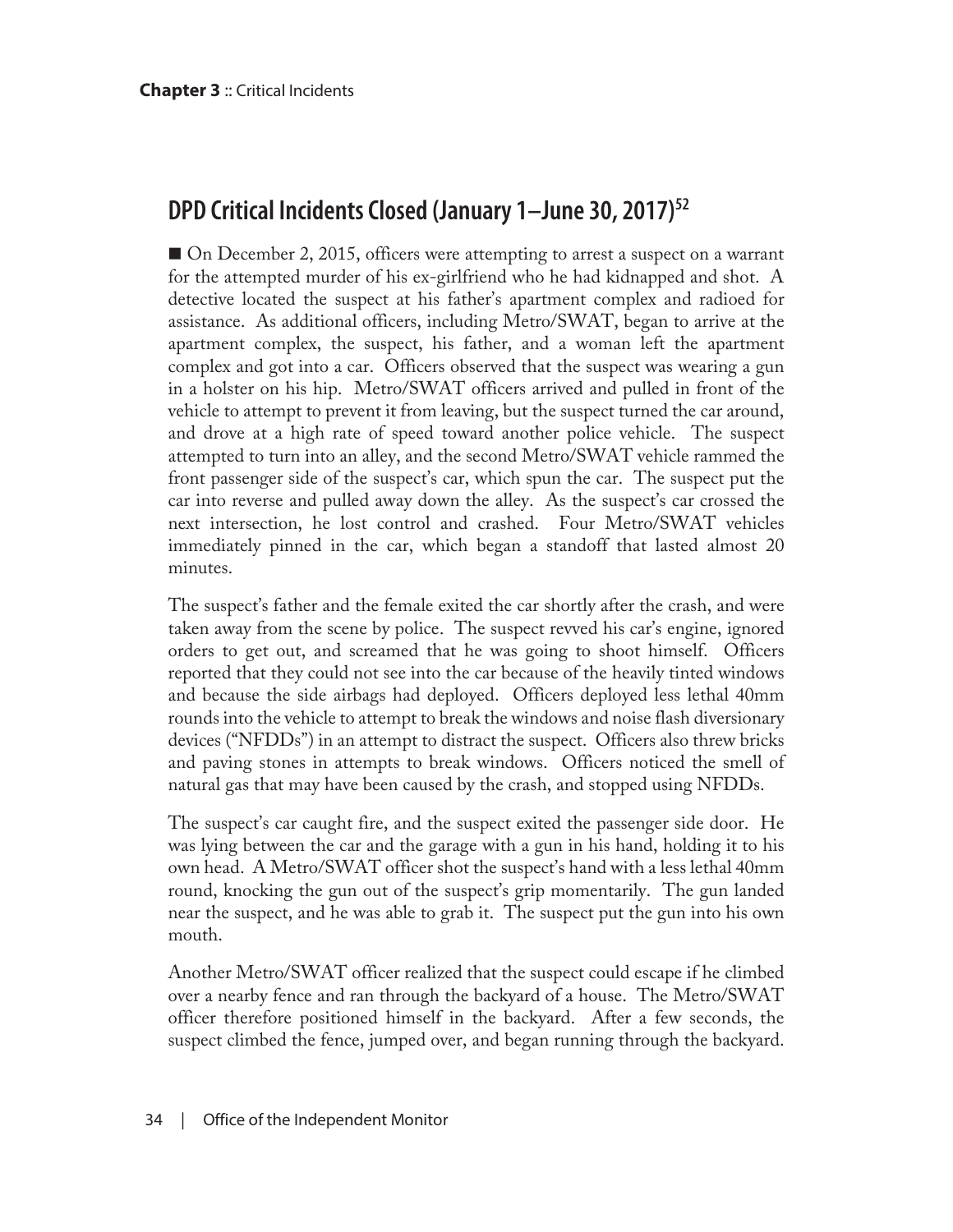Metro/SWAT officer fired five rounds from a semi-automatic rifle at the suspect. suspect died at the scene. A third Metro/SWAT officer, who was behind the The Metro/SWAT officer yelled for the suspect to stop. According to the officer, the suspect seemed to stop and then pushed the pistol away from his body. One Another Metro/SWAT officer fired two rounds from a pistol at the suspect. The suspect at the time, was shot in the leg. The positions of the two Metro/SWAT officers that fired at the suspect, in addition to forensic evidence, suggested that one of the rifle rounds perforated the suspect's body and then struck the third Metro/SWAT officer in the leg. The officer survived.

reviewing the shooting, which can be found <u>here</u>.<sup>33</sup> The DPD's Use of Force recommendations to the Board, which determined the shooting to be [in-policy.54](https://in-policy.54) Force Review Board's finding unreasonable. The incident was referred to the The Denver District Attorney reviewed the incident and declined to file charges against the involved officers. The District Attorney prepared a detailed letter Review Board met on September 28, 2016, and the OIM provided advice and The OIM had tactical concerns about the incident, but did not consider the Use of Tactics Review Board.

 to the 1300 block of Bannock Street where both passengers got out of the car. Metro/SWAT officers converged on the vehicle to make the arrest. On April 12, 2016, officers assigned to the DPD's Fugitive Unit located a suspect wanted for armed robbery who was driving a car with two passengers. The Fugitive Unit requested that Metro/SWAT officers conduct the arrest. The suspect drove

 Metro/SWAT officers converged on the vehicle to make the arrest. One officer positioned his police vehicle in front of the suspect's car. That officer exited his vehicle and stood behind his driver's front door for protection. Looking through the suspect's front windshield, the officer pointed his weapon and ordered to point it toward him. The officer fired seven shots at the suspect, striking him three times, resulting in his death. No gun was found in the suspect's car or in his possession. the suspect to show his hands. The officer said that the suspect did not comply, and instead shook his head "no." At one point, the officer believed that the suspect was reaching for a gun, and he stated that the suspect suddenly brought both his hands together above the steering wheel. The officer stated that he thought he saw a handgun in the suspect's right hand and believed that the suspect was beginning

possession.<br>The Denver District Attorney reviewed the incident and declined to file charges reviewing the shooting, which can be found <u>here.<sup>55</sup></u> The DPD's Use of Force against the involved officer. The District Attorney prepared a detailed letter Review Board met on February 22, 2017, and the OIM provided advice and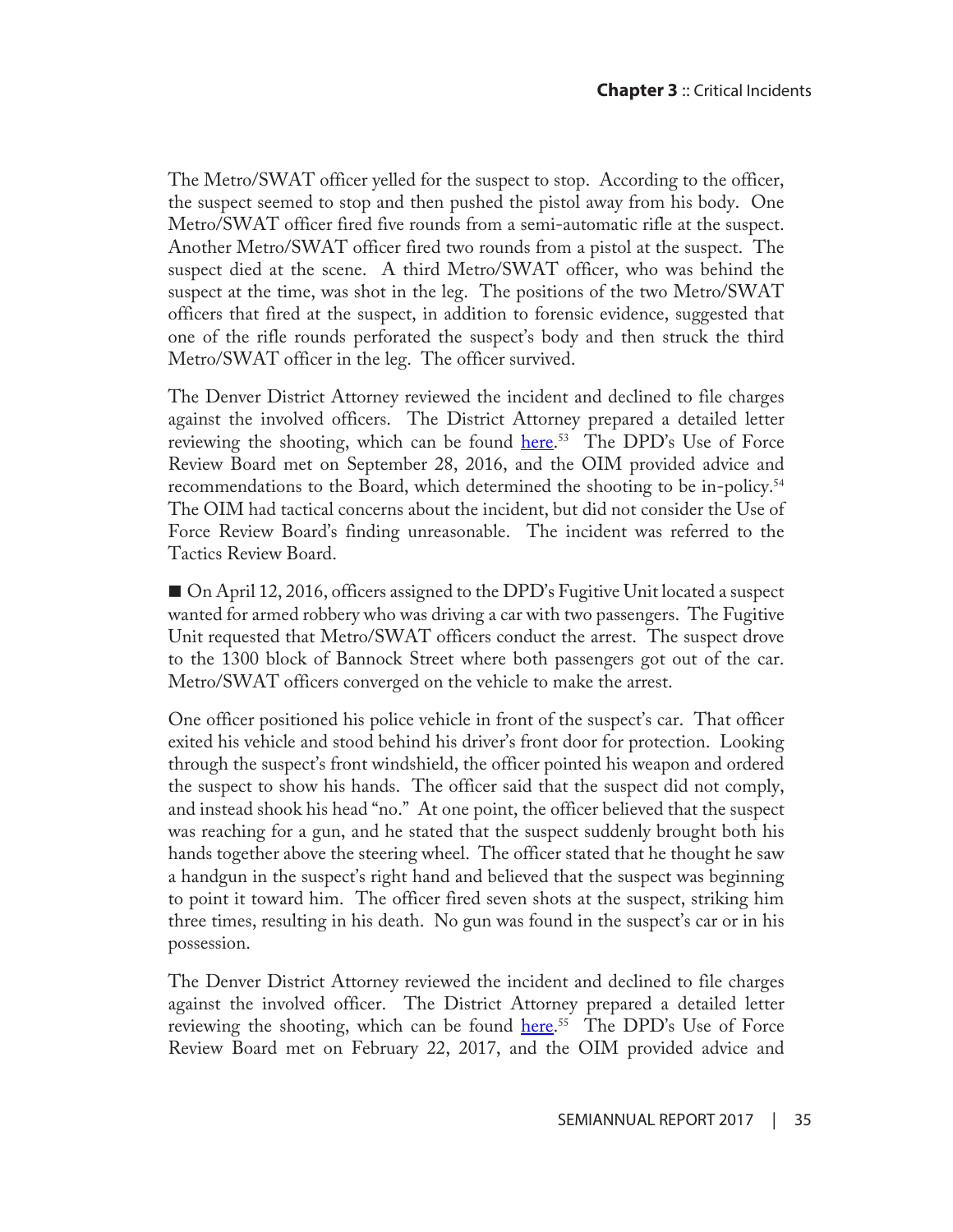incident. The OIM also had concerns about the DPD policy, at the time, of not officer-involved [shootings.57](https://shootings.57) The Use of Force Review Board ultimately referred the case to the Tactics Review Board. Notwithstanding its concerns, the OIM did recommendations to the Board, which determined the shooting to be in-policy. The OIM had significant concerns about the tactics used during the incident, including the decision to apprehend the suspect in a very crowded area downtown during the lunch hour, and the officer's position in front of the car during the equipping Metro/SWAT officers with body worn cameras.<sup>56</sup> That decision is inconsistent with the OIM's previous recommendation that officers in specialized units, including Metro/SWAT, be equipped with body worn cameras due to the relatively high likelihood, compared to patrol officers, of their involvement in not consider the Use of Force Review Board's decision that the shooting was inpolicy unreasonable.

 building in downtown Denver. The altercation turned into a physical fight. A and opened the trunk. Moments later, he returned toward the fight holding a on the ground, but the gunman continued to fire. Both the detective and the at the time of the shooting, were shot and wounded. ■ On July 10, 2016, two males got into a verbal altercation outside of a residential nearby civilian security guard attempted to break up the fight by deploying pepper spray, but was unsuccessful. While the security guard attempted to interrupt the fight, one of the involved males ran down the street, where he stopped at a vehicle handgun. The security guard caught the attention of a detective working off-duty at a nearby bar. The detective then saw one of the men raise a handgun and start firing it in the direction of the crowd. The detective yelled at the gunman to get security guard, who was also armed, fired at the gunman. Both the gunman and his brother, who was involved in the physical fight and standing near the gunman

here.<sup>58</sup> The DPD's Use of Force Review Board met on April 26, 2017, and the The Denver District Attorney reviewed the incident and declined to file charges against the officer and the security guard involved in the shooting. The District Attorney prepared a detailed letter reviewing the shooting, which can be found OIM provided advice and recommendations to the Board, which determined the shooting to be in-policy. The OIM concurred.

 followed the car for a short distance, but, due to traffic, was unable to keep up. A On August 16, 2016, a sergeant radioed for police assistance after he spotted a car known to have been stolen in an armed car-jacking two days prior. The sergeant corporal responding to the call spotted the car in a parking lot, backed up to a chainlink fence. The corporal positioned his police SUV to face the car, got out with his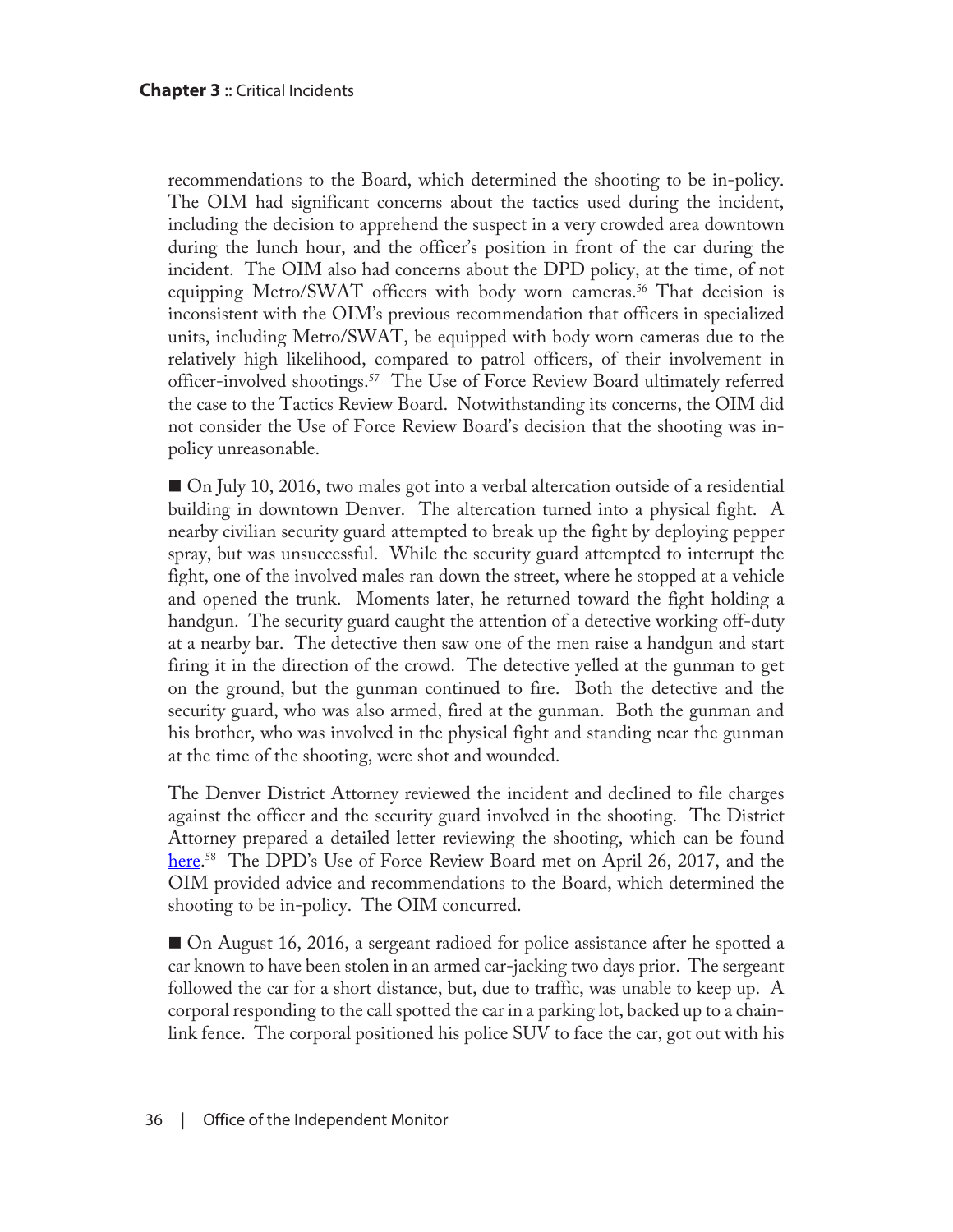car and began running. The officer chased the driver toward the chain-link fence. who was a juvenile, survived his injury. weapon drawn, and yelled for the car's occupants to show their hands. Two backseat passengers and the driver, who was armed with a handgun, got out of the The two passengers attempted to escape by going over the chain-link fence. The corporal was concerned that the armed driver would attempt to escape and would be an imminent threat to himself and others if he got over the fence. The corporal fired his gun multiple times at the driver, striking him in the ankle area. The driver,

reviewing the shooting, which can be found <u>here</u>.<sup>59</sup> The DPD's Use of Force the in-policy decision. The Use of Force Review Board referred the case to the The Denver District Attorney reviewed the incident and declined to file charges against the involved officer. The District Attorney prepared a detailed letter Review Board met on September 6, 2017, and the OIM provided advice and recommendations to the Board, which determined the shooting to be in-policy. The OIM had concerns about the tactics used during the incident, but deferred to Tactics Review Board.

 commands for the man to put down the knife. The suspect refused to comply and instead said that he was, "not going back." The suspect began throwing items in suspect was able to remove the Taser probes. The officers retreated down a hallway to put the knife down. When he did not, Officer A fired his weapon several times, striking and killing the suspect. On August 27, 2016 two officers responded to a 911 call that a man had been stabbed at his home by a suspect who was wanted by police. When the officers arrived at the home, the suspect came out of the house, saw the officers, and ran back inside to a bedroom on the second floor. The officers entered the home, and an officer ("Officer A") drew his handgun and a second officer ("Officer B") drew his Taser. At the closed door of the second story bedroom, the officers heard a woman who was crying say, " $[D]$ on't do this," and then scream. Fearing that the woman was being attacked, the officers opened the door and observed the suspect, who was in the room with two other people, holding a large knife that he began swinging at the officers. Officer A pointed his gun at the suspect and shouted the room at the officers while the officers continued to tell the suspect to put the knife down. At one point, the suspect charged at the officers with the knife and Officer B deployed his Taser, stopping the suspect momentarily. However, the when the suspect, still armed with the knife, came out of the bedroom and advanced on the officers shouting, "Just kill me, shoot me!" Officer A again told the suspect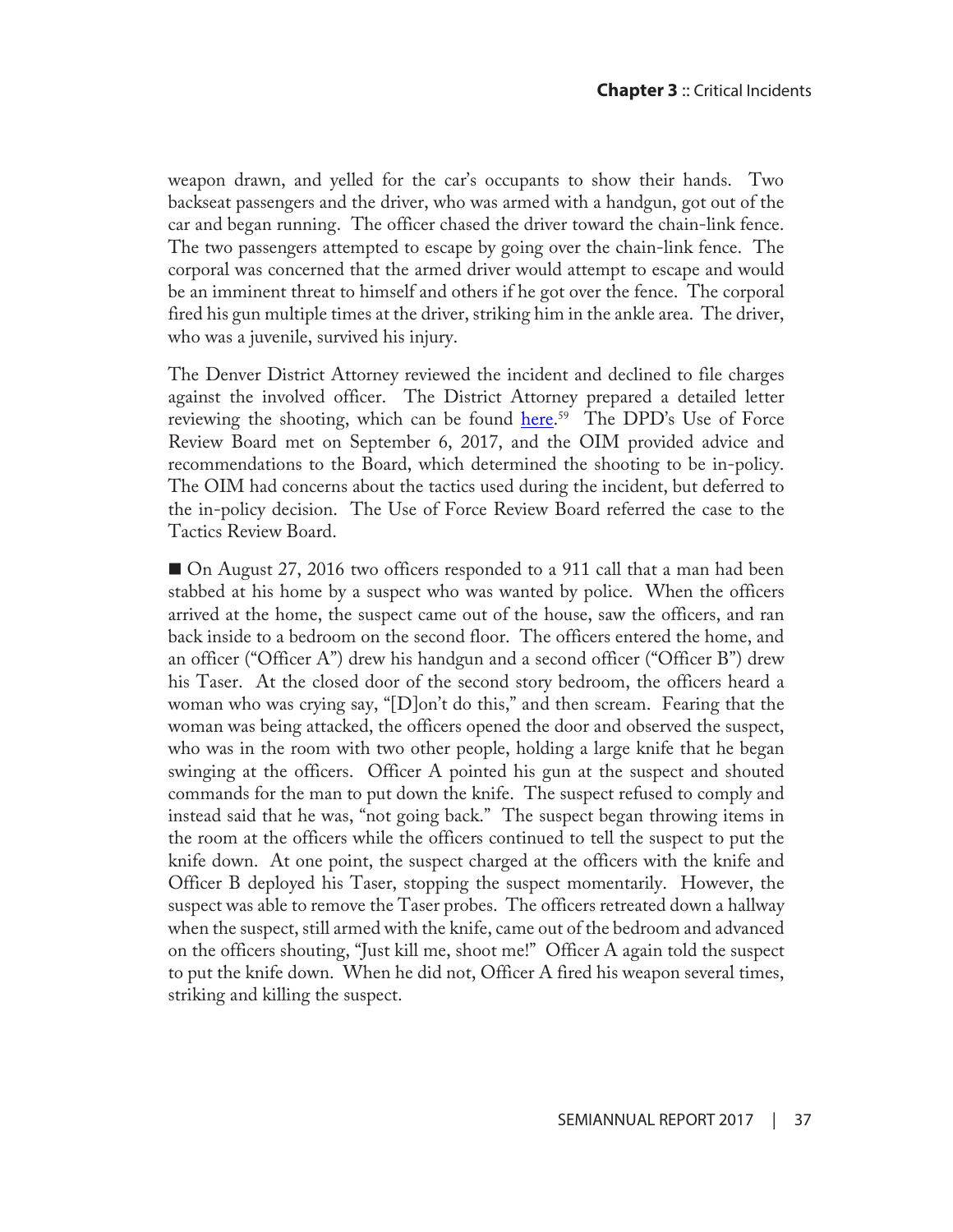shooting, which can be found <u>here</u>.<sup>60</sup> The DPD's Use of Force Review Board met The Denver District Attorney reviewed the incident and declined to file charges against the officer. The District Attorney prepared a detailed letter reviewing the on April 26, 2017, and the OIM provided advice and recommendations to the Board, which determined the shooting to be in-policy. The OIM concurred.

 contact him, but he fled on foot. A detective stopped and began to exit his police hit, but he fell to the ground. The detective ran toward the suspect and saw the into custody. No one was hit by any gunfire. On September 5, 2016, detectives received information about a suspect who was wanted for several bank robberies. Officers located the suspect and attempted to vehicle as the suspect pulled out a gun and shot at least one time. Another detective observed the suspect's actions, and fired four rounds at him. The suspect was not gun was still in his hand and was pointed in his direction. He fired a fifth shot at the suspect, which also missed. The suspect tossed the gun aside and was taken

The DPD's Use of Force Review Board met on April 26, 2017, and the OIM provided advice and recommendations to the Board, which determined the shooting to be in-policy. The OIM deferred to the Use of Force Review Board's decision.

#### **DPD Accidental Shootings Closed (January 1–June 30, 2017)**

 injured in the shooting. The Denver District Attorney reviewed the incident and On July 28, 2016, an officer responded to provide cover for other officers who had stopped a suspected stolen vehicle. As the officer was getting out of his car and drawing his gun, he allegedly accidentally discharged his weapon when his hand inadvertently struck the car frame, causing him to pull the trigger. No one was declined to file charges against the officer. The officer was suspended for four days for carelessly handling his firearm.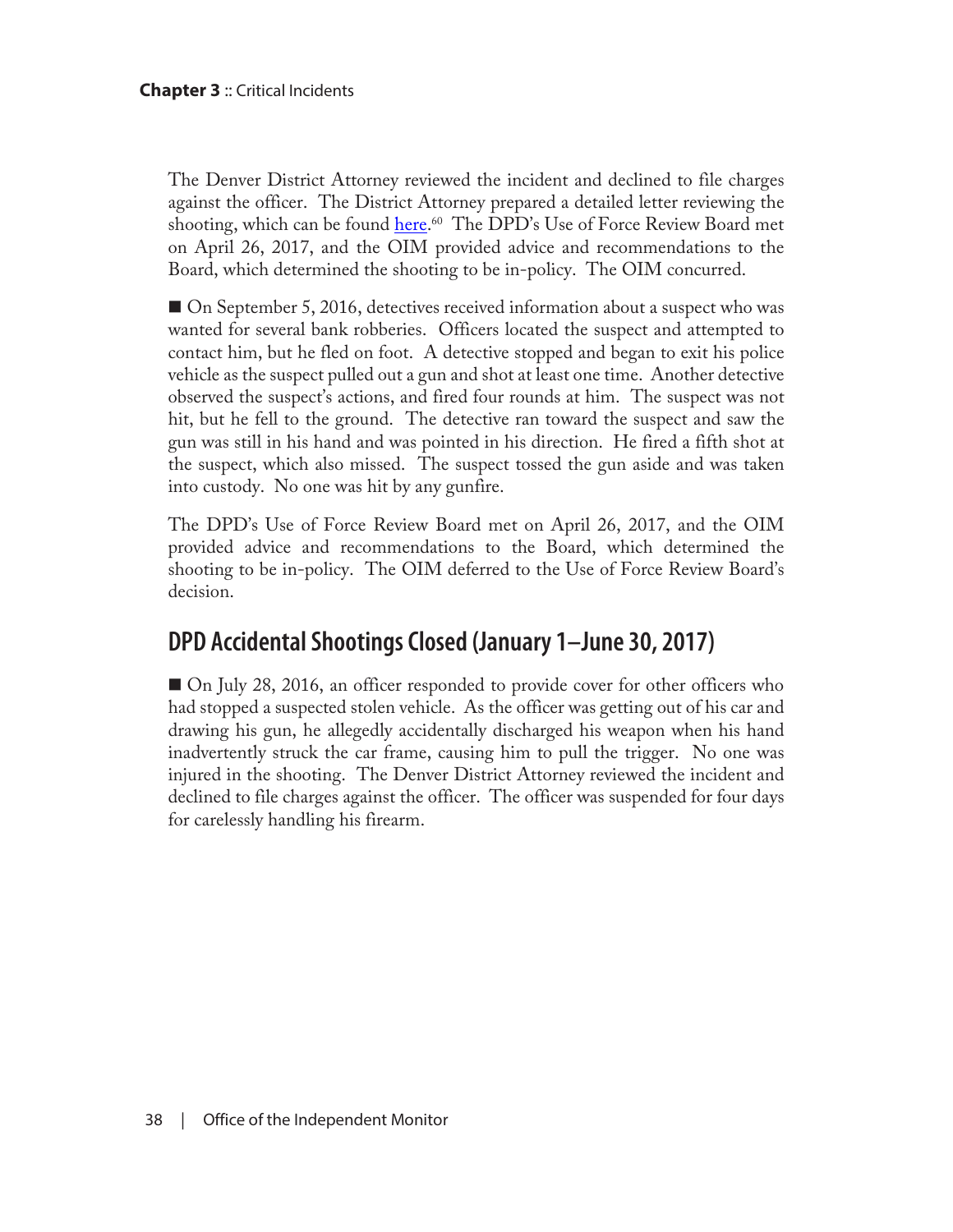## **Critical Incidents: Denver Sheriff Department**

#### **In-Custody Death Investigation and Review Protocol**

 from command staff. Major Crimes detectives interview all witnesses and every involved deputy, and obtain video and documentary evidence. The OIM monitors Similar to situations involving the DPD, in all DSD critical incidents, the DPD's Major Crimes Unit responds to the scene to begin an investigation to determine whether any person should be held criminally liable. If the incident warrants it, the OIM also responds to the scene of the incident for a walk-through and debriefing interviews conducted by the Major Crimes Unit and may suggest additional questions at the conclusion of each interview. After the criminal investigation is complete, the administrative review process begins.

#### **Administrative Review of Critical Incidents Involving DSD Deputies**

Once the District Attorney's Office has made a decision regarding the filing of criminal charges against anyone involved in the incident, the Major Crime Unit's reports are submitted to DSD IAB to commence the administrative review. The OIM confers with IAB to determine whether further investigation is necessary to assess whether there have been violations of Department policy. If, after reviewing the investigation, the Conduct Review Office ("CRO") finds that the involved deputy's actions were in compliance with DSD policy ("in-policy"), the case is forwarded to the Sheriff. If the Sheriff agrees there were no policy violations, the case may be closed. The OIM reviews the CRO's findings and makes recommendations to the Sheriff and the EDOS.

If the CRO finds that the involved deputy's actions violated any Department policy ("out-of-policy"), the case is referred to the Sheriff for a "Contemplation of Discipline Hearing." The OIM observes the hearing and participates in deliberations of the Command Staff. At that hearing, the involved deputy is given the opportunity to present his or her side of the story, including mitigating evidence, if any. After hearing from the involved deputy, the OIM makes disciplinary recommendations to the Sheriff. Both the Sheriff's recommendations and that of the OIM are forwarded to the EDOS for consideration. The EDOS determines whether the deputy's actions were in-policy or out-of-policy and the appropriate level of discipline, if any.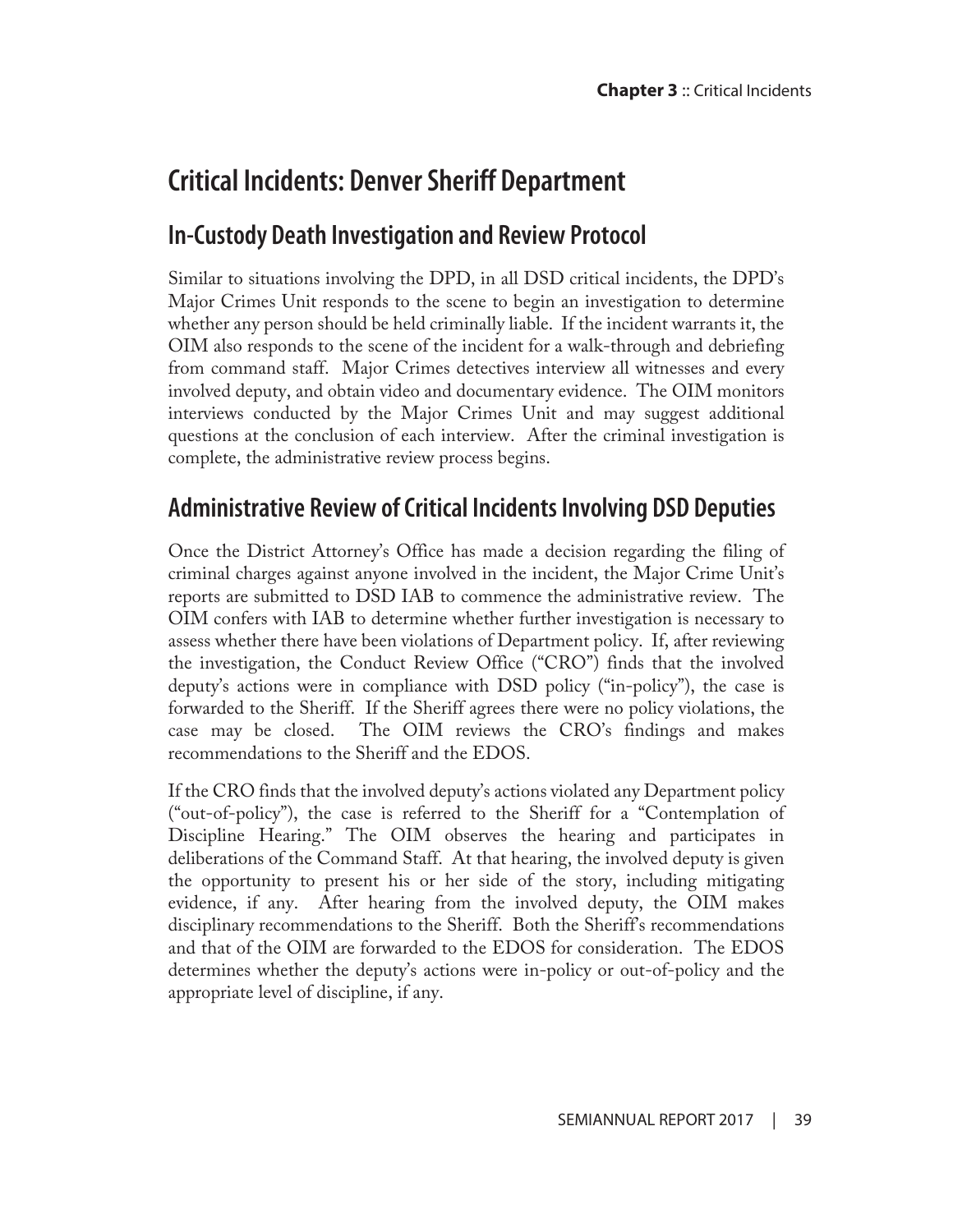### **DSD In-Custody Deaths (January 1–June 30, 2017)**

 file charges against the surviving inmate. The case is currently under administrative ■ On July 10, 2017, a fight occurred between two inmates at the DDC. Deputies responded, and one of the inmates died immediately after the fight. There is no indication that a weapon was used, and the Denver District Attorney declined to review.

### **DSD Critical Incidents Closed (January 1–June 30, 2017)61**

 medical emergency and the inmate's eventual death nine days later. On January 21, On November 11, 2015, an inmate at the DDC was exhibiting erratic and aggressive behavior. Deputies used force to control the inmate, which resulted in a 2016, the Denver District Attorney announced his decision to decline to file charges against the involved deputies.

be suspended for their roles in the incident (for 16, 10, and 10 days, respectively). misconduct. Please see pages 22-24 of this report for a more detailed discussion of On April 19, 2017, the EDOS announced that two deputies and a captain would After that announcement, the OIM publicly disagreed with and expressed concern about the disciplinary decisions by the EDOS for several reasons, including our view that the discipline was not commensurate with the seriousness of the this incident.

### **DSD Accidental Shootings Closed (January 1–June 30, 2017)**

■ On August 18, 2016, a sergeant was at a clearing barrel after qualification testing at the firing range and had an accidental discharge while clearing his weapon. No one was injured. The sergeant was suspended for two days for carelessly handling his firearm.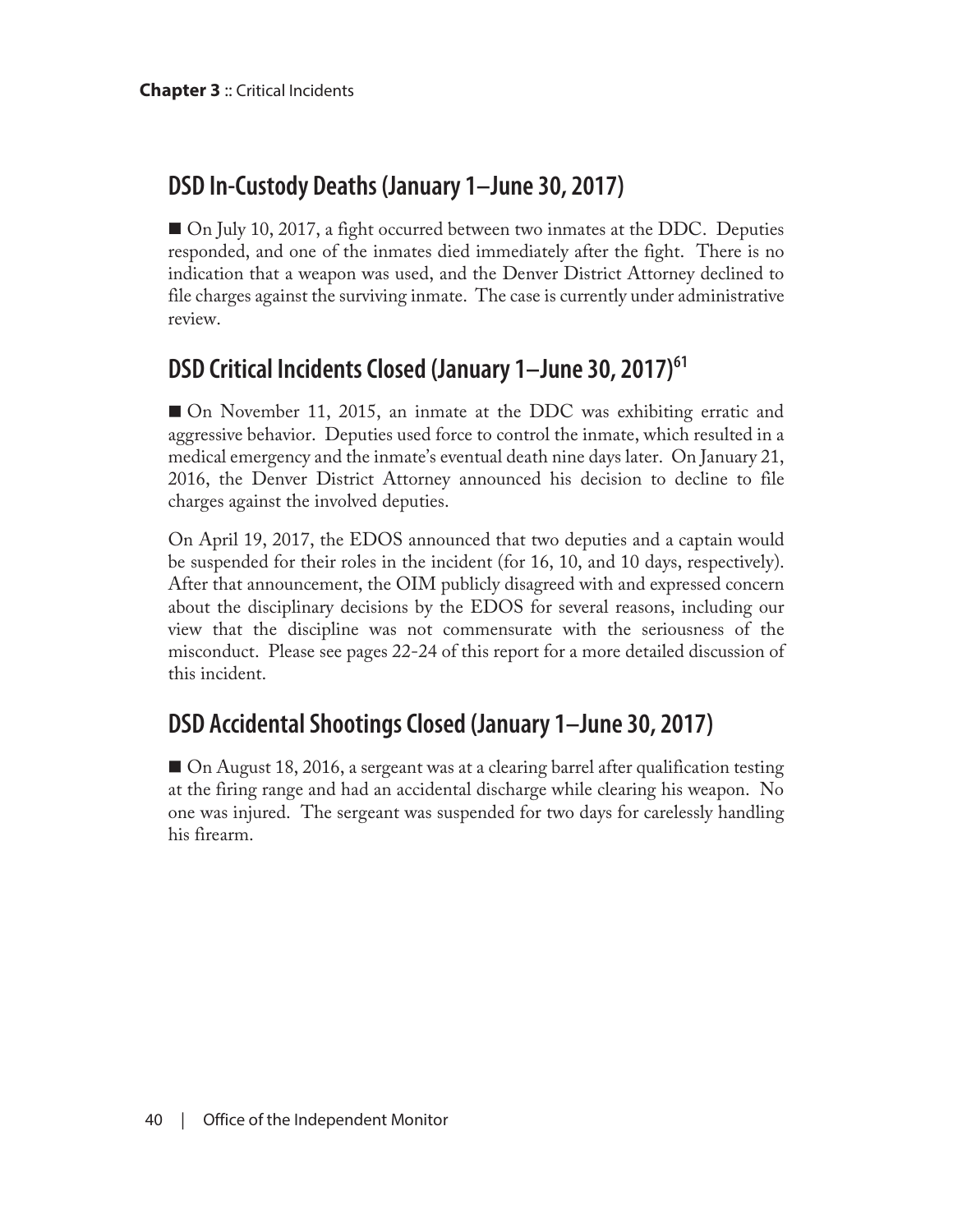# Endnotes

#### 1 Denver Council Bill 17-0940 (2017).

 <sup>2</sup>*See*, *e.g*., Graham C. Ousey and Charis E. Kubrin, *Exploring the Connection Between Immigration and Violent Crime Rates in U.S. Cities, 1980-2000,* SOCIAL PROBLEMS 56 (3), 447-473; *See also*  Lesley Williams Reid, Harald E. Weiss, Robert M. Adelman, and Charles Jaret, *The Immigration-Crime Relationship: Evidence Across US Metropolitan Areas,* SOCIAL SCIENCE RESEARCH 34 (4), 757-780.

 ROLE OF STATE, TRIBAL, AND LOCAL LAW ENFORCEMENT 5; MAJOR CITY CHIEFS ASSOCIATION IMMIGRATION POSITION 1 (OCT. 2011). 3 INTERNATIONAL ASSOCIATION OF CHIEFS OF POLICE, ENFORCING IMMIGRATION LAW: THE

ROLE OF STATE, TRIBAL, AND LOCAL LAW ENFORCEMENT 5. 4 INTERNATIONAL ASSOCIATION OF CHIEFS OF POLICE, ENFORCING IMMIGRATION LAW: THE

<sup>5</sup> Compared to 2016.

6 Denver Council Bill 17-0940 (2017), citing [Fivethirtyeight.com](https://Fivethirtyeight.com) analysis of DPD data.

 $^7$  DPD policy prior to the adoption of the Act stated that "Denver Police officers shall not initiate that "Generally, officers will not detain, arrest, or take enforcement action against a person solely because he/she is suspected of being an undocumented immigrant." *See* DPD Operations Manual Section ("OMS") 104.52 (3)(a-b). police actions with the primary objective of discovering the immigration status of a person" and

Section ("OMS") 104.52 (3)(a-b).<br><sup>8</sup> Denver Announces New Public Safety Enforcement Priorities Ordinance, City and County of Denver Office of Sustainability, <https://www.denvergov.org/content/denvergov/en/office-of>sustainability/news-events/2017/denver-announces-new-public-safety-enforcement-prioritiesordina.html.

 9 The data reported in this chapter were extracted from the Denver Police Department's Internal Affairs records management database ("IAPro"). The OIM is not an IAPro administrator and has limited control over data entry into the database. The OIM does not conduct governmentally- approved audits of the database for accuracy. As a result, the OIM is unable to certify the accuracy of the DPD's Internal Affairs data. Finally, because the OIM is not the final arbiter of what allegations to record in IAPro and against which officers, the OIM cannot certify that the data presented (with respect to specific complaint allegations) are what they would be if the OIM were making these decisions. Since the data were drawn from dynamic, live databases, the recorded complaint, allegation, and outcome numbers will fluctuate over time and are subject to revision. complaint, allegation, and outcome numbers will fluctuate over time and are subject to revision. The figures reported in this chapter do not include complaints against DPD civilian employees, or complaints that were not linked to a subject officer in IAPro. Unless otherwise noted, the data included in this chapter were last retrieved from IAPro on August 4, 2017.

 there may be slight discrepancies between historical data presented in this report and data presented in previous OIM reports. <sup>10</sup> Because of changes in coding and/or analysis of complaints, allegations, findings, and discipline,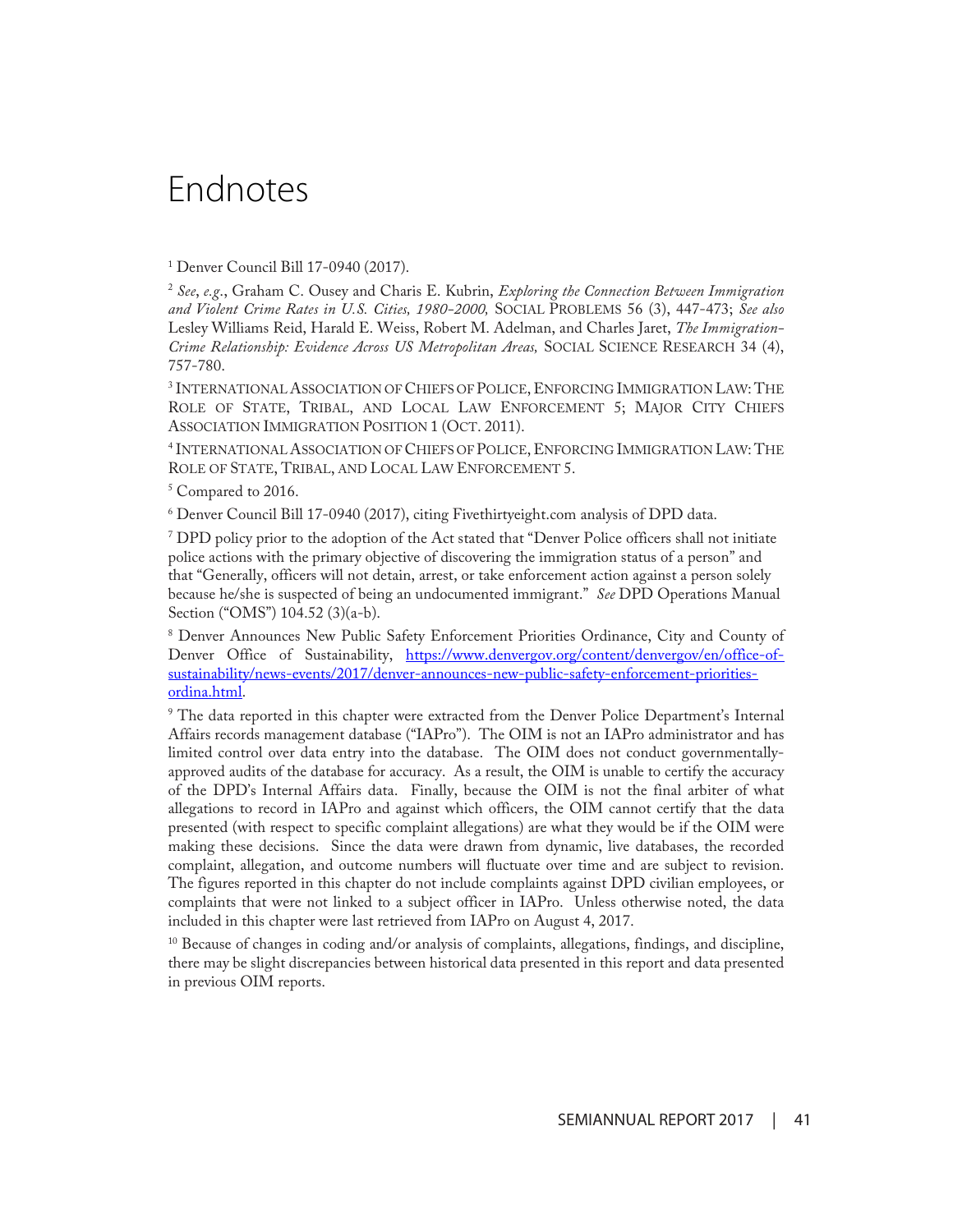#### **Endnotes**

 Photo Radar, Safety Restraining Devices, Required Minimum Annual Continuing Education, CEP <sup>11</sup> Scheduled discipline violations include Failure to Appear in Court, Failure to Shoot for Efficiency, Cancellation/CEP Failure to Attend, Preventable Accidents, and Punctuality. *See* DENVER POLICE DEPARTMENT DISCIPLINE HANDBOOK: CONDUCT PRINCIPLES AND DISCIPLINARY GUIDELINES, 12.4.

 <sup>12</sup>*See* DPD OMS 119.04(12) (The policy provides scheduled discipline for the first three violations, in a 12-month period, of the body worn camera recording requirements. The first violation requires a review of the BWC policy, an oral reprimand, and a journal entry, the second violation a written reprimand, and the third violation one fined day.).

 this chapter, "allegations" refer to assertions, in a complainant's own words, of particular kinds of made by complainants in its Internal Affairs database. Instead, it tracks "specifications" that are based upon the departmental rules and disciplinary policies implicated by a complaint. Thus, a specification captures the rule under which an officer might be punished, rather than the precise allegations communicated in the complaint. At the time the OIM extracted the data for this report, <sup>13</sup> Many reports related to police oversight and IAB processes refer to complainant allegations. In purported misconduct by an officer. The DPD does not systematically track the detailed allegations 39 specifications associated with complaints recorded in the first half of 2017 were unassigned. Data on specifications were extracted from IAPro on September 28, 2017.

14 DENVER POLICE DEPARTMENT DISCIPLINE HANDBOOK: CONDUCT PRINCIPLES AND DISCIPLINARY GUIDELINES, Appendix G, at 9 (RR-127).

15 DENVER POLICE DEPARTMENT DISCIPLINE HANDBOOK: CONDUCT PRINCIPLES AND DISCIPLINARY GUIDELINES, Appendix G, at 6 (RR-102.1).

<sup>16</sup>*See* DPD OMS 119.04(3).

<sup>17</sup> Office of the Independent Monitor, 2014 Annual Report 7-36.

<sup>18</sup> DENVER OFFICE OF THE AUDITOR, AUDIT OF POLICE OPERATIONS – DISTRICT PATROL, 36 (Jan. 2016).

 19 E-mail from Chief Robert White to Independent Monitor Nicholas E. Mitchell (Sept. 27, 2017) (on file with author).

 $^{20}$  Complaints with significant discipline closed in the first half of 2017 may not be included in this section if they were summarized in the OIM's 2016 Annual Report.

<sup>21</sup> Summary data on appeals filed by DPD officers or by the Office of the Executive Director of 21, 2017. Safety regarding DPD officers were provided to the OIM by the Civil Service Commission on July

<sup>22</sup> DPD OMS 503.02(5).

 <sup>23</sup>*See*, *e.g*., GEORGE FACHNER AND STEVEN CARTER, AN ASSESSMENT OF DEADLY FORCE IN THE PHILADELPHIA POLICE DEPARTMENT 117 (Office of Community Oriented Policing Services 2015) (recommending that the "department should develop a commendation that recognizes when an officer uses exceptional tactical or verbal skills to avoid a deadly force situation"); Errin Haines Whack, *Police Departments Begin to Reward Restrain Tactics*, ASSOCIATED PRESS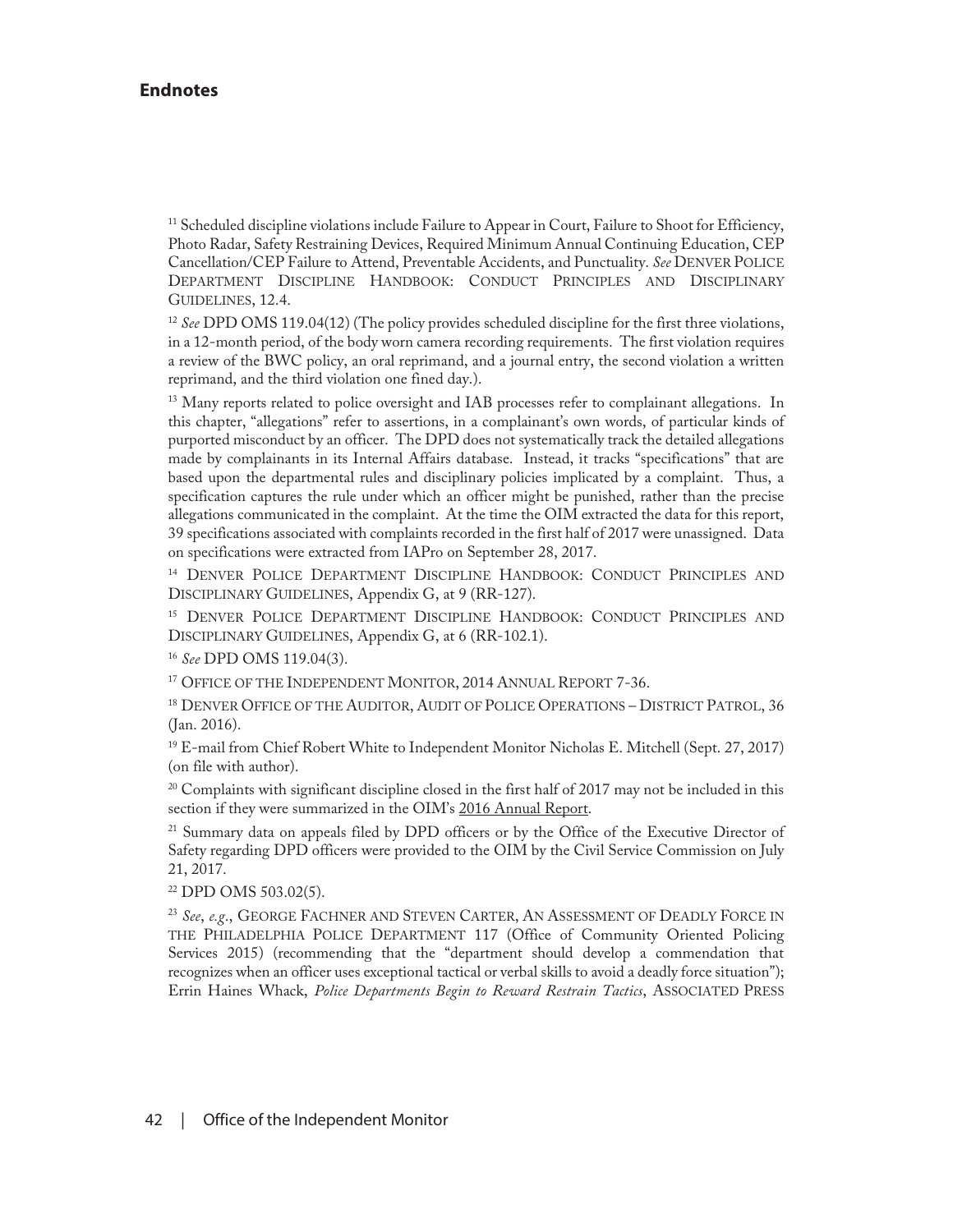(May 31, 2016) (citing the directors of the Center for Police Equity and U.S. Department of Justice's Community Oriented Policing Services as recommending the use of such awards).

 Department's Internal Affairs records management database ("IAPro"). The OIM is not an IAPro administrator and has no control over data entry into the database. The OIM does not conduct certify the complete accuracy of the DSD's internal affairs data. Finally, because the OIM is not the OIM were making these decisions. Since the data were drawn from dynamic, live databases, the recorded complaint, allegation, and outcome numbers will fluctuate over time and are subject to revision. The figures reported in this chapter include only complaints against sworn DSD deputies. The data included in this chapter were last retrieved from IAPro on August 4, 2017. <sup>24</sup> Unless otherwise noted, the data for this chapter were obtained from the Denver Sheriff governmentally approved audits of the database for accuracy. As a result, the OIM is unable to the final arbiter of what allegations to record in IAPro and against which officers, the OIM cannot certify that the data presented (with respect to specific complaint allegations) is what it would be if

 there may be slight discrepancies between historical data presented in this report and data presented <sup>25</sup> Because of changes in coding and/or analysis of complaints, allegations, findings, and discipline, in previous OIM reports.

<sup>26</sup> Sworn DSD staff, including supervisors, are collectively referred to as "deputies" throughout this report, unless otherwise noted.

 this chapter, "allegations" refer to assertions, in a complainant's own words, of particular kinds of purported misconduct by an officer. The DSD does not systematically track the detailed allegations based upon the departmental rules and disciplinary policies implicated by a complaint. Thus, a specification captures the rule under which an officer might be punished, rather than the precise <sup>27</sup> Many reports related to police oversight and IAB processes refer to complainant allegations. In made by complainants in its Internal Affairs database. Instead, it tracks "specifications" that are allegations communicated in the complaint.

these complaints unless aggravated. 28 DENVER SHERIFF DEPARTMENT DISCIPLINE HANDBOOK: CONDUCT PRINCIPLES AND DISCIPLINARY GUIDELINES Appendix F, at 8 (RR 100.10.2). The OIM does not generally review

<sup>29</sup> DENVER SHERIFF DEPARTMENT DISCIPLINE HANDBOOK: CONDUCT PRINCIPLES AND DISCIPLINARY GUIDELINES Appendix F, at 8 (RR 100.10.2).

30 CITY AND COUNTY OF DENVER, REQUEST FOR PROPOSAL NUMBER 28275 DENVER SHERIFF DEPARTMENT VIDEO VISITATION REPLACEMENT (2015).

<sup>31</sup> Telephone conversation between Independent Monitor Nicholas E. Mitchell and City and County of Denver Technology Services Project Manager Berkley Swarzentruber (Oct. 10, 2017) (record on file with author).

32 DENVER SHERIFF DEPARTMENT ORDER 4520.1M; *see also* DDC and County Jail Visit Schedules, "ALL VISITS ARE VIDEO VISITS ONLY (no contact visits)," available at: <https://www.denvergov.org/content/dam/denvergov/Portals/776/documents/InmateServices/Visit> ScheduleDDC.pdf.

 33 AMERICAN BAR ASSOCIATION, ABA CRIMINAL JUSTICE STANDARDS ON THE TREATMENT OF PRISONERS 175 (2010).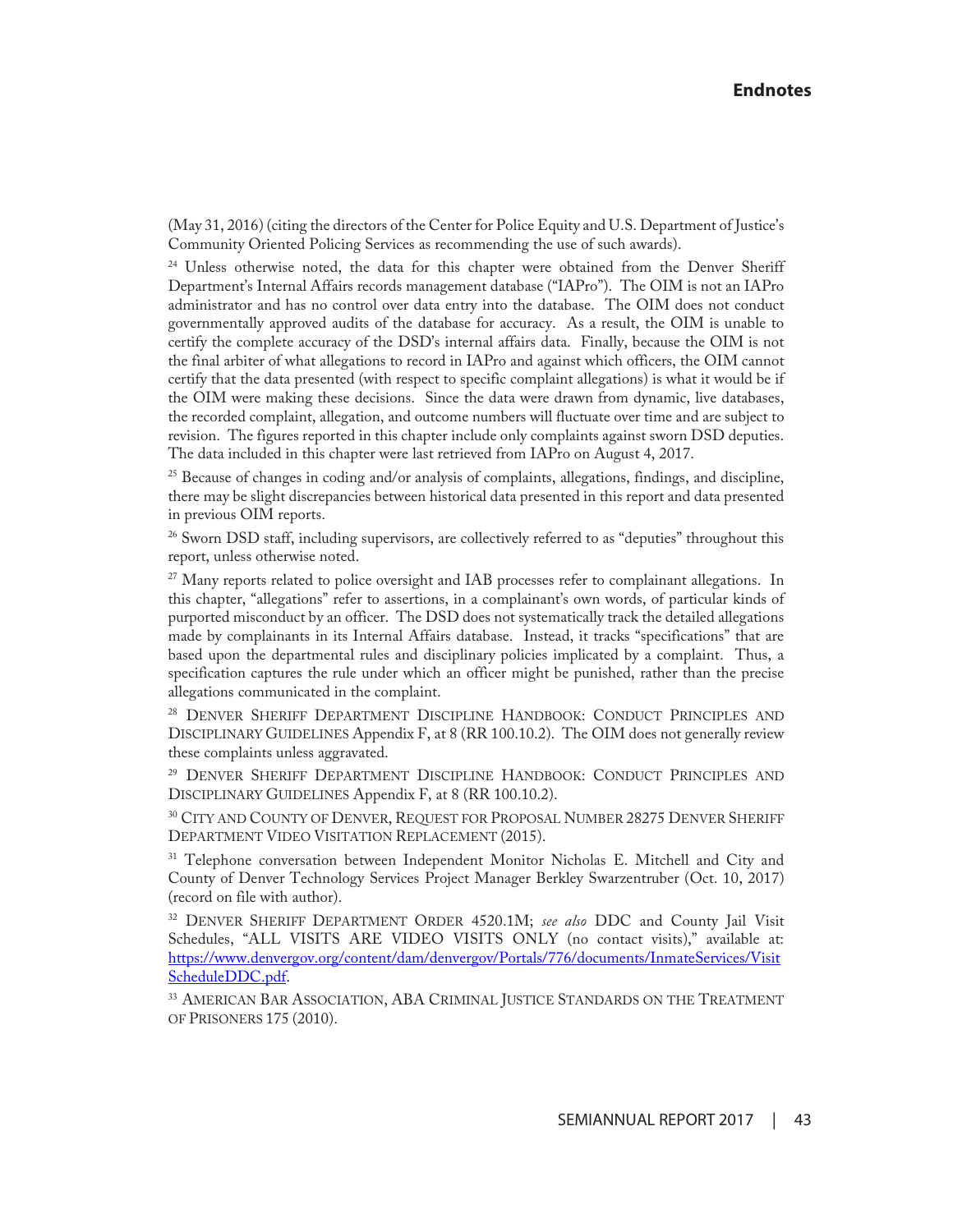#### **Endnotes**

 *Anxiety Disorders: A Meta-analysis of the FDA Database,* 68 JOURNAL OF AFFECTIVE DISORDERS 34 Arif Khan, Robyn M. Leventhal, Shirin Khan, and Walter A. Brown, *Suicide Risk in Patients with*  189 (2002).

 *Strain Theory of Prison Violence and Misconduct: An Integrated Model of Inmate Behavior,* 26 JOURNAL OF CONTEMPORARY CRIMINAL JUSTICE 154 (2010). 35 Kristie R. Blevins, Shelley Johnson Listwan, Francis T. Cullen, and Cheryl Lero Jonson, *A General* 

 36 Grant Duwe and Valerie Clark, *Blessed Be the Social Tie That Binds: The Effects of Prison Visitation on Offender Recidivism,* 24 CRIMINAL JUSTICE POLICY REVIEW (2013).

37 William D. Bales and Daniel Mears, *Inmate Social Ties and Transition to Society: Does Visitation Reduce Recidivism?* 45 JOURNAL OF RESEARCH IN CRIME AND DELINQUENCY (2008).

 *and Recidivism,* 29 JUSTICE QUARTERLY 888 (2012). 38 Daniel P. Mears, Joshua C. Cochran, Sonja E. Siennick, and William D. Bales, *Prison Visitation* 

 39 DENVER SHERIFF DEPARTMENT 2012 ANNUAL REPORT 17 (defining recidivism as "an offender's return to incarceration in Denver's city or county jail for a new offense within a year of release").

 2017/02/15/face-to-face-family-visits-return-to-some-jails) (noting that counties in Texas, Mississippi and the District of Columbia are reinstating jail contact visits). 40 Mindy Fetterman, *Face-to-Face Family Visits Return to Some Jails*, *Pew Charitable Trusts* (Feb. 2017) (available at: [http://www.pewtrusts.org/en/research-and-analysis/blogs/stateline/](http://www.pewtrusts.org/en/research-and-analysis/blogs/stateline)

 41 H.B. 549, 84th Legislature (Tex. 2015) (requiring the Texas Commission on Jail Standards to establish minimum standards that provide inmates with a minimum of two in-person contact visits per week).

<sup>42</sup> Complaints with significant discipline closed in the first half of 2017 may not be included in this section if they were summarized in the OIM's 2016 Annual Report.

 43 In this section, "deputy" refers only to those personnel with the title "deputy" at the time of the incident. Sworn staff with other titles, such as "captain" or "sergeant," are noted throughout the summaries.

 44 Though the settlement agreement was signed in August 2016, this incident is included in this 16, 2017. report rather than a previous report because it was not marked as completed in IAPro until February

16, 2017.<br><sup>45</sup> Decision Statement from Denver District Attorney Mitchell R. Morrissey (January 21, 2016), [http://www.denverda.org/News\\_Release/Releases/2016%20Release/MarshallDecisionStatement.p](http://www.denverda.org/News_Release/Releases/2016%20Release/MarshallDecisionStatement.p) df (regarding the investigation of the in-custody death of Mr. Michael Marshall).

 46 Summary data on appeals filed by DSD deputies or by the Office of the EDOS regarding DSD deputies were provided to the OIM by the Career Service Hearing Office on August 17, 2017.

deputies were provided to the OIM by the Career Service Hearing Office on August 17, 2017.<br><sup>47</sup> The Colorado Court of Appeals remanded the case to the Denver District Court to further make that determination. remand back to the Career Service Board to determine the appropriateness of the EDOS's original discipline decision. The Career Service Board then remanded the case to the Hearing Officer to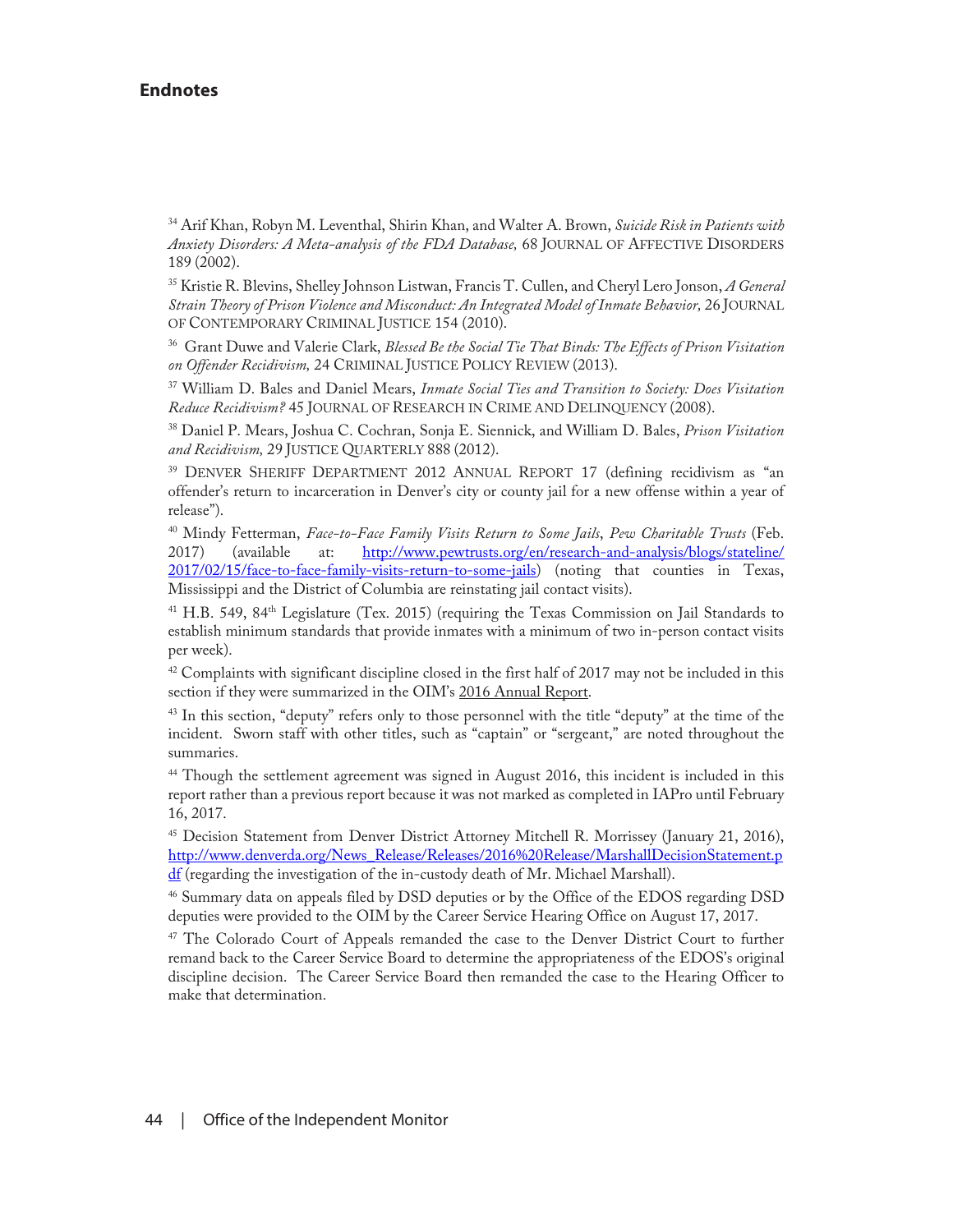48 Data on DSD commendations were provided by the DSD Data Science Unit and may include commendations awarded to non-sworn personnel.

commendations awarded to non-sworn personnel.<br><sup>49</sup> When community members die in the custody of the DPD or DSD of natural causes, the OIM has not historically reported on those deaths.

<sup>50</sup> While the Denver District Attorney's Office investigates all officer-involved shootings, it only releases decision letters on its website for members of the public when an officer shoots and wounds SHOOTING PROTOCOL (2017) at 1. The District Attorney did not issue a public letter on the or kills a person. *See* BETH MCCANN, DENVER DISTRICT ATTORNEY, OFFICER-INVOLVED investigation of the shooting, likely because the suspect was not killed or wounded.

 the investigation of the shooting of Mr. Brendan Gerwing). <sup>51</sup> Decision Letter from Denver District Attorney Beth McCann to Denver Police Chief Robert White (Sept. 29, 2017), http://www.denverda.org/News Release/Decision Letters/ [http://www.denverda.org/News\\_Release/Decision\\_Letters](http://www.denverda.org/News_Release/Decision_Letters)/ Decision%20Letter%20re%20Officer-Involved%20Shooting--May%2020,%202017.pdf regarding

 $52$  Critical incidents closed in the first half of 2017 may not be included in this section if they were summarized in the OIM's 2016 Annual Report.

 53 Decision Letter from Denver District Attorney Mitchell R. Morrissey to Denver Police Chief 2015letterBradleyTitus.pdf (regarding the investigation of the shooting death of Mr. Phillip Robert White (May 5, 2016), http://www.denverda.org/News Release/Decision Letters/ Munoz).

<sup>54</sup> This incident is included in this report because the DPD's administrative review of the shooting was completed on January 19, 2017

<sup>55</sup> Decision Letter from Denver District Attorney Mitchell R. Morrissey to Denver Police Chief Robert White (Aug. 11, 2016), [http://www.denverda.org/News\\_Release/Decision\\_Letters](http://www.denverda.org/News_Release/Decision_Letters)/ Decision%20letter%20April%2012%202016%20--%20DPD%20Technician%20Jeffrey%20

Motz%20.pdf (regarding the investigation of the shooting death of Mr. Dion Damon).

 56 Four months later, in June 2017, the DPD revised its Body Worn Camera Policy to require performing the duties of a patrol officer. The revised policy does not require Metro/SWAT officers to activate body worn cameras while executing planned tactical operations, unless ordered to do so by a commander or above. *See* OMS 119 (3)(b)(10). Metro/SWAT officers to activate their body worn cameras according to policy only when

<sup>57</sup> Office of the Independent Monitor, 2014 Annual Report 25.

<sup>58</sup> Decision Letter from Denver District Attorney Mitchell R. Morrissey to Denver Police Chief Robert White (Sept. 19, 2016), [http://www.denverda.org/News\\_Release/Decision\\_Letters/](http://www.denverda.org/News_Release/Decision_Letters) 2016-14th%20&%20Curtis.pdf (regarding the investigation of the shooting and wounding of Mr. Kevin Lee Jones and Robert Jones).

<sup>59</sup> Decision Letter from Denver District Attorney Mitchell R. Morrissey to Denver Police Chief 2016letterHeinis.pdf (regarding the investigation of the shooting and wounding of Mr. LAJ, a Robert White (Nov. 22, 2016), [http://www.denverda.org/News\\_Release/Decision\\_Letters](http://www.denverda.org/News_Release/Decision_Letters)/ juvenile).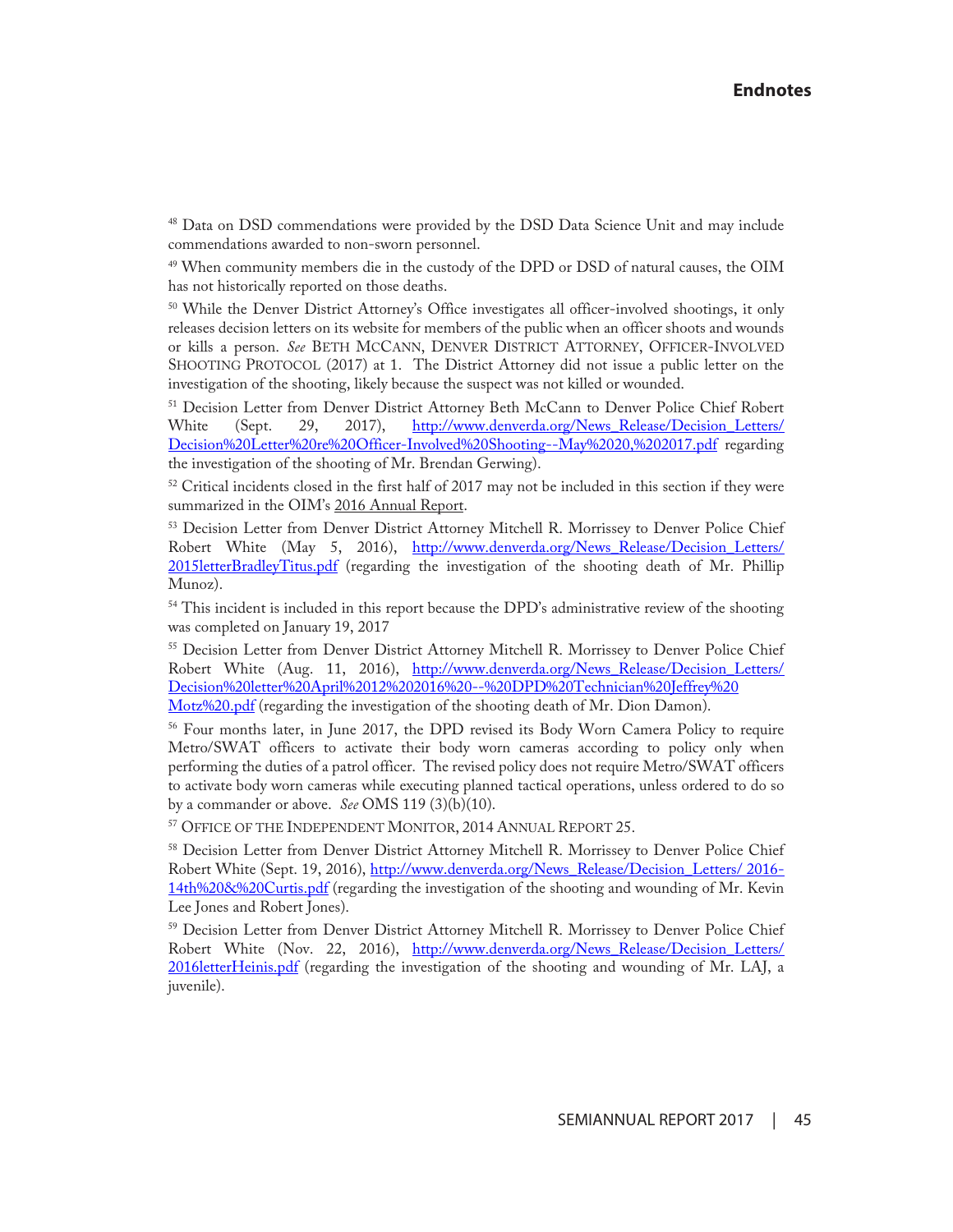#### **Endnotes**

 60 Decision Letter from Denver District Attorney Mitchell R. Morrissey to Denver Police Chief 2016letterGutierrezMcKain.pdf (regarding the investigation of the shooting death of Mr. Terry Lee Robert White (Dec. 12, 2016), [http://www.denverda.org/News\\_Release/Decision\\_Letters](http://www.denverda.org/News_Release/Decision_Letters)/ Salazar).

<sup>61</sup> Critical incidents closed in the first half of 2017 may not be included in this section if they were summarized in the OIM's 2016 Annual Report.